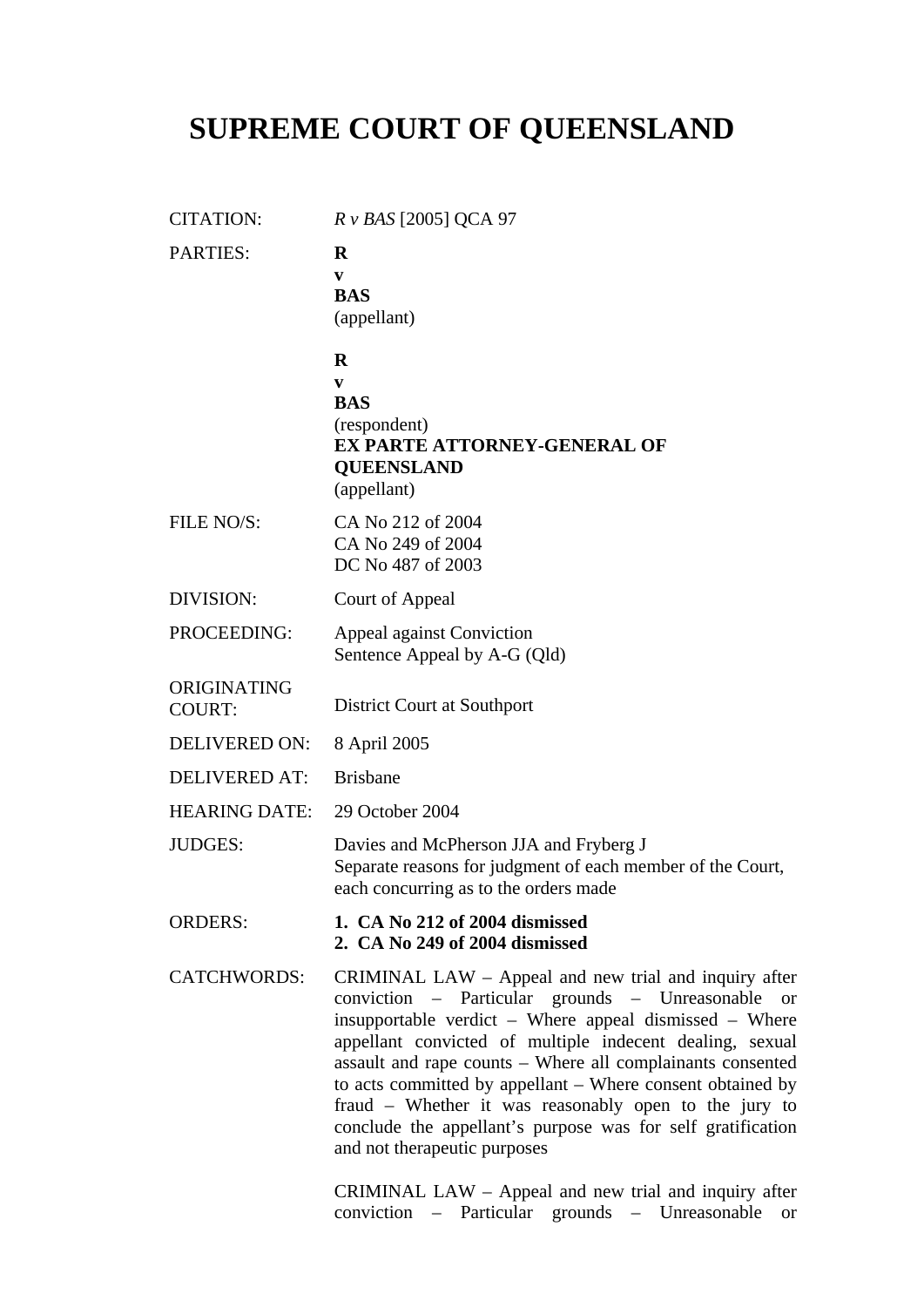insupportable verdicts – Where appeal dismissed – Indecent dealing – Where indecency arises not simply from the identity of the part of the subject's anatomy touched, but also from the appellant's purpose in touching them – Whether jury reasonably entitled to find indecency on the whole of the evidence

CRIMINAL LAW – Appeal and new trial and inquiry after conviction – Objections and points not raised in court below – Misdirection and non-direction – Particular cases – Appellant made implied representations as to the purpose of his conduct – Where defence counsel made no requests for particulars identifying such representations – Where defence case accepted the complainants believed the appellant was acting for therapeutic purposes – Whether it was reasonably possible that failure to direct the jury in such circumstances may have affected the verdict

CRIMINAL LAW – Appeal and new trial and inquiry after conviction – Appeal by Attorney-General or other Crown law officer – Applications to increase sentence – Offences against the person – Digital rape – Where sentence not manifestly insufficient

*R v Austerberry*, unreported, DC No 664 of 2003, 6 June 2003, noted *R v Flattery* (1877) 2 QBD 410, cited *R v Glattback* [2004] QCA 356; CA No 53 of 2004, 1 October 2004, cited *R v Harkin* (1989) 38 A Crim R 296, applied *R v Veltheim* [1987] CCA 135; CA No 120 of 1987, 18 August 1987, discussed *R v Williams* [1923] 1 KB 340, cited

*Criminal Code* 1899 (Qld), s 24, s 245, s 246, s 347, s 348, s 349, s 352 *Criminal Practice Rules* 1999 (Qld), r 66(2)(b)

- COUNSEL: P J Davis for the appellant/respondent C W Heaton for the respondent/appellant
- SOLICITORS: Russo Lawyers for the appellant/respondent Director of Public Prosecutions (Queensland) for the respondent/appellant
- [1] **DAVIES JA:** I agree with the reasons for judgment of Fryberg J and with the orders he proposes.
- [2] **McPHERSON JA:** The appellant was convicted of acts of rape, as well as sexual assault on and indecently dealing with a number of women committed by him in the course of practising natural or alternative medicine on the Gold Coast. Details of the counts in the indictment and the evidence in support of them are given in the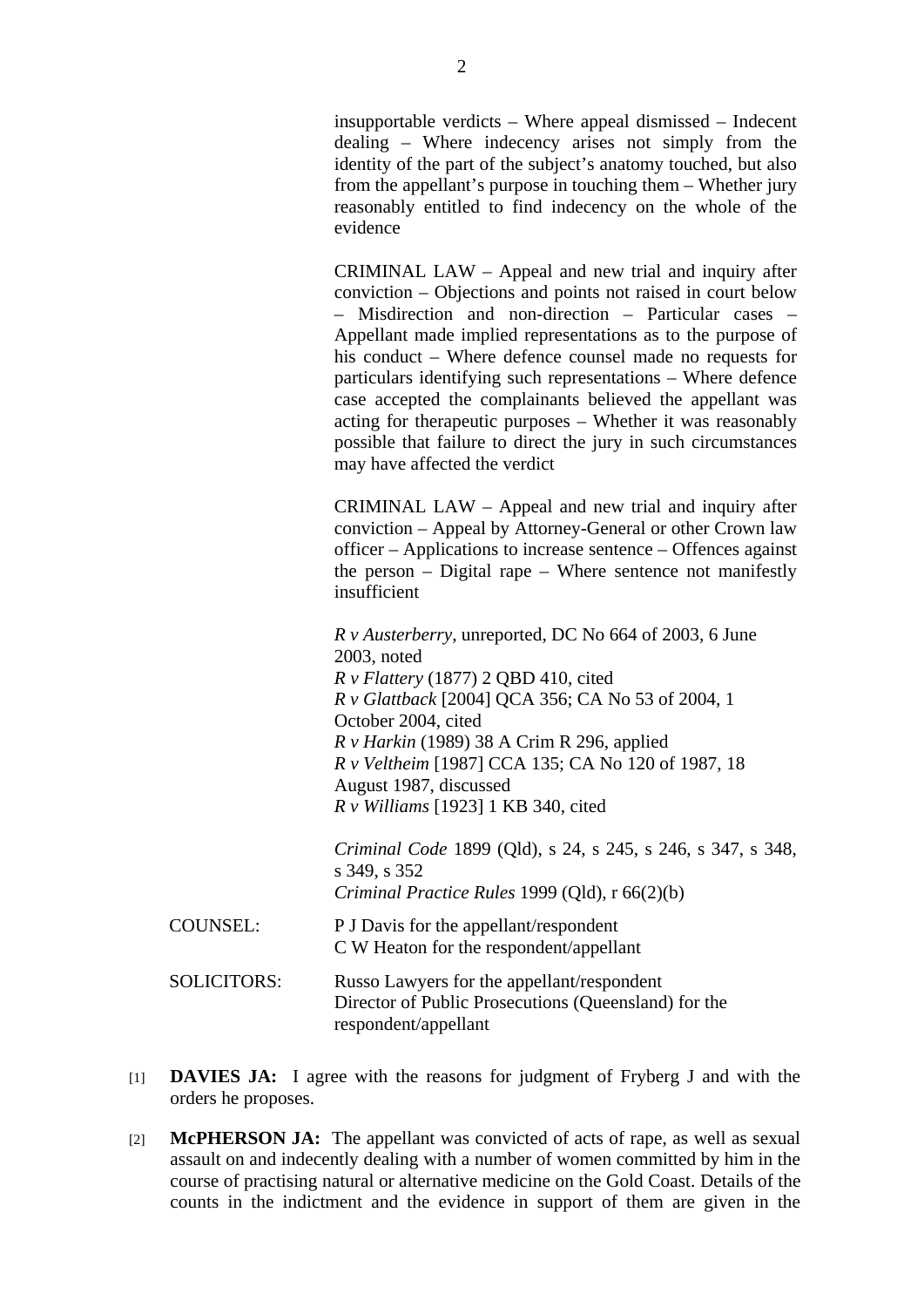reasons of Fryberg J which I have had the advantage of reading. Essentially the acts proved against the appellant were that he inserted his fingers in the vaginas of some of the complainants and touched them or others on the breasts and other parts of their bodies.

- [3] Rape has as recently as 2000 been re-defined in s 349 of the *Criminal Code* in what may be described as, for the most part, gender neutral language. For present purposes, it is enough to focus on those parts of the definition in s 349(2)(b) that have the effect of making it rape if a person "penetrates" by inserting a finger or fingers in a woman's vagina without her consent. By s 348(1), "consent" means consent freely and voluntarily given. Consent in this sense is excluded under s 348(2) if it is obtained:
	- "(e) by false and fraudulent representations about the nature or purpose of the act".

 This does not differ markedly from the original definition of rape in s 347 of the Code, which made it rape if the complainant's consent was obtained "by means of false and fraudulent representations as to the nature of the act". At the time the Code was enacted in 1900, there were already reported decisions on rape at common law in which the accused had succeeded in persuading a woman to consent to sexual intercourse by fraudulently representing that he was performing a medical operation or the like. See, for example, *R v Flattery* (1877) 2 QBD 410. In *R v Williams* [1923] 1 KB 340, a church choirmaster was convicted of rape after inducing the complainant to believe that what he was doing would improve her singing voice. He was also convicted of indecently assaulting another girl after a similar pretence.

- [4] Decisions like those were at the time regarded as examples of consent obtained by fraudulently misrepresenting the "nature" of the act, which was the expression used in this context in the now repealed s 347 of the Code. The current s 348(2)(e) extended it to false and fraudulent misrepresentations about "the nature *or purpose*" of the act. Proof of purpose entails inquiry into the state of mind of the person alleged to have it, in order to determine that person's true or "genuine" state of mind at the time. Coupled with the requirement that the representations about purpose be "false and fraudulent", it means that in this case the prosecution undertook the burden of proving to the satisfaction beyond reasonable doubt of the jury that the appellant had dishonestly misrepresented his purpose, or his true state of mind, to the complainants whom he persuaded to consent to the acts which he carried out.
- [5] At the trial the Crown succeeded in proving this subjective state of mind on the part of the appellant. In summing up the trial judge directed the jury that, before convicting, it was necessary for them to be satisfied that the appellant had fraudulently misrepresented his purpose to be something it was not. To take only one example of his Honour's direction the learned judge said:

"Before you can convict the accused of any of the rape counts in the indictment, you will have to be satisfied beyond reasonable doubt that the accused was dishonest, was lying when he told the various complainants or implied to the various complainants that the insertion of his finger or fingers into their vaginas was done for therapeutic purposes".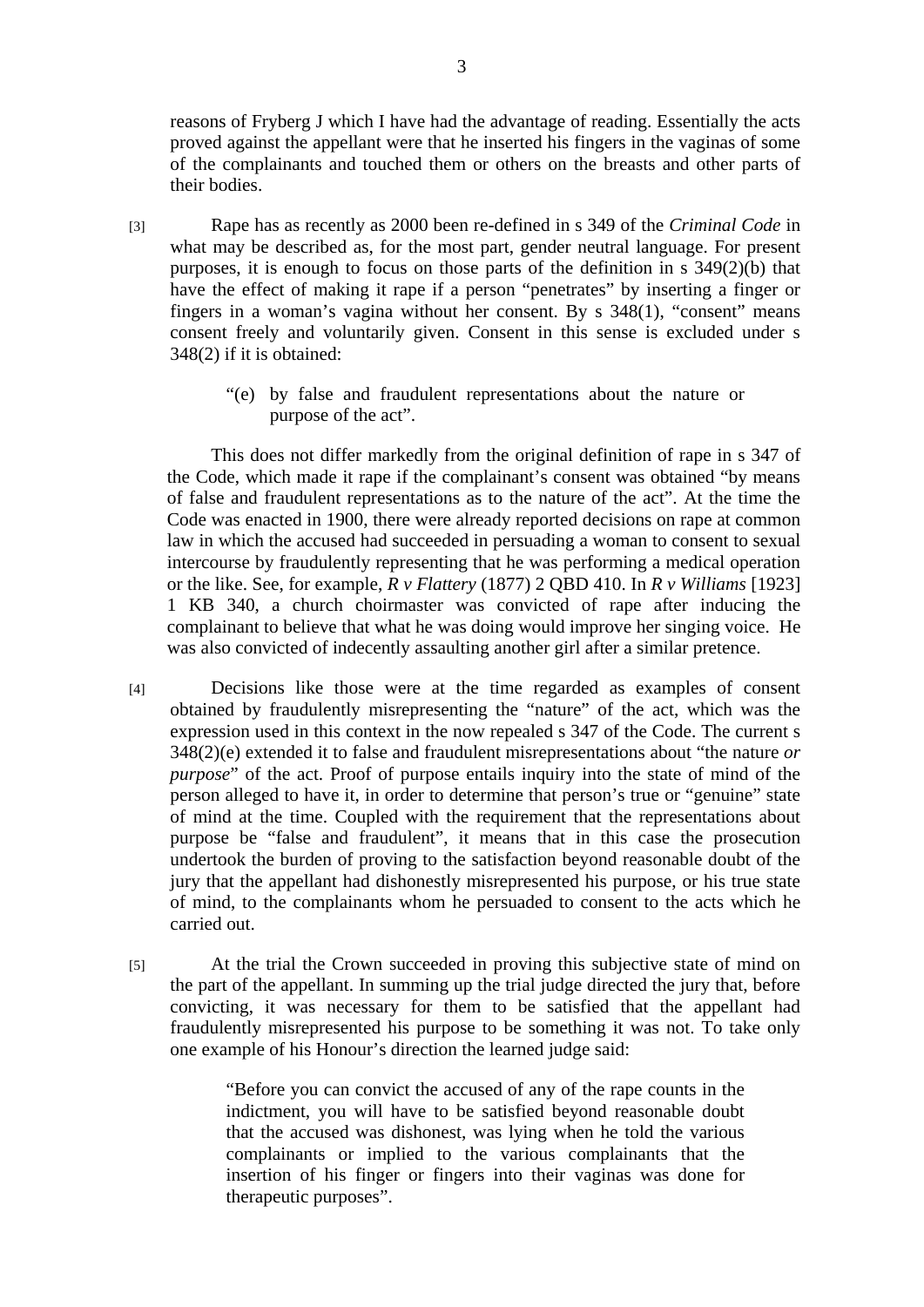Elsewhere he said, for example in summing up on the charges of indecent dealing, that the appellant's acts would not be unlawful or indecent if they had been done for what he believed were genuine therapeutic reasons.

- [6] The reference to "therapeutic" purpose or reasons arose from the need in summing up to accommodate the provision in s 347 of the Code by which the word "penetrate" does *not* include penetrating "for a proper medical … purpose only". His Honour directed the jury that "proper medical purpose" included a purpose of a natural or alternative medicine. He contrasted such a purpose genuinely or honestly held, in the sense that the appellant himself believed that the acts were done for a therapeutic purpose, with a purpose on his part that was "prurient" as being done for the sake of sexual self-gratification. The contrast or dichotomy between the two concepts was adopted by the parties at the trial and the case went to the jury on that basis. It is interesting to see that in *R v Flattery* (1877) QBD 410, 411, the charge against the accused there was formulated as "not believing that the advice he was about to give would be of any service to the prosecutrix, not intending nor with any view to performing a medical or surgical operation, but solely with a view to gratify his lust ...", the accused had induced her to consent to an act of sexual intercourse with him. It and the case of *R v Williams* would in Queensland now be subsumed under s 348(2)(e) of the Code as examples of a consent obtained by fraudulent representations about the nature or purpose of the acts to be done.
- [7] Those cases might be thought to be more obvious or less subtle examples of fraudulent representation than this; but the success of fraud varies with the temper of the times. On appeal the appellant contended that there was no evidence on which the jury could reasonably have found beyond doubt that the appellant believed the acts done by him were not therapeutic. But that is not so. In §82 of his reasons, Fryberg J refers to matters on the basis of which the jury were entitled to reach the conclusion that the appellant did not believe that his purpose was therapeutic, or, conversely, that those acts were in fact done for the purpose of sexual selfgratification. This suffices to dispose of grounds 1A(b) and 2A(a) of the amended notice of appeal. Ground 1A(a) mistakes the substance of the charges against the appellant by attempting to reduce it to a question of whether the acts were in fact therapeutic, whereas it was whether the appellant in fact honestly believed them to be therapeutic. The verdicts of guilty show that the jury rejected the appellant's evidence about the honesty of his belief and purpose. Given that the jury found that the appellant did not himself honestly believe in the therapeutic value of his acts, s 24 of the Code had no application. Section 24 predicates a belief that is not only reasonable but honest. If the appellant had no honest belief in the therapeutic value of his acts, it was immaterial that such a belief in the existence of such a state of things might be reasonable. Ground 2A(b) is therefore untenable.

[8] The judge's directions on consent were unassailable. There was evidence on which the jury could properly find that the complainants did not freely and voluntarily give their consent, but that their consent to the acts in question was, within the meaning of s  $348(1)(e)$ , obtained by false and fraudulent representations about the nature or purpose of those acts. Grounds 2 and 3 cannot be sustained. On the other grounds 4 to 7 in the notice of appeal (inconsistency of verdicts), I am content to adopt what Fryberg J has said in his reasons for dismissing the appeal against conviction.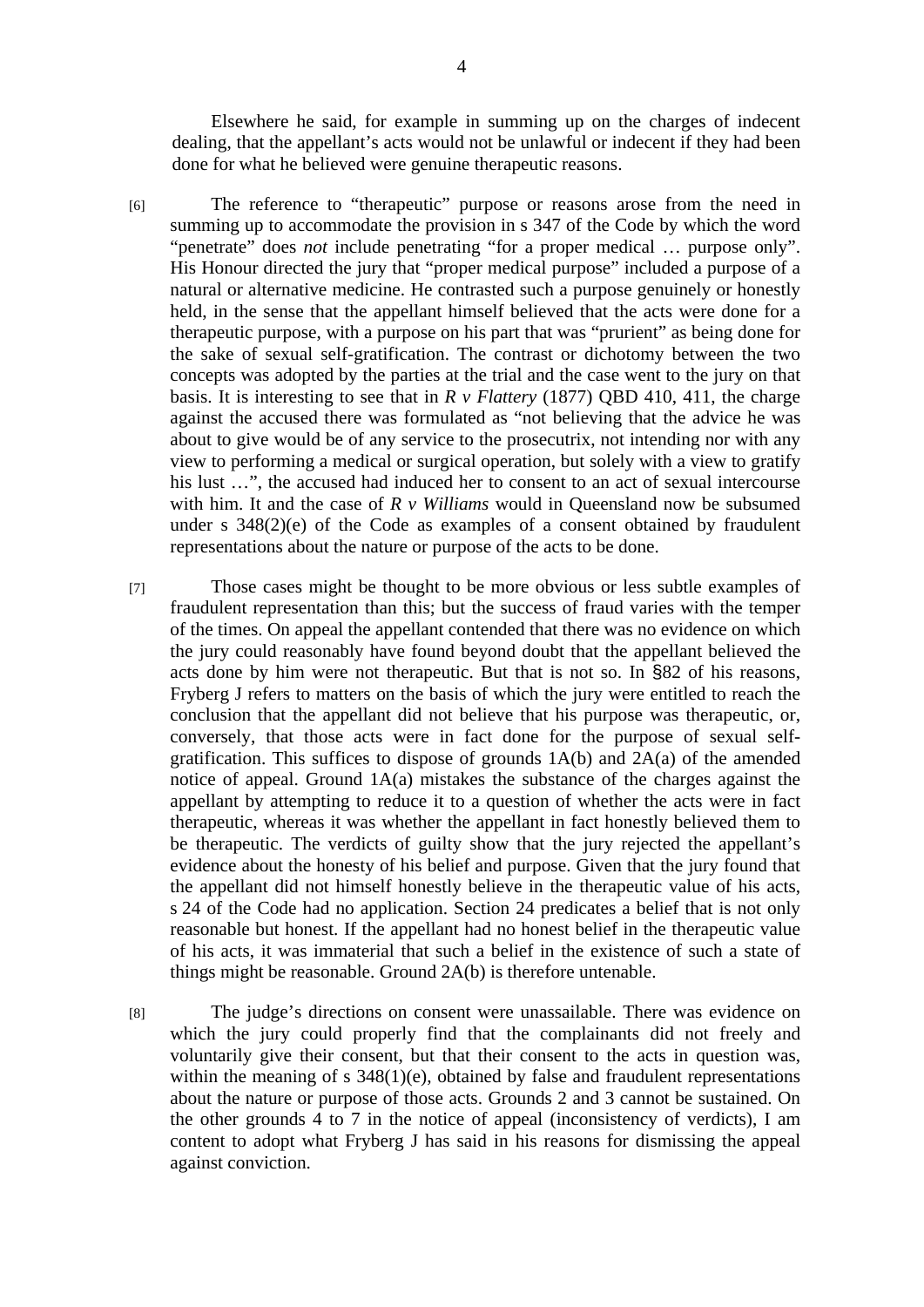- [9] I have not separately addressed the issues arising on the appeals against the convictions for sexual assault under Code s  $352(1)(a)$ . It raised the issue whether the appellant's touching or, in one instance, blowing on the complainant was done without her consent, or with her consent "if the consent is obtained by fraud" within the meaning of s 245(1) of the Code. If as the jury must necessarily have found, the appellant did not believe that his acts were therapeutic as he pretended, but undertook them for the purpose of his own sexual self-gratification, the consent of the complainants was obtained by fraud. That being so, the appellant's action was an "assault" as defined in s 245(1), and he was rightly convicted of the offence under s  $352(1)(a)$ .
- [10] I would therefore dismiss the appeal against conviction. I agree with the reasons of Fryberg J for dismissing the appeal against sentence.
- [11] **FRYBERG J:** On 8 June 2004 the appellant was arraigned before Healy DCJ in the District Court at Southport on an indictment charging 38 offences: 16 counts of indecent dealing under s  $210(1)(a)$ , 16 counts of sexual assault under s  $352(1)(a)$ and six counts of rape under s 349 of the Criminal Code. On his pleas of not guilty the trial proceeded. It lasted for 13 days. Some days before its conclusion the Crown prosecutor entered a nolle prosequi in respect of count four. The jury returned their verdicts on 25 June 2004. They found the appellant guilty on nine counts of indecent dealing, 12 of sexual assault and three of rape; and not guilty on the remaining 13 counts left for their decision. He now appeals against the convictions.
- [12] The circumstances were, to say the least, unusual. The conduct in question took place between September 2001 and March 2002. It consisted of acts of touching of breasts by hand and by machines, blowing air on to a breast, touching an area between the anus and the vagina with a machine and digital penetration of vaginas. The acts were performed on seven young women: two from one family<sup>1</sup>, four from another<sup>2</sup> and one who was a close friend of one of those four<sup>3</sup>. One from each family was under 16 years of age. $4$  All consented to the acts in question. The Crown alleged that their consent (and that of their mothers) was obtained by fraud or, in the case of the two aged under 16, that consent was irrelevant. The Crown case was that the appellant dishonestly represented that his conduct was for the purpose of "alternative therapy" when in fact his purpose was prurient. That purpose made it indecent and the dishonest misrepresentations meant that the women's consent was obtained by fraud. In the main the appellant admitted the relevant conduct. He had not attempted to conceal it (in the case of one girl, most of the conduct took place in the presence of her mother, who sometimes participated in the procedures). The defence case was that the purpose of the treatment was therapeutic, that was its nature, and if it was not, the defendant at least believed it was therapeutic. Consequently there was no fraud or indecency.

 $\frac{1}{1}$ JHA and JHB .

<sup>2</sup> BS, KS, AS and MS.

<sup>3</sup> MM.

<sup>4</sup> JHB (15) and AS (13).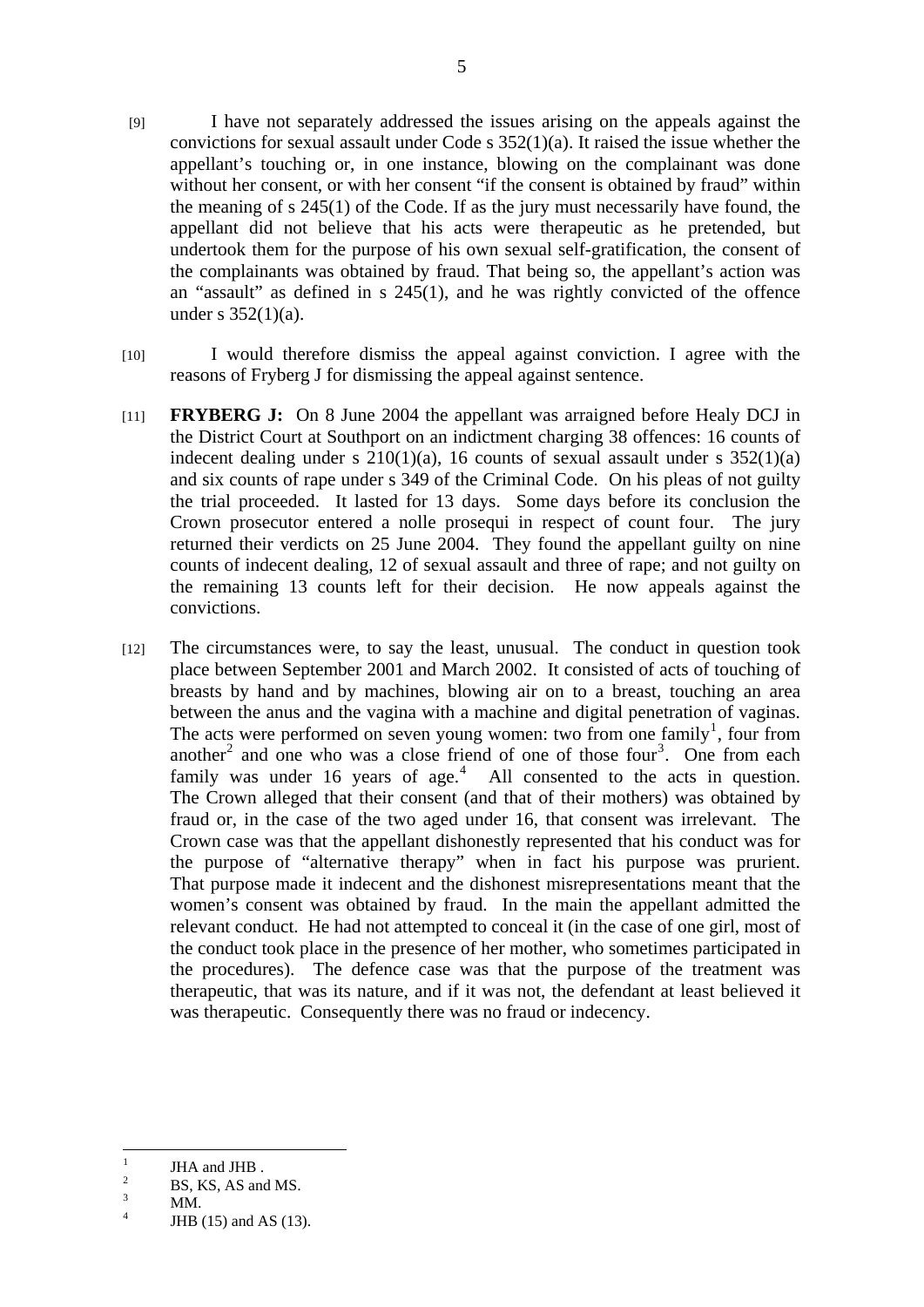# **The grounds of appeal**

- [13] The appellant was granted leave to amend the grounds of appeal at the commencement of oral argument. Ground 1, relating to severance, was abandoned. As amended the live grounds are<sup>5</sup>:
	- "1A. That the convictions on all counts are unsafe and unsatisfactory on the basis that:
		- (a) The jury was not, on the evidence, and on the directions given, reasonably entitled to find that the acts done by the appellant were not therapeutic;
		- (b) The jury was not, on the evidence, and the directions given, reasonably entitled to find that the appellant believed that the acts done by him were not therapeutic.
	- 2. As to the convictions on counts 12, 14, 15, 18, 20, 21, 22, 28, 29, 30, 33, 34, 35, 36, 37:
		- (a) there is no evidence to support the lack of consent;
		- (b) the trial judge did not properly direct the jury on the issue of consent;

Alternatively,

- (c) the convictions are unsafe and unsatisfactory as the jury was not, on the evidence, and on the directions given, reasonably entitled to find a lack of consent.
- 2A. As to the convictions on counts 2, 3, 5, 6, 7, 9, 10, 11 and 23 (indecent dealing):
	- (a) the verdicts are unsafe and unsatisfactory as the jury was not, on the evidence, and on the directions given, reasonably entitled to find that the appellant believed that the acts done by him were not therapeutic; further
	- (b) the trial judge should have directed the jury in relation to s 24 of the Code.
- 3. All the verdicts of Guilty are, in all the circumstances, Unsafe and Unsatisfactory.
- 4. The verdicts on counts 2, 3, 5-7, 10-12 are inconsistent with the verdicts with counts 1 and 8 (JHB ).
- 5. The verdicts on counts 13, 16, 17 are inconsistent with the verdicts on count 12, 14, 15 and 18 (BS).
- 5A. The verdict on count 19 is inconsistent with the verdict on counts 20-22 (KS).
- 6. The verdicts on counts 28-30 are inconsistent with the verdicts on count 31 and 32 (JHA).

The obvious overlap between grounds 1A and 2A(a) may be ignored.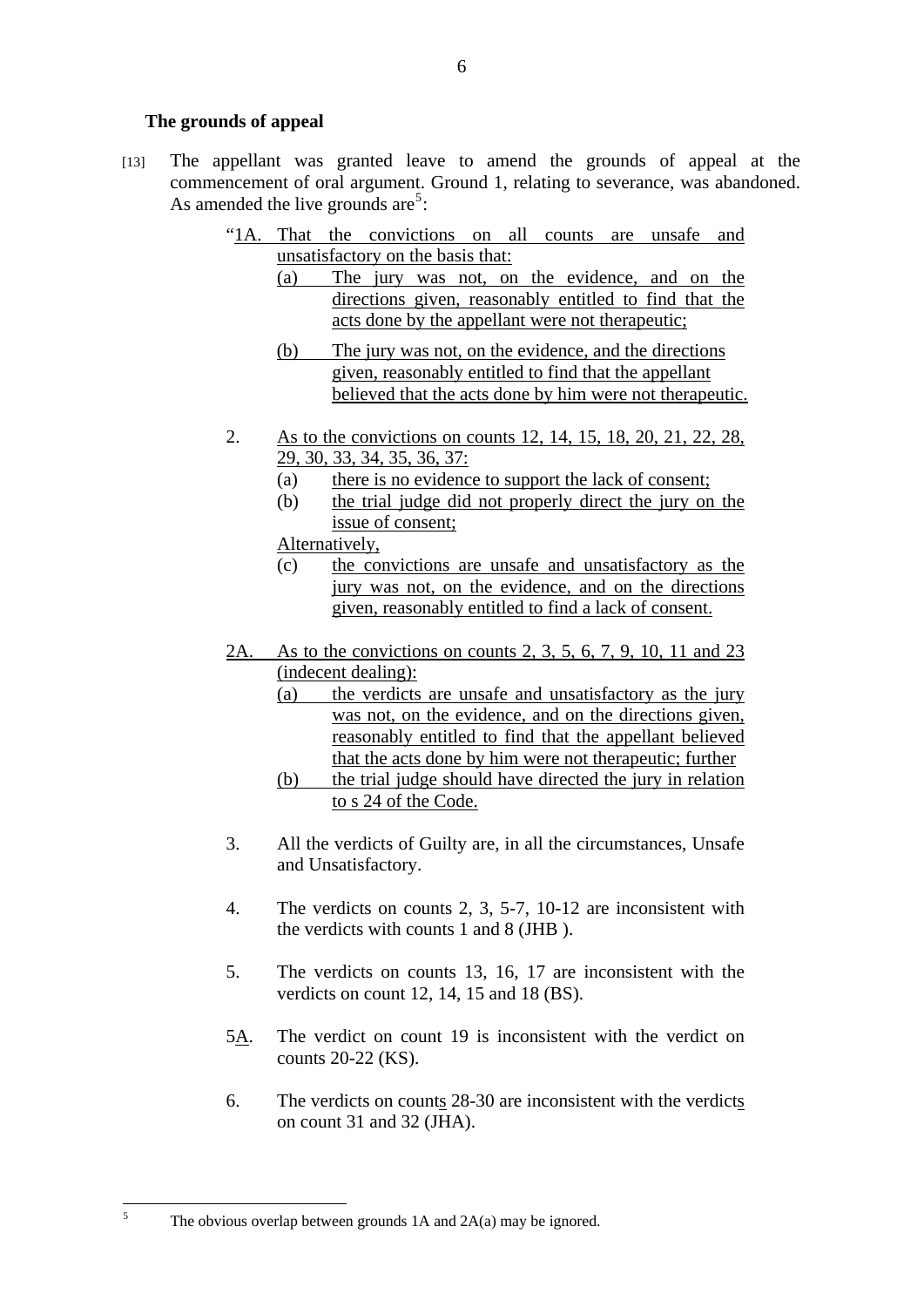- 7. The verdicts on count 38 is inconsistent with the verdicts on counts 34-37 (MS)."
- [14] The trial judge had to direct the jury on the law concerning three different but related charges. His summing up extended over two days. He dealt with the relevant law on the first day and summarised it again, by way of reminder, on the second day. It is unnecessary to review the whole of what he said. What is material is the part of the summing up which, in the context of each charge, dealt with the questions of whether what the appellant did was therapeutic, whether the appellant believed it was therapeutic, whether it was done for a therapeutic purpose, whether (where relevant) it was indecent and whether (where relevant), consent was obtained by fraud.

## **Grounds 1A and 2A(a): indecent dealing**

[15] In relation to the charges of indecent dealing, the judge explained the concept of indecency in general terms and there is no challenge to that explanation. He also told the jury on the first day of the summing up:

> "A touching of an under-aged girl on the breasts, if the touching was done by a medical practitioner or by a person practising alternative medicine for a diagnostic or a therapeutic purpose would be authorised, justified or excused by law and therefore would not be unlawful.

> It is the Crown case that the accused was not genuinely practising natural medicine, or providing a genuine massage, and that the touchings were unlawful and indecent. The defence case is that the touchings of the breasts of two under-aged complainants were done for genuine, alternative medicine therapeutic purposes and were not unlawful or indecent.

> If, although he is not a qualified alternative or natural medicine practitioner in the sense that he does not have formal qualifications, the accused touched the breasts of the complainants with his hands or with an electronic device for genuine therapeutic reasons, or for what he believed were genuine therapeutic reasons, his actions would not be unlawful, nor would they be indecent.

> In relation to each of the 15 indecent dealing counts in the indictment, before you can convict the accused, you must be satisfied beyond reasonable doubt that the touchings of the breasts of the complainants, if you are satisfied that they are established, were not done for a therapeutic purpose, but the touchings were done for a prurient reason, that is, for sexual gratification of some kind."

Next morning, he summarised:

…

"In each of the 15 indecent dealing counts - do you want to write this down? In each of the 15 indecent dealing counts in the indictment, before you can convict the accused you must be satisfied beyond a reasonable doubt that the touchings on the breasts of the two complainants with hands or with an electronic device were not done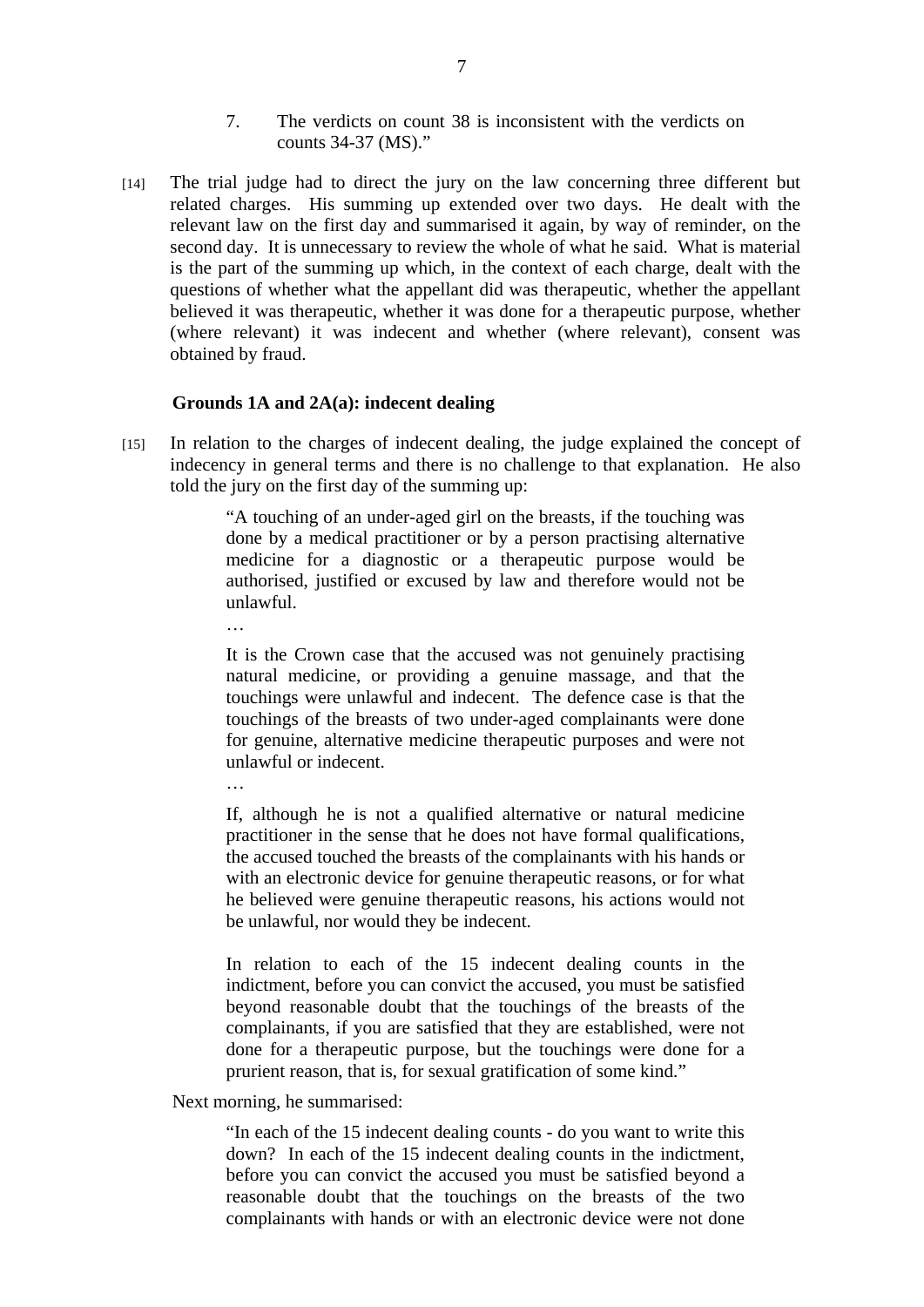for a therapeutic purpose - were not done for a therapeutic purpose. But the touchings were done for a prurient purpose. That is, for sexual gratification of some kind."

[16] On that direction it is quite clear that to convict, the jury had to be satisfied beyond reasonable doubt that the appellant's purpose in doing the relevant acts was not therapeutic. On that direction, the indecency arose not simply from the identity of the parts of the subjects' anatomies which were touched, nor from the effect upon them, therapeutic or otherwise, of the touching, but also from the appellant's purpose in touching. In focusing on the appellant's purpose, the direction was in accordance with the law as stated in *R v Harkin*:

> "It is in my view clear that if there be an indecent assault it is necessary that the assault have a sexual connotation. That sexual connotation may derive directly from the area of the body of the girl to which the assault is directed, or it may arise because the assailant uses the area of his body which would give rise to a sexual connotation in the carrying out of the assault. … [In such a case the] purpose or motive of the [accused] in behaving in that way is irrelevant. The very intentional doing of the indecent act is sufficient to put the matter before the jury. But if the assault alleged is one which objectively does not unequivocally offer a sexual connotation, then in order to be an indecent assault it must be accompanied by some intention on the part of the assailant to obtain sexual gratification."<sup>6</sup>

Although that was said in the context of a charge of indecent assault, the concept of indecency is relevantly the same in relation to the offence of indecent dealing.

- [17] Thus, the jury was not required to consider whether the appellant's conduct had therapeutic (i.e. curative or perhaps palliative) effects in order to reach its verdict on the indecent dealing charges. There is no reason to suppose that it did other than follow the judge's directions. On those directions ground 1A(a) of the amended grounds of appeal cannot directly support the setting aside of the convictions for indecent dealing.
- $[18]$  Ground 2A(a) refers to the appellant's belief as to the therapeutic qualities of the acts done by him. Read literally, it too cannot support the setting aside of the convictions for indecent dealing. On the judge's directions the question for the jury was not whether the defendant believed that his acts were therapeutic (i.e. had therapeutic effects), but whether his *purpose* in performing them was not therapeutic. An act performed by even a medical practitioner, the therapeutic effect of which is unchallenged, may be indecent if the practitioner's purpose is self gratification, not therapy. Similarly, even if the appellant believed (rightly or wrongly) that the acts had therapeutic value, he could as a matter of law have been convicted if the jury was satisfied beyond reasonable doubt that his purpose was prurient.
- $[19]$  However notwithstanding the wording of this ground (and that of ground  $1A(b)$ ) which in relation to indecent dealing covers the same territory), the parties' submissions did to some extent address the question of the appellant's purpose. It is I think desirable to consider whether the jury was reasonably entitled to find, as it

8

 $\frac{1}{6}$ (1989) 38 A Crim R 296 at p 301.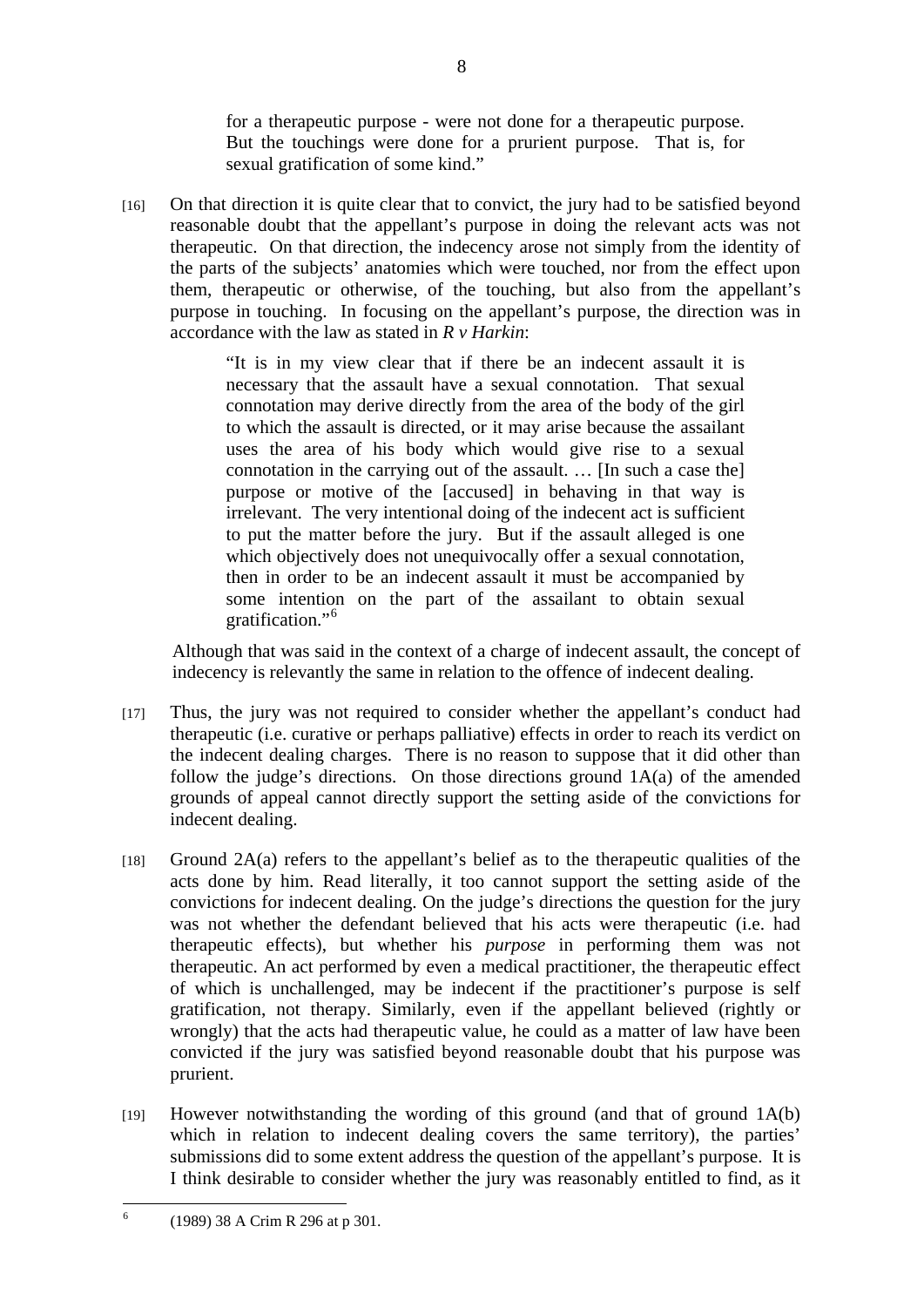must have done in respect of those charges of indecent dealing upon which it returned a verdict of guilty, that the appellant's purpose was prurient.

[20] I turn to the evidence upon which the jury could have relied.

# **The events giving rise to the charges**

- [21] In 2001 Mr S lived with his wife and four daughters at lower Beechmont. During that year, he was introduced to the appellant by a mutual friend, a Mr R. Mr R and the appellant were seeking funding to establish a shelter for abused men. Mr S and the appellant developed a business interest in common. Mr S introduced the appellant to Mr H who was seeking funding for a humanitarian project (both Mr S and Mr H were members of the same church. It was thought that the appellant might have contacts who could provide such funding. A number of business meetings took place at Mr S's home and also at Mr H's home at Mudgeerabah. In the latter part of 2001 Mr S went with the appellant to Adelaide to investigate a company involved in a project in Fiji. While in Adelaide he contracted a virus. The appellant told him that he was proficient in massage and sports medicine. He worked on the muscles in Mr S's back and provided him with "a lot of relief". He repeated that process at Mr S's home after their return to Queensland. Mrs S also suffered from back problems. She discussed them with the appellant who offered to provide treatment. He brought a TENS machine to their home and showed her, by diagrams and demonstration, where to apply the terminals to her lower abdomen.
- [22] Meanwhile the appellant also had a number of meetings with Mr H at his home. The Hs had 11 children, five of whom<sup>8</sup> were still living at home. The appellant saw their pictures in the dining room and discussed the children with Mrs H. He told her of his interest in sports medicine. Two of her sons, BH and DH, played rugby league and the appellant first met them in September 2001. He showed them, in the presence of their sister JHB, moves to deflect tackles. It seems this happened on the first occasion he met the children. BH had a fractured sternum and frequently dislocated his shoulder. Mrs H told the appellant of this and he told BH that he could help him. He felt the injuries and showed Mrs H how to massage them. DH also had a sports injury and the appellant then (and on several subsequent occasions) gave him treatment.

*JHB – counts 1-11* 

[23] JHB had one shoulder higher than the other. He asked what sport she played. When she told him netball and touch football, he said that he had noticed one of her shoulders was higher than the other and that she was rolling out on her feet. He asked to look at her arm and after doing so said that she was lacking iron. He asked her mother about JHB's menstrual cycle and was told that she was having problems. He said he could help her with that and fix it. As a result of her observations of him and listening to him speak it seemed to JHB that he was quite a knowledgeable man when it came to sport and the human body. She agreed in cross-examination that over a period of time she gained the impression that he was qualified and experienced in treating people.

<sup>&</sup>lt;sup>-</sup> It is unnecessary to consider the position which would arise if the appellant had two purposes, both self gratification and genuine therapy. The trial was conducted on the basis that he had one and only one of those purposes.

SH, DH, BH, JHB and IH.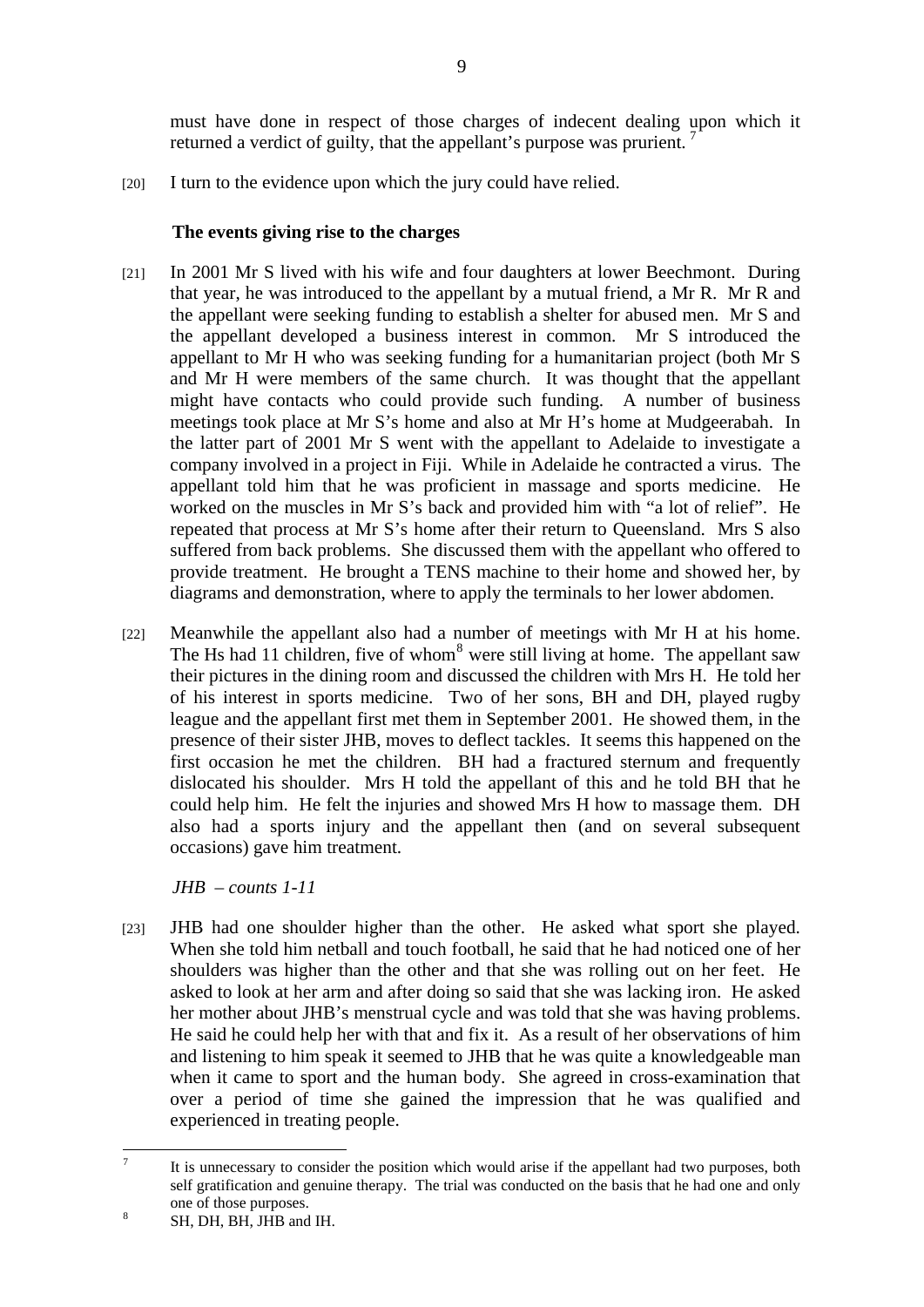- [24] Mrs H (who had worked for a chiropractor for quite a few years) led the appellant and JHB to the bathroom. In the presence of her mother he proceeded to probe JHB 's back and the top of her chest with his fingers. He said at one point that he was going to check her alignment by feeling her vertebrae. He told JHB and Mrs H that he could feel a lot of tension in the muscles in her back. He felt her upper chest just above the sternum and said that her sternum was "out", that there was some sort of compression and lump, that the compression was causing the left breast to point to one side, and that he could correct it. He spoke of the importance of pressure points. He asked her to take off her shirt and bra, which she did; as Mrs H testified without objection, "... she sort of looked at me and sort of the impression that BAS had given us and the way he spoke with such authority and professionalism, that we just did as he said." He left the room while JHB did this. She lay down on a towel on her back. The appellant then probed around the sides of her breasts with his finger for about five minutes. He said that her sternum was out on alignment and she must have had a hit in the chest or a fall or something for this to have happened. That was the conduct charged as count one (not guilty).
- [25] The appellant then asked her to stand in front of the mirror. With one hand he probed her back and with two fingers of the other he pushed in the side of her breasts with a circular motion. That was the basis for count two (guilty). He said he was doing this because her left breast was, as she recounted it, "going out to the left side and also my left hip bone stuck out and my left collarbone stuck out higher." He said the effect of what he was doing would help even out her body and that either of them could do it to help fix the problems. Mrs H then joined in the rubbing process, she rubbing on one side while he rubbed on the other. JHB started to giggle in embarrassment because her breasts were "jiggling around a bit." He told them (as JHB put it) "that God gives us different gifts and his was healing". That meant something to JHB, who described herself as "a religious person" who believed "that we are given different gifts". For about five minutes the appellant placed the palm of his hand over her stomach, moving it up her chest, and said that he could tell what was going on inside her, referring also to her menstrual cycle. He invited Mrs H to feel the heat coming out of his hand on her arm. JHB's sister SH, who was pregnant, walked into the bathroom. After some conversation with her, the appellant placed the palm of his hand over her stomach and said that he could tell she was pregnant even though she was not then showing. Someone told the appellant that she was not keeping food down. He told her to get green vegetables, wrap them in Glad Wrap and tie them to her wrist; that would substitute for eating.
- [26] Seven to ten days later, after a business meeting with Mr H, the appellant told Mrs H that he had time to treat JHB. He went with JHB and Mrs H into the office, which adjoined the H's bedroom. JHB thought her father was in the office using the computer. She lay fully dressed on her back on the family massage table. The appellant manipulated her ribs and back, crossing her legs over and pushing from behind her with one hand on her hip and the other on her bent knee. In the course of this process she felt his penis hard against her backside. After some time her father left the room. Thereafter, in the presence, JHB thought, of her mother, the appellant asked her to take her shirt and bra off. She did so and lay back on the massage table, and the appellant probed the sides of her breasts for about five minutes and rubbed what he said were pressure points in her chest. That was the conduct relied on for count three (guilty). Thereafter he probed her stomach "just above the undy line", undoing her pants for the purpose and saying that he could feel that her tubes were twisted. Then he did her pants back up and helped her replace her bra.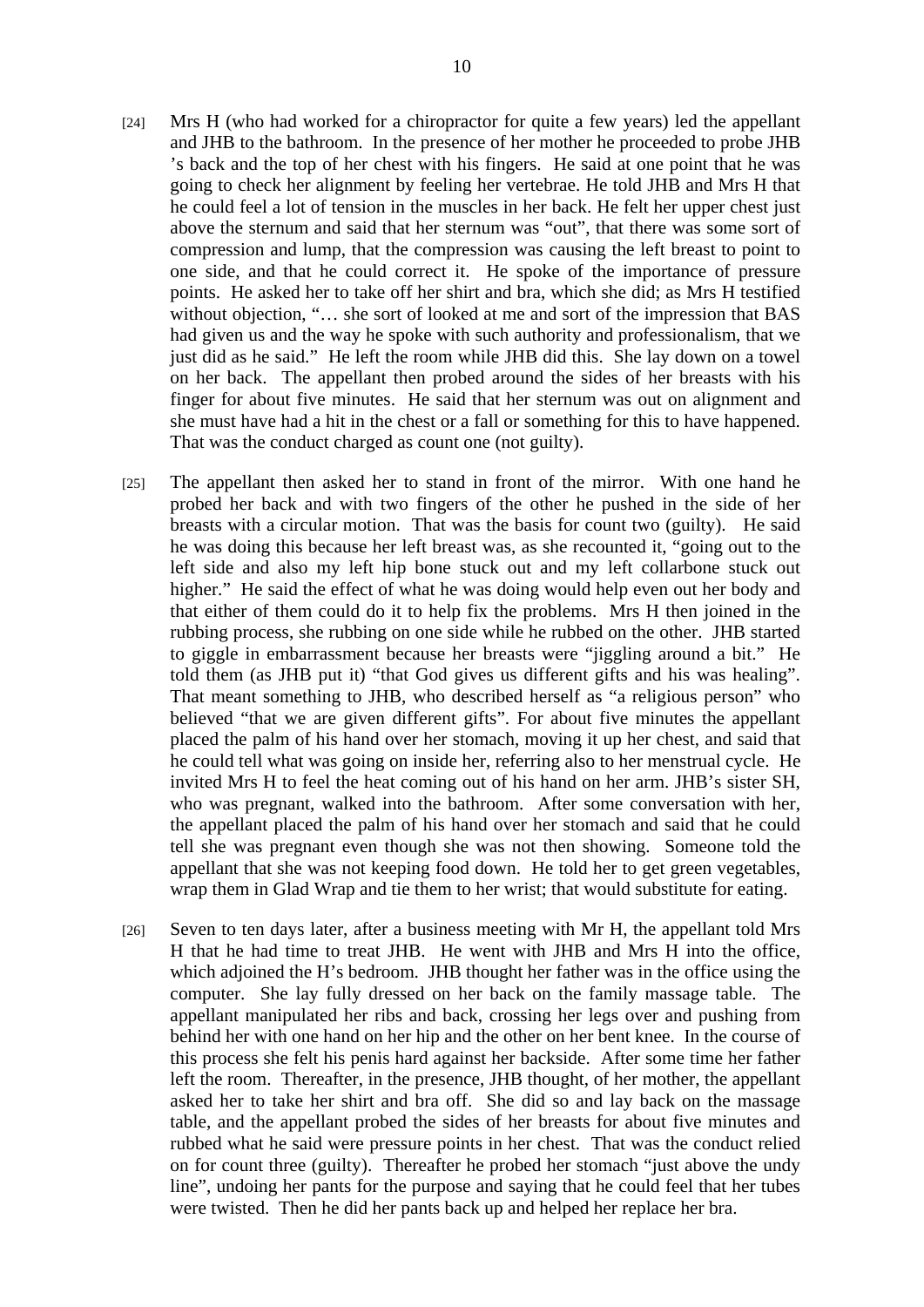- [27] About a week later the appellant again visited the H's house. He met JHB in the hallway and asked whether her sternum was still sticking out. When she replied that it was he offered to see how the problem with the sternum and ribs was progressing and went with her to the bathroom, closing the door. Holding her back, he probed the top of her chest through her clothing. That founded count five (guilty). He then asked her to take off her shirt and bra and also her pants, which she did. He remained in the room. Then JHB heard her mother come home and said, "Mum must be home." The appellant told her to get dressed and left the room.
- [28] The events giving rise to count six (guilty) took place in the office. JHB's memory of the sequence of events was confused. She thought this occasion might have been preceded by manipulation of her back while she was lying fully clothed on the floor of the adjoining bedroom. She remembered walking into the office with the appellant where her brother DH was using the computer. The appellant proceeded to manipulate JHB's neck. DH did not watch what happened, although he was only a matter of a metre or so away. On JHB's account the appellant got her to unclip her bra. He put his hand up her shirt and rubbed around the sides of her breast, pushing in with his fingers. This continued for a couple of minutes. Her somewhat uncertain account in evidence in chief (or so it reads in the transcript) was accepted in cross-examination. Indeed, it was reinforced:

"Yes, and it was after he'd worked on your back and your neck that he then started working on the pressure points on your chest area; is that correct?-- Yes.

And, again, there was nothing especially different to this treatment as opposed to previous treatments when he is working on your chest area?-- No.

Again, it's the same thing, isn't it; he is applying particular pressure for up to 30 seconds on an area and rubbing around and around on that area?-- Yeah.

He worked on particular points on both sides of your chest, didn't he?-- Yeah."

There was no challenge to JHB's evidence about the undoing of her bra and rubbing the sides of her breast.

- [29] The next event of touching occurred as the appellant was leaving the H's home on a date before Christmas 2001. The appellant had been doing some exercise routines with JHB's brother IH. JHB and her mother "were walking him out". Just outside the back door the appellant started to massage around the front part of JHB's chest; he applied pressure to parts of her back, side and chest. With one hand he probed the side of her breasts at the top, not only from outside her clothing but also going under her bra. This continued for several minutes. While it happened the appellant and Mrs H continued a conversation about something else. This event was the subject of count seven (guilty).
- [30] One feature distinguished count eight (not guilty) from all of the others involving JHB. That was that the appellant completely denied the occurrence of the event. JHB testified that sometime before Christmas 2001 (she was unable to recall where in the sequence of events) the appellant took her into the office and got her to undo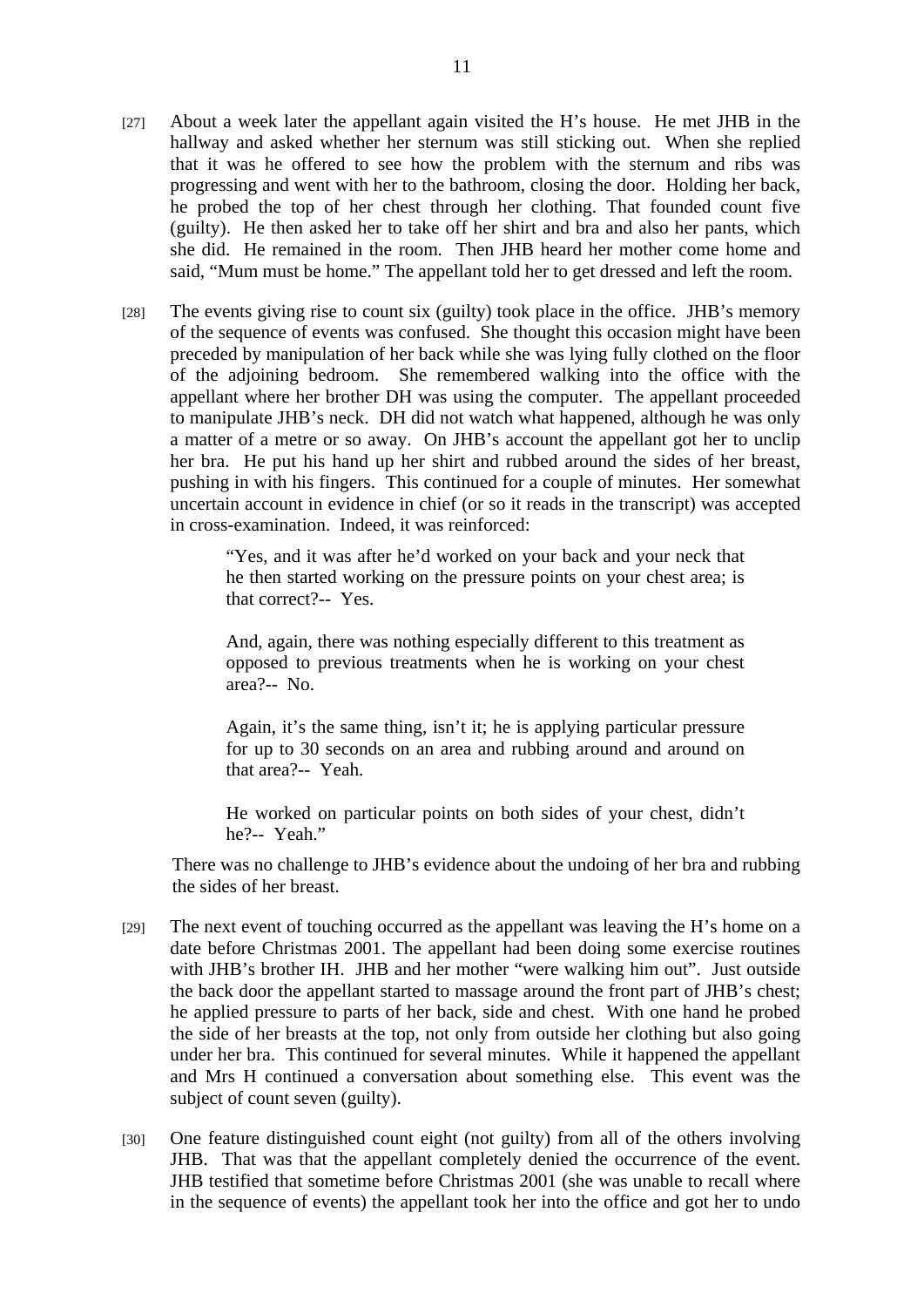her bra. Using his fingertips he rubbed her nipple in a circular motion. She asked him what he was doing and he said that he was checking something; after a while he said, "Oh, okay" and stopped. No other treatment occurred on that occasion. It was suggested to her in cross-examination that no such event occurred; she denied the suggestion. In evidence the appellant testified that none of his massage techniques involved touching the nipple and that if her nipple had ever been touched it would only have been inadvertently, in the course of the treatment the subject of count nine.

- [31] That count (guilty) referred to conduct which took place in January 2002, during the Christmas holidays. On the relevant day JHB was with her brothers DH and B, one of their friends, and two of her (female) friends. DH lay down and she saw the appellant use an electrical machine on his shoulder. She described the machine as a rod with an electrical knob at the end. The appellant used the machine on DH for about 10 minutes. He also had another machine, a black box with knobs on it and pads with wires attached at the ends. He said that it was called a TENS machine and that he wanted each of them to try it out to see what they thought of it. He said that once they had learned how to use it they would be able to apply it to themselves on their own. He asked JHB to follow him to her bedroom, which she did. None of the others was present. At his request she removed her shirt and bra. He placed two pads on either side of her chest above the breasts and a further two on her back, turned the machine on and told her to adjust it "to where it was okay for me because it was kind of giving me little shocks". He told her to move the pads down on her chest after every 10 minutes for 30 minutes and then left. Through the open bedroom door one of her friends asked what the device was. She explained that it was being used to help strengthen her back and her chest, and that it might also help to fix the alignment problem that she had with her shoulders.
- [32] After about 30 minutes the appellant returned and took the pads off her. He asked her to change from her bike shorts to the bottom of her swimsuit and to get some talcum powder or some cornflour. She went to the bathroom, changed her clothes and returned with some powder. At his request she removed her shirt and lay on her back on the bed, covering herself with a towel. The appellant removed the towel, sprinkled talcum powder over her chest and stomach and quickly spread it with his hands. He told her never to use powder as a lubricant because it could give her cancer. He proceeded to massage her breasts (count 9 - guilty):

"He was using his thumbs and pushing down and rubbing upwards and like, the top side of my breasts too. He said that I had lumps in my breasts and he was rubbing them out."

[33] At about this time Mrs H entered the room. According to JHB the appellant explained to her what he was doing; she commented that she had had her lumps checked and that the doctor said that it was just a fatty tissue buildup; but JHB conceded that she might have been confusing the talk about lumps with talk about unblocking lymphatic blockages and duct blockages. (Mrs H's memory of these events was very vague.) The appellant asked Mrs H to get a bowl of warm water and put salt in it. He said that he wanted to check whether JHB had any liver problems because she was always feeling sick. After Mrs H left the room he said to JHB that he had to send her out of the room because he could feel "that she was getting uptight with him treating" her. When Mrs H returned with the salt water he asked JHB to lie on her stomach and put some of the water on her lower back. He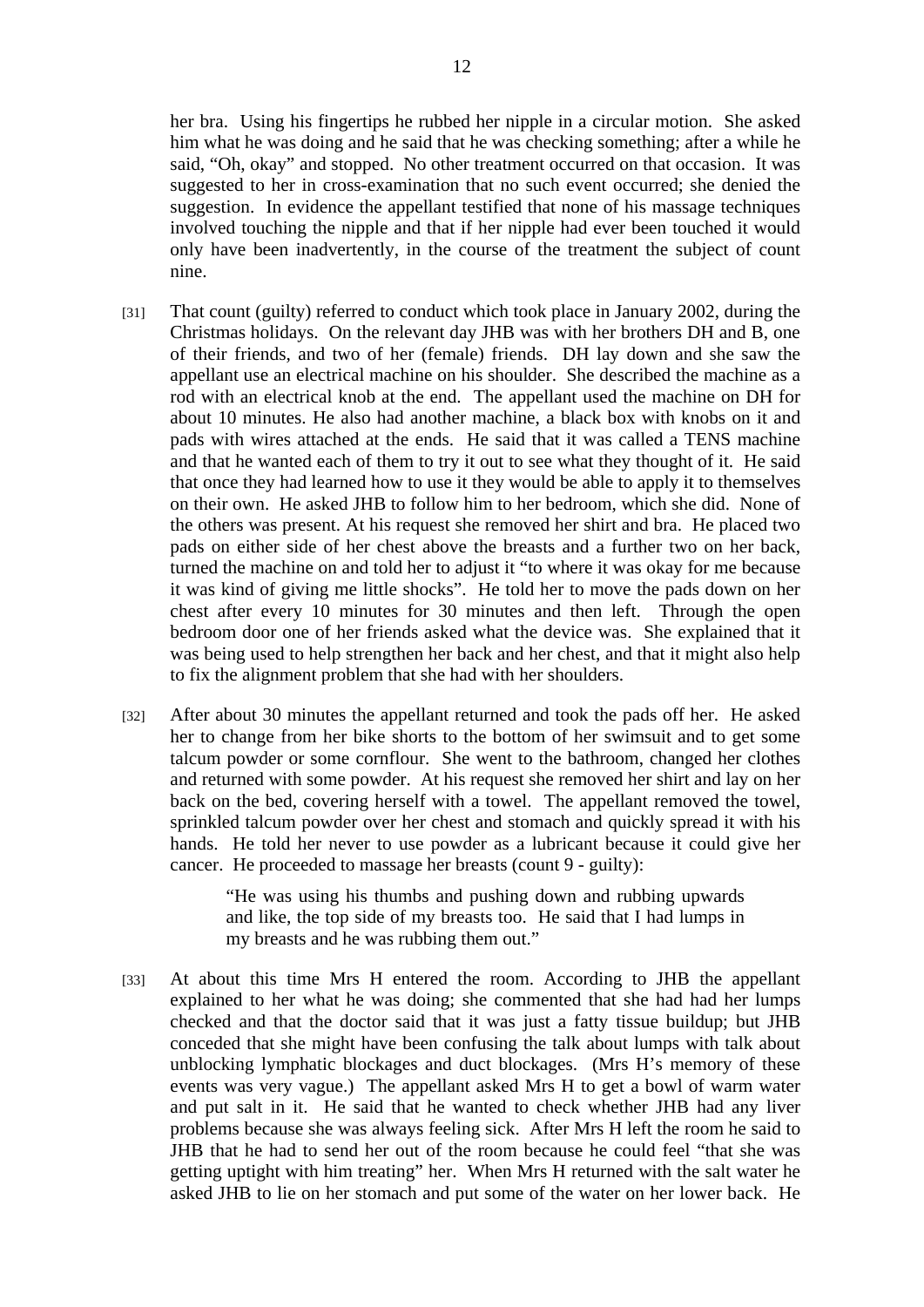said that if the salt dissolved she had a liver problem. She thought he also said that the salt did dissolve.

- [34] He then asked JHB to lie on her back and proceeded to use the electric rod which he had used on DH. He placed the rod on her exposed breasts and moved it around the nipple area, although not on the actual nipple, in a circular motion. The machine was making zapping noises. When he first put it on her it gave her an electric shock and if he touched her while it was in use it would shock her. He said he was doing this to get rid of her stretch marks. The process took five or 10 minutes on each breast. That conduct formed the gist of count 10 (guilty).
- [35] Next the appellant asked JHB to lie on her side. He moved the towel up so that it covered her chest and began applying the machine to the top of her thigh. It is convenient to set out JHB's account of what followed verbatim:

"Well, was anything said to you whilst he was doing this?-- He was talking to me about courses that he attended where they had nude people out the front and the people in his class didn't know where to look because their minds were perverted, but he was fine with the whole situation and was okay with it.

I see. Sorry, were you going to say something else?-- He said that he was okay with it.

Did he mention anything else apart from this thing you have just mentioned and the classes or courses?-- Yeah, and then he went on to say how Adam and Eve in the garden they didn't wear any clothes and it wasn't until after Eve partook of the fruit that their minds became perverted and that's why they began wearing clothes.

I see. Did you respond to any of this that he was saying?-- No.

Did he mention anything further about anything else whilst he was doing this to you?-- He also was telling me that he taught couples how to become more affectionate to each other and that they not only needed to speak, but to touch each other.

And in relation to when he was touching you with that machine on your leg, after that finished did anything else further happen between you and him physically?-- Yeah, he - he turned the machine off and then put the towel back over my legs and he was showing me what he used to teach the couples. He used to - he got his hands and was rubbing it over my stomach, over my breasts and then down my arms.

So he was rubbing it over your stomach, over your breasts?-- Yeah, my arms - down my arms.

Down your arms, and how did that feel physically to you?-- It just felt like a lot of hands going over me.

And how long did he do this for?-- About a minute, couple of minutes.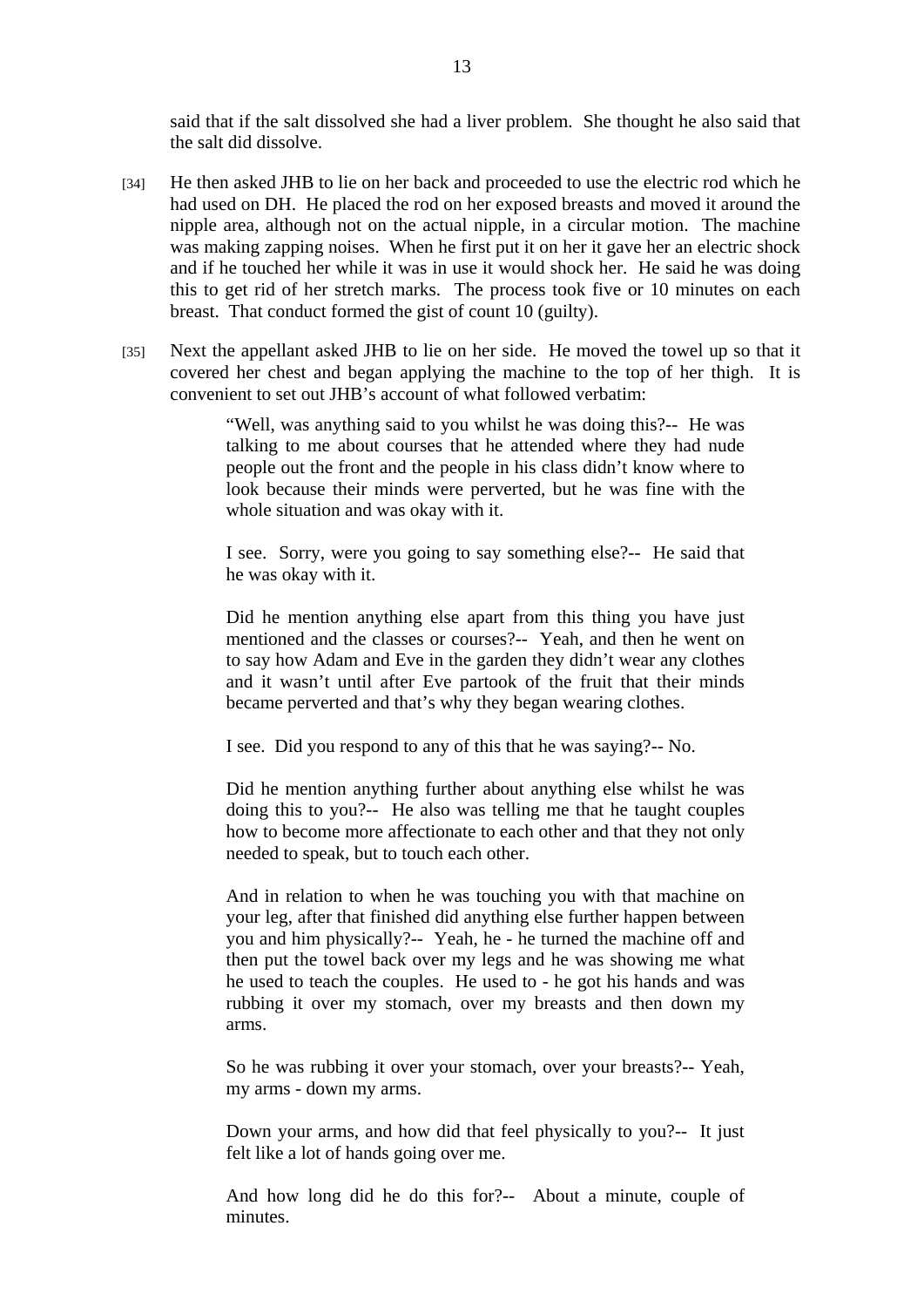And then after he finished doing that did he touch any other part of your body?-- He - he also just said that couples needed to kiss each other up the legs and the arms, but he was just using his fingers and, like, pushing it on my legs.

14

I see. Well, after he did that was any further conversation had or any further touching had between you and him on this occasion?-- Yeah, he - he was - just started, like, massaging my breasts again, probing them and he asked me - he said that he knew that in some churches they taught not to masturbate, but he wanted to know whether I masturbated and that he needed to know.

Did you respond to him?-- Yeah, I said that I didn't and I didn't even know what to do.

And did that cause him to respond to you?-- Yeah, he said that sometimes girls didn't want to answer because their parents were in the room or they were embarrassed, but he needed to know and then again I just said no and then he continued to go on and tell me that I needed to use two hands - two fingers and put them up inside of me and push on my right side.

You say push up inside of you. Did he mention what part of your body he was talking about?-- Inside my vagina.

Did he say why you need to do that at all?-- Because of the hormones. If it - it released some hormones and it would get rid of the lumps in my breasts.

Did he say anything about how often you should do this?-- He said in the morning and the night just a couple of times a week.

Did he mention anything further about that issue?-- No.

Did he say anything else to you on this occasion?-- He just - he said that anything that we said to keep between us and that he wouldn't share it with anyone else."

That further massaging of her breasts was the basis for count 11 (guilty).

*AS – counts 23-27* 

[36] I have referred above to the treatment given by the appellant to Mr and Mrs S in their home.<sup>9</sup> The appellant met AS on an occasion when he was giving treatment to Mr S. She testified that having seen him fix her father's neck, she volunteered that hers was also sore. As a result the appellant rubbed her neck also. That led to some discussion of a problem with her adenoids and to the appellant squeezing her neck just beneath her ears by way of treatment. No charge arose from this conduct. In early 2002, before the resumption of school, AS was involved in another incident at the S's home. The appellant went with AS into her sister BS's room. He

<sup>-&</sup>lt;br>9 Paragraph [21].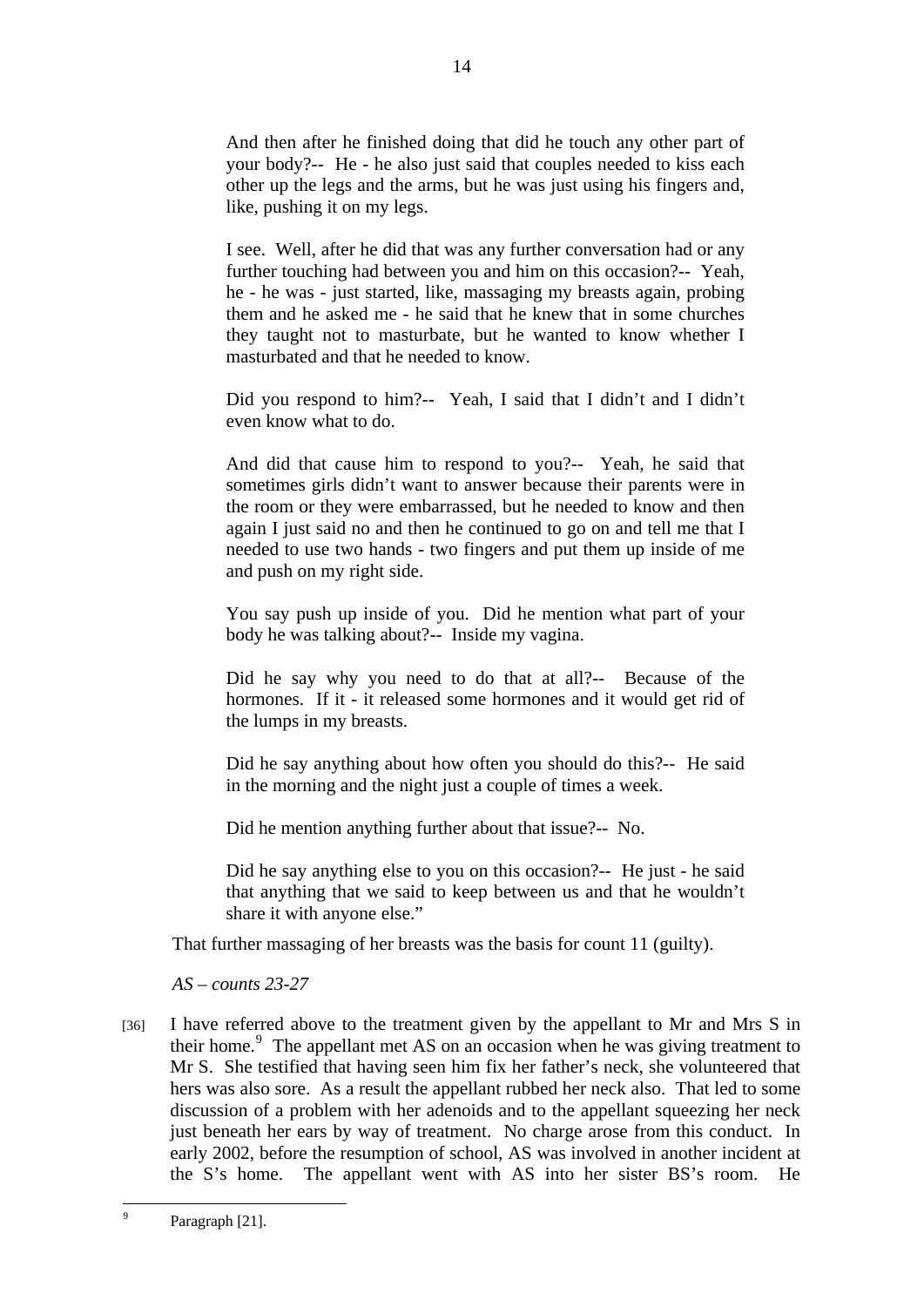manipulated her back until it "clicked". He also asked her to remove her top (she was not wearing a bra). He placed his finger and thumb at the top of and underneath her breast respectively, and squeezed for a couple of seconds. According to AS, he said that he was getting a knot of some kind out. Mrs S testified that he explained to her that he was massaging April's breasts and that her nipples didn't point straight out. He repeated the process for the other breast. That was the gravamen of count 24 (guilty). Either on that day or on another occasion the appellant stood AS in front of a mirror, asked her to lift her top, and when she did, said that as she got older her breasts would become bigger.

[37] On a subsequent occasion the appellant came to AS's room with her mother while she was asleep. They had a TENS machine with them; it is unclear whether it was the one owned by the family. AS was woken and the appellant placed two of the pads at the top and bottom of one of her breasts. The machine was presumably switched on. Ten minutes later they came back and the appellant placed the pads on the sides of the breast. Subsequently he did the same thing to the other breast. Mrs S was present on each occasion. These four occasions constituted counts 24 to 27 (not guilty on each).

## *Contemporaneous statements of the appellant*

[38] The appellant made a number of statements to JHB tending to support the inference that his purpose on the occasions when he dealt with her was indecent. Some are embodied in the passage quoted above. They are: his justification of nudity, his approbation of touching and body kissing as a sign of affection, his request to know whether she masturbated and his attempt to encourage her to masturbate. The request for secrecy at the end of that passage makes the inference even easier. In addition, the jury was entitled to regard some of the explanations which the appellant gave for his actions as being so far fetched as to be incredible and dishonest; and to infer from that dishonesty an indecent purpose. Statements in that category are his claim that by moving his hand over JHB's stomach he could tell what was going on inside her; his assertion to JHB's sister SH that tying green vegetables to her wrist would substitute for eating; and his different explanations to AS and her mother for why he was massaging A's breasts. In that context it should also be noted that AS had made no complaint about her breasts when the appellant asked her to remove her top.

## *Contemporaneous conduct of the appellant*

[39] The manner in which the appellant administered his "treatments" and his conduct at the time provide in some cases further circumstantial evidence to support the inference of a malign purpose. It is difficult to imagine genuine therapy being administered by standing JHB in front of a mirror and having two people rub her breasts to the point that they jiggled so much as to make her giggle with embarrassment. Second, fearing Mrs H was becoming concerned about his massaging JHB's breasts (count nine), he devised a subterfuge involving salt water to get her out of the room. Third, he stood AS in front of a mirror and had her expose her breasts while commenting on their size - conduct which might be regarded as an attempt to sexualise her. Finally, after offering to see how the problem with JHB's sternum and ribs was progressing, he went with her alone to the bathroom, closed the door and after probing the top of her chest through her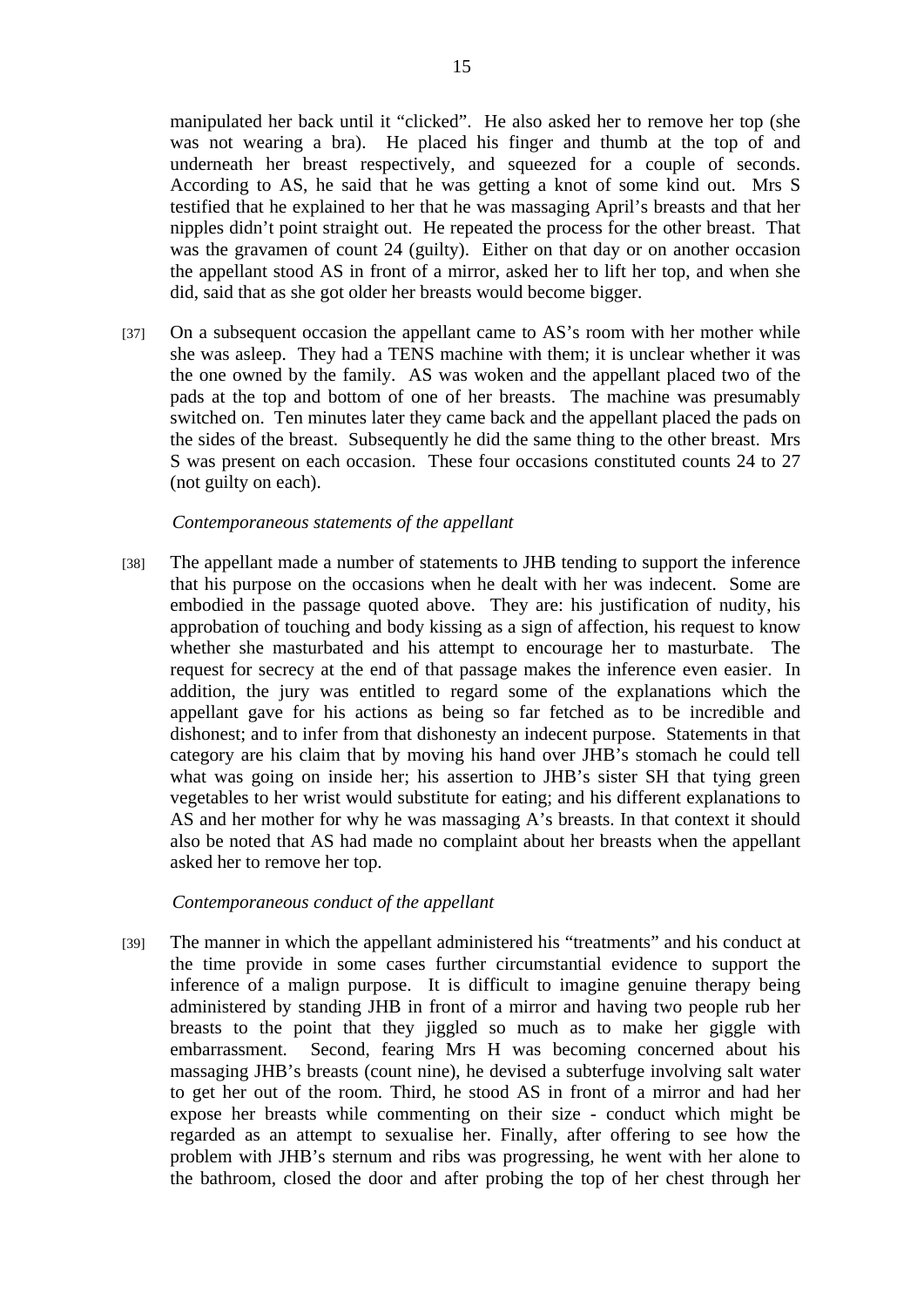clothing asked her to take off all of her clothes; then, when she said "Mum must be home" he told her to get dressed.

#### *Admissions*

[40] The Crown submitted that a number of admissions were made by the appellant at a meeting with Mr H, Mr S and another man in March 2002. In my judgment, when the appellant's statements are read as a whole the suggested admissions are so ambiguous as to be of little value. However Mr H gave evidence of a conversation after the meeting:

> "Once we left the meeting both my wife and I spoke to him [the appellant] and we both gave him a hug, because we said, 'You've got a problem and this problem needs to be resolved and if you can resolve it, we will be with you, we'll help you.' And then later on he rang me, I am not sure exactly when he rang me, to say that he would never ever break my trust again."

The admission implicit in that statement is another circumstance supporting the jury's verdicts.

#### **Indecent dealing: conclusion on indecency**

[41] The jury could return a verdict of guilty only if satisfied beyond reasonable doubt that the appellant's purpose in acting as he did was self gratification. I have referred above to evidence relevant to purpose only in so far as it related directly to JHB and AS. However the jury was entitled to take into account the evidence referred to below relating to other family members. It was entirely a matter for the jury to determine whether and to what extent it accepted that evidence, just as it was to determine whether and to what extent it accepted the evidence of the appellant on the topic. If it rejected the latter and accepted the former, the only conclusion reasonably open was that the accused's purpose was self gratification. On the directions given and on the evidence, the jury was reasonably entitled to find indecency in relation to the charges of indecent dealing. Ground 2A(a) and, in relation to the charges of indecent dealing, ground 1A in the amended notice of appeal must be rejected.

#### **Indecent dealing: s 24 of the** *Criminal Code*

[42] The appellant also submitted that the judge should have directed the jury on s 24 of the Criminal Code in relation to the offences of indecent dealing. His Honour gave no directions on that section and the reason for this is apparent from a discussion which he had with counsel then appearing for the appellant, immediately before addressing the jury:

> "MR WHITBREAD: Just - I suppose, at abundance, of course, on that point, is - just one minute, my learned friend's going to raise this. He hasn't yet. But is section 24 an issue, your Honour?

HIS HONOUR: I don't think.

MR WHITBREAD: I wouldn't think - I wouldn't think so.

HIS HONOUR: No. He's - no, he's not making a - I mean, as far as he's concerned, it's not a question of - as he's being, an honest reasonable belief. It's a question of his honesty.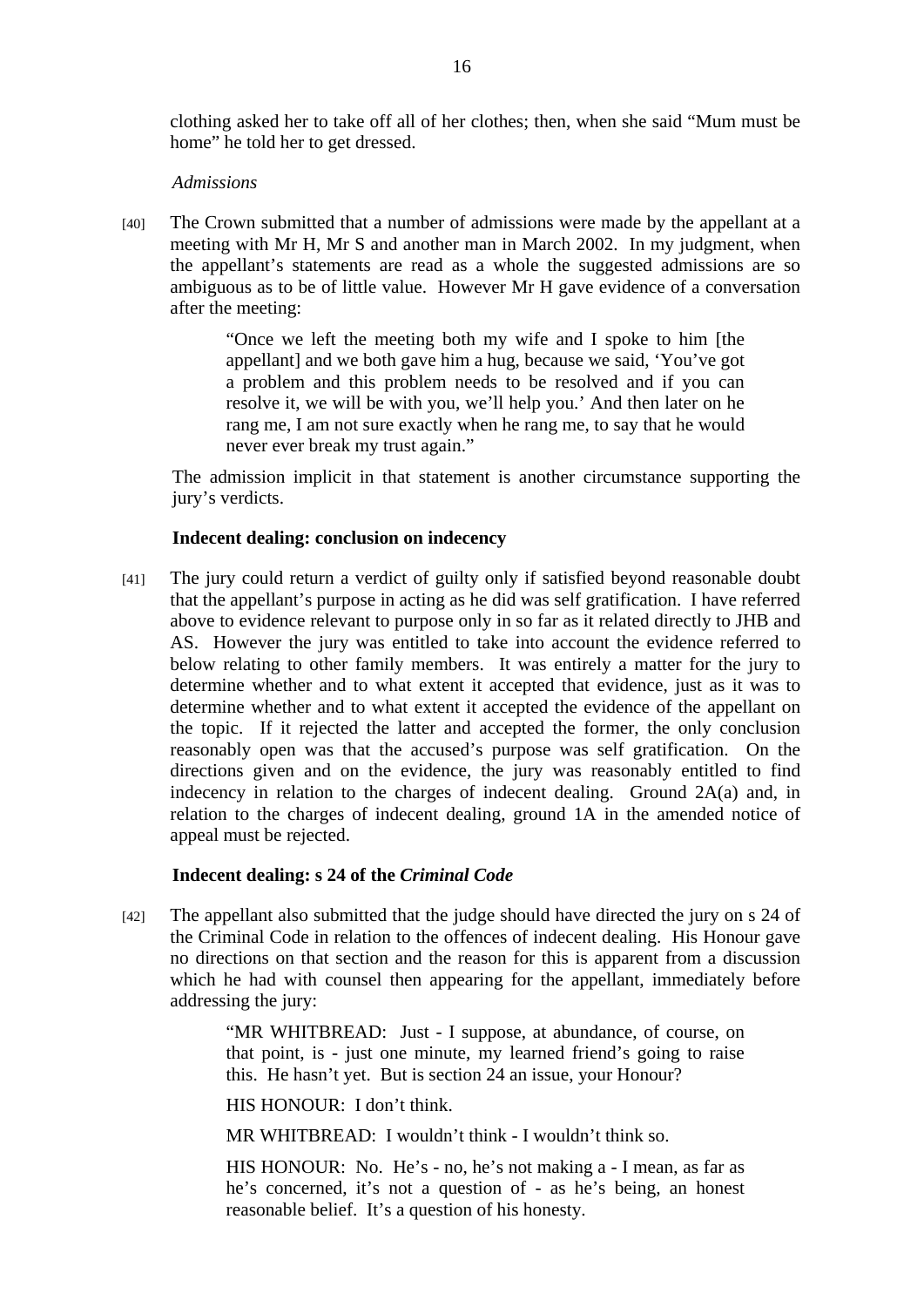MR COUSINS: Yes.

HIS HONOUR: So, I mean, his beliefs could be unreasonable. But as long as they're honest-----

MR COUSINS: And they can't be fraudulent.

HIS HONOUR: -----the Crown's got to prove that they're  $-$  he's being dishonest-----

MR COUSINS: Yes.

HIS HONOUR: -----not being unreasonable.

MR COUSINS: I had-----

MR WHITBREAD: Sorry.

HIS HONOUR: I think - in other words, what I'm saying is that I think that section 24 would be a more difficult burden for your client than just plain dishonesty.

MR COUSINS: Exactly. I was going to refer to it very briefly in passing when I'm just explaining the context of the various different sections of the law and as a little bit of background in explaining the context of the section-----

HIS HONOUR: See, it's not a question of - look, the question is, when he did these things, what was his purpose?

MR COUSINS: It was either an honest purpose or a dishonest purpose.

HIS HONOUR: It was either an honest purpose or - well, not quite that - either he implied or said that it was for a purpose which was not a true purpose, that is, to affect a cure - to act as a therapist or the real reason was that he wanted to - for lewd or sexual reasons, to get his hands on these young women. I don't think that the introduction of section 24 would be - would be fair to client for him *[sic]*.

MR COUSINS: No, I'm not proposing that that be the basis on which he's judged. All right. Thank you.

MR WHITBREAD: Well, if that's the basis, I question any need to for my learned friend to go into that area.

HIS HONOUR: What area? Well, look, if you raise section 24 in your address, I might have to - see - yes, thank you. Well,  $I - it's a$ matter for you. I mean, your – it's your case.

MR COUSINS: I wasn't going to be-----

HIS HONOUR: But-----

MR COUSINS: -----so formal as to say, section 24 of the Criminal Code-----

HIS HONOUR: No, but no. But if you start talking about the honest and reasonableness of his conduct, then, I'll have to tell them about section 24 because you're raising it and if you're raise - if you - if you talk about the reasonable, then it becomes an issue because the section simply requires for the Crown to prove that he was - that he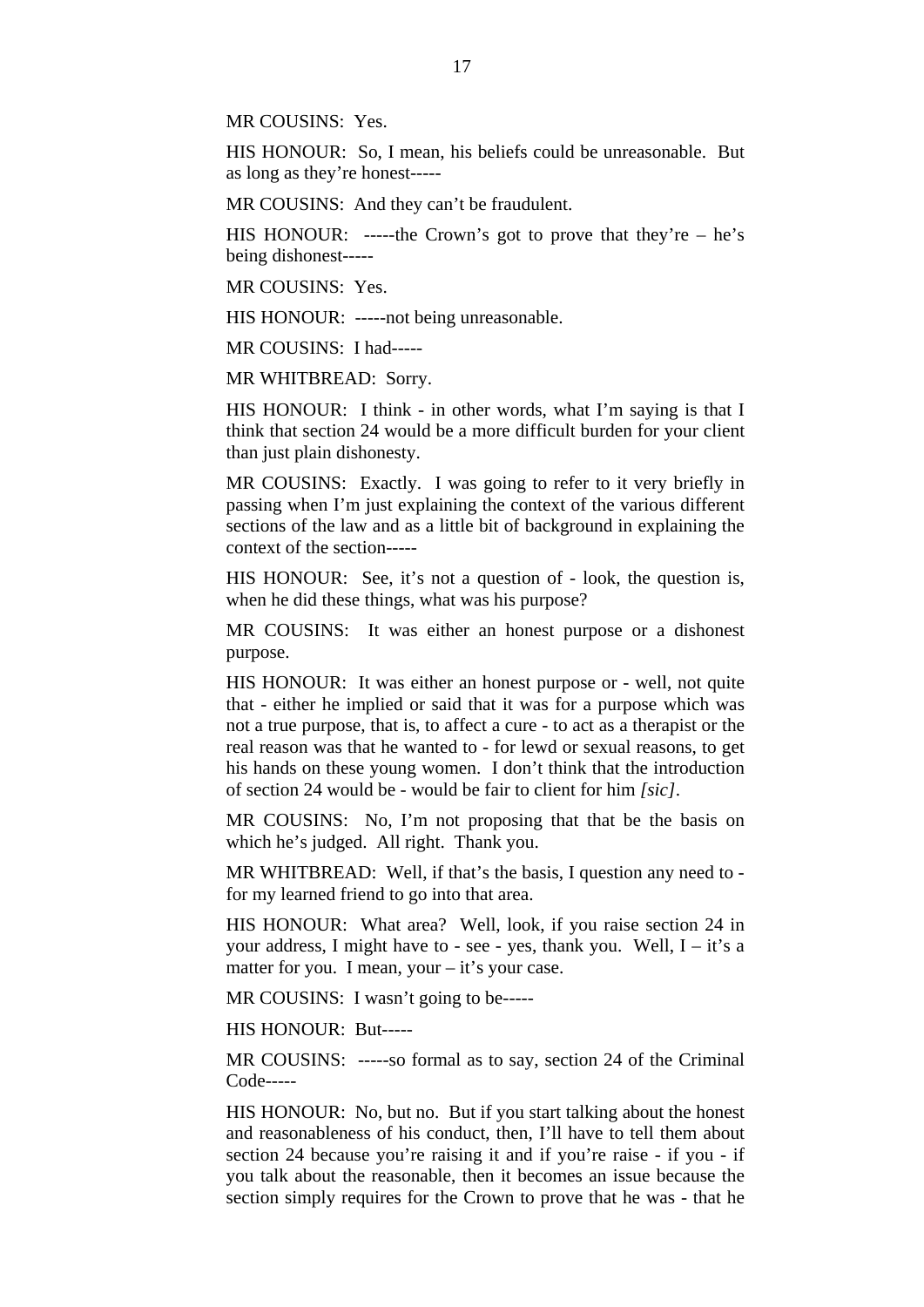was dishonest. Now, he could be totally unreasonable in his beliefs, yet be-----

MR COUSINS: Honest.

HIS HONOUR: Be honest. Once you raise section 24, you introduce this concept of reasonableness into it.

MR COUSINS: Alright. I'll not refer to it then.

HIS HONOUR: That's my view. I mean you might take a different - I mean, that's my view, Mr Cousins. And I don't think that the section requires him to be reasonable. All it says is that the Crown's got to prove that he was dishonest.

MR COUSINS: That's right. Yes.

MR WHITBREAD: I raised it because I understand my learned friend might be going to say something along the lines of honest and genuine, which in my view brings up the same issue.

HIS HONOUR: Well, see, look, again. Look - look. I'll just put this - perhaps I'd better read to you what I intend to say at the end of each - I think - I think that to talk about genuine therapy is - genuine is a very ambiguous term. The question is, was he attempting to effect a cure? Was he - was he providing therapy as a natural natural alternative medicine therapist? That's the question. And the Crown has to show that he wasn't, to the standard beyond reasonable doubt.

So just looking at the indecent dealing counts - this is what I'm going to say at the end of it: "In relation to each of the 15 indecent counts in the indictment, before you can convict the accused you must be satisfied beyond reasonable doubt that the touchings of the breasts of the two complainants were not done for a therapeutic purpose, that the touchings were done for a prurient purpose, that is for sexual gratification of some kind." That's the issue.

MR COUSINS: Thank you."

[43] In my judgment, his Honour's approach was correct. To have introduced s 24 would have been confusing to the jury and detrimental to the appellant's chances of an acquittal. Consideration of that section could not have improved the appellant's position. In the profounder regions of abstract philosophy it may be possible to envisage a person who honestly and reasonably, but mistakenly, forms a belief as to his own purpose in carrying out certain acts; but not even the appellant suggested that such a proposition ought to have been left to the jury in this case. Instead the submission on appeal was:

> "On the directions given to the jury, if they were satisfied that the acts were not legitimate therapies then they would be satisfied that the acts were indecent and they would convict. What was clearly open though was that if the jury found that the therapies were not legitimate they could still be left in reasonable doubt as to whether the appellant honestly and reasonably thought that they were legitimate and thereby acquit him."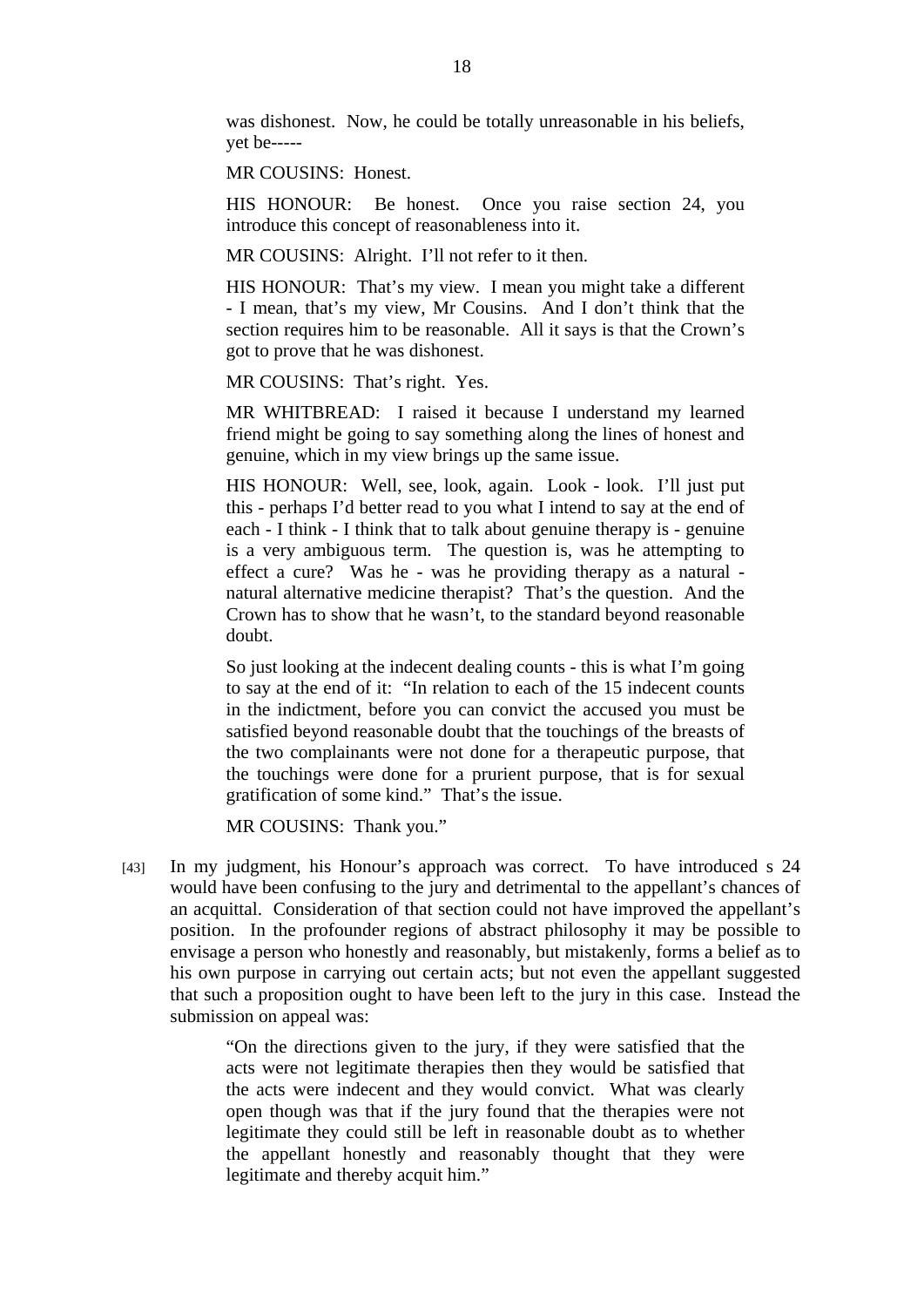19

- [44] That submission does not reflect the directions which his Honour gave. His Honour did not tell the jury that it could find indecency on the basis of the nature of the therapy or whether it was in fact "legitimate therapy". He told it if the actions were done for what the appellant *believed* were genuine therapeutic reasons it would be neither unlawful nor indecent. He further told it that it must be satisfied beyond reasonable doubt that the touching was done for a prurient reason, that is, for sexual gratification of some kind. The jurors would have been in no doubt about what the Crown had to prove, nor as to where the onus of proof lay.
- [45] Ground 2A(b) of the amended notice of appeal must therefore be rejected. It is unnecessary to consider whether it was open to the appellant to rely on this ground, having regard to the tactical decision made by his counsel at the trial.

# **Ground 1A: rape and sexual assault**

[46] The factual issues raised by ground 1A in relation to rape and sexual assault are similar, both to each other and to those already discussed. They are not precisely the issues referred to in the ground of appeal. First it is convenient to refer to the relevant statutory provisions and to his Honour's summing up.

*Rape* 

[47] The charges of rape against the appellant were of statutory rape, not rape in the ordinary sense of the word. The relevant statutory provisions $10^{\circ}$  (and those relating to sexual assault, which it is also convenient to set out at this point) are as follows:

# "**CHAPTER 32 — RAPE AND SEXUAL ASSAULTS**

# **347 Definitions for ch 32**

In this chapter—

"consent" see section 348.

"penetrate" does not include penetrate for a proper medical, hygienic or law enforcement purpose only.

# **348 Meaning of "consent"**

(1) In this chapter, "consent" means consent freely and voluntarily given by a person with the cognitive capacity to give the consent.

(2) Without limiting subsection (1), a person's consent to an act is not freely and voluntarily given if it is obtained—

… (e) by false and fraudulent representations about the nature or purpose of the act … .

# **349 Rape**

(1) Any person who rapes another person is guilty of a crime.

Maximum penalty—life imprisonment.

(2) A person rapes another person if—

…

 $10$ See also s 1 "consent".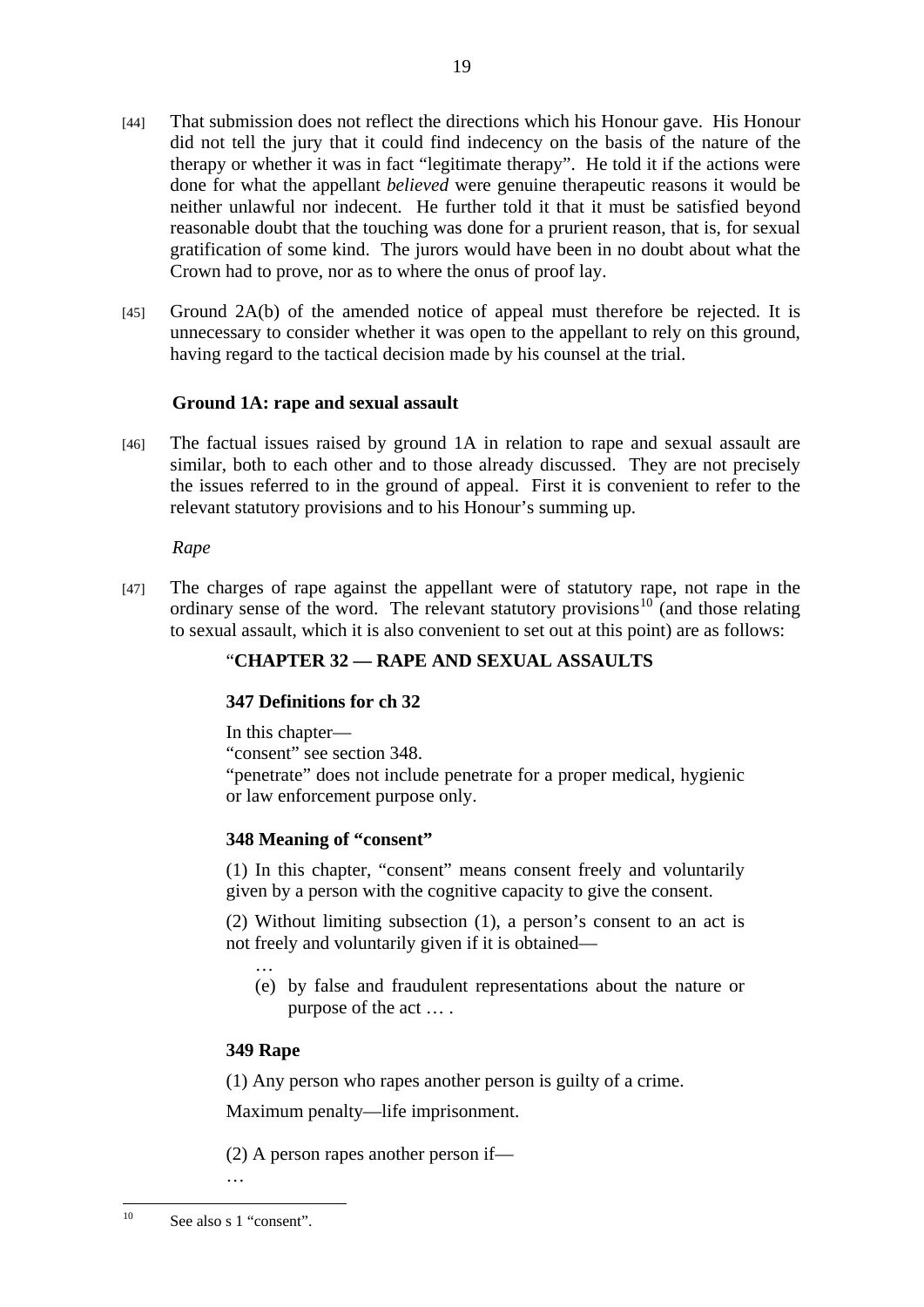(b) the person penetrates the vulva, vagina or anus of the other person to any extent with … a part of the person's body that is not a penis without the other person's consent.

## **352 Sexual assaults**

- (1) Any person who—
	- (a) unlawfully and indecently assaults another person … is guilty of a crime.

Maximum penalty—10 years imprisonment.

# **CHAPTER 26 — ASSAULTS AND VIOLENCE TO THE PERSON GENERALLY — JUSTIFICATION AND EXCUSE**

## **245 Definition of "assault"**

(1) A person who strikes, touches, or moves, or otherwise applies force of any kind to, the person of another, either directly or indirectly, without the other person's consent, or with the other person's consent if the consent is obtained by fraud, … is said to assault that other person, and the act is called an "assault".

(2) In this section—

"applies force" includes the case of applying heat, light, electrical force, gas, odour, or any other substance or thing whatever if applied in such a degree as to cause injury or personal discomfort.

#### **246 Assaults unlawful**

(1) An assault is unlawful and constitutes an offence unless it is authorised or justified or excused by law.

(2) The application of force by one person to the person of another may be unlawful, although it is done with the consent of that other person."

[48] The Crown case in support of the six counts of rape asserted manual or digital penetration of the vaginas of BS, JHA and MS, consent in each case having been obtained by false and fraudulent representations about the nature or purpose of the act. As I have already noted, his Honour's summing up extended over two days. So far as is relevant for present purposes, he directed the jury as follows:

> "'Penetrate', in the section of the Criminal Code dealing with rape, does not include penetration for a proper medical purpose only. 'Proper medical purpose' includes a natural or alternative medical purpose.

> In order to prove rape in each of the counts alleging digital rape, the Crown must establish to your satisfaction beyond reasonable doubt that at the time and place alleged in the indictment, the accused 1) penetrated the complainant's vulva or vagina, 2) with his finger or fingers, 3) that the penetration of the complainant's vagina was not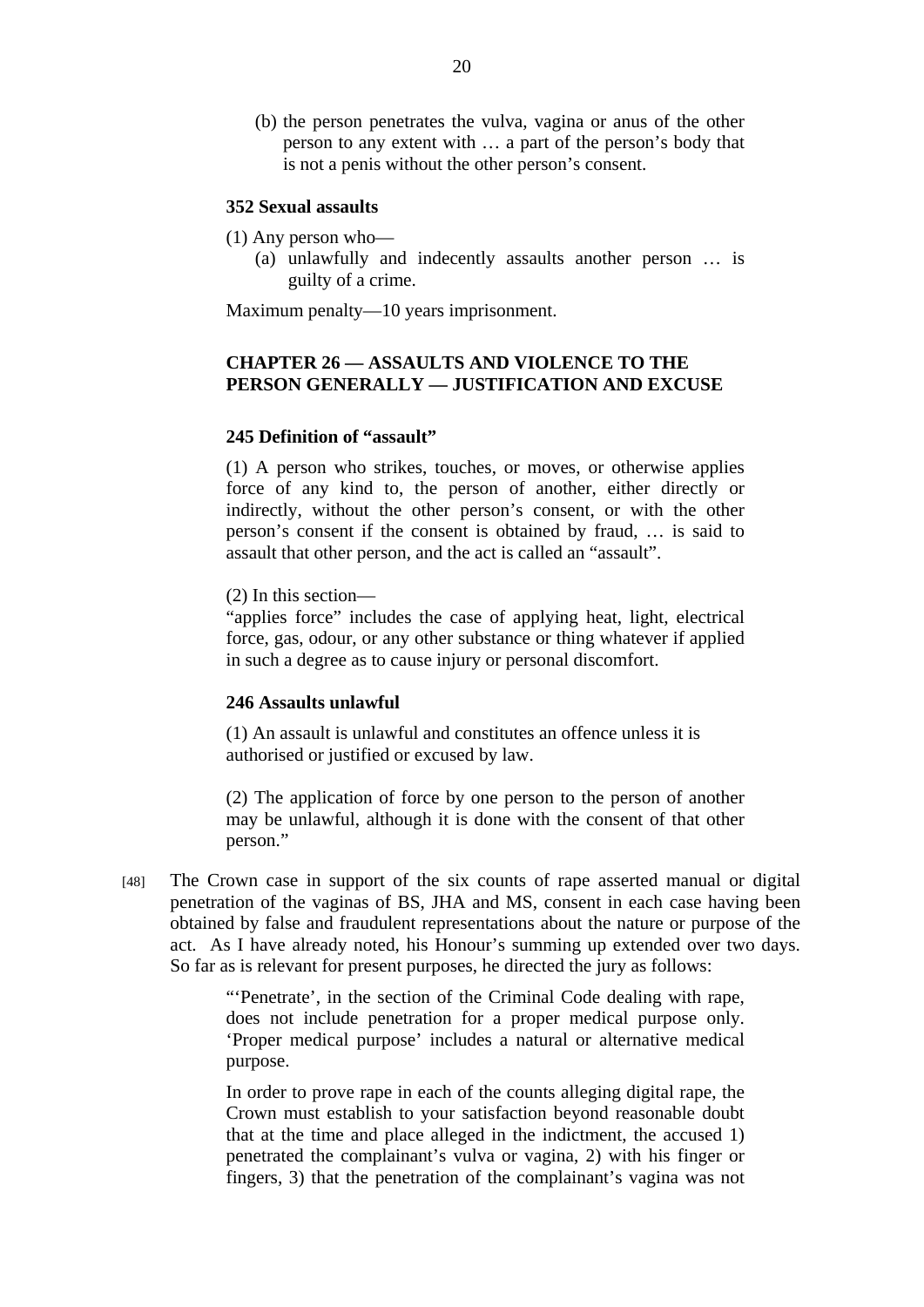for a proper medical purpose, 4) without the consent of the complainant.

Our law provides that consent means consent freely and voluntarily given by a person. A person's consent to an act is not freely and voluntarily given if it is obtained by false and fraudulent representations about the nature or purpose of the act.

In essence, it is the Crown case that you will be satisfied beyond reasonable doubt that the accused is guilty of the rape counts because you will be satisfied that the consent by the complainants to his penetrating their vaginas with his fingers was not given freely and voluntarily because it was obtained by false and fraudulent representations made by the accused about the nature or purpose of the acts of digital penetration.

The Crown says that consent to digital penetration of the complainants was obtained by a false and fraudulent representation by the accused to the complainants that he was placing his fingers into their vaginas for a therapeutic purpose.

Now, if you are satisfied beyond reasonable doubt that the consent was obtained by fraud on the part of the accused – and I am about to explain that to you – then you may be satisfied that there was no consent by the complainants to the digital penetration".

After giving a hypothetical example of consent obtained by fraud, his Honour continued:

"Fraud is an intentional, dishonest act done with a purpose of deceiving. I will say that again. Fraud is an intentional, dishonest act done with a purpose of deceiving. To show that the consent was obtained by fraud, the Crown must show in each case that the consent of the woman was obtained by fraud and that the fraud related to the nature or purpose of the act being carried out by the accused on the complainant.

The Crown says that the nature or purpose of the acts of digital penetration was not for genuine therapeutic purposes but that the nature or purpose of the acts of digital penetration was to enable the accused to obtain sexual gratification of some kind.

The Crown says that on each rape count, you will be satisfied that the consent was obtained by fraud because of false and misleading statements made dishonestly by the accused as to the nature or purpose of the act of inserting his fingers into the complainants' vaginas, that is, that he told them falsely that he was inserting his fingers into their vaginas for a therapeutic purpose, when his real purpose was to obtain sexual gratification of some kind for himself.

It is the defence case that the accused did not obtain the consent of the complainants to his placing his fingers into their vaginas by dishonesty, that he did not make false or misleading representations about the nature or purpose of his acts of digital penetration. The accused says that when he told the complainants that what he was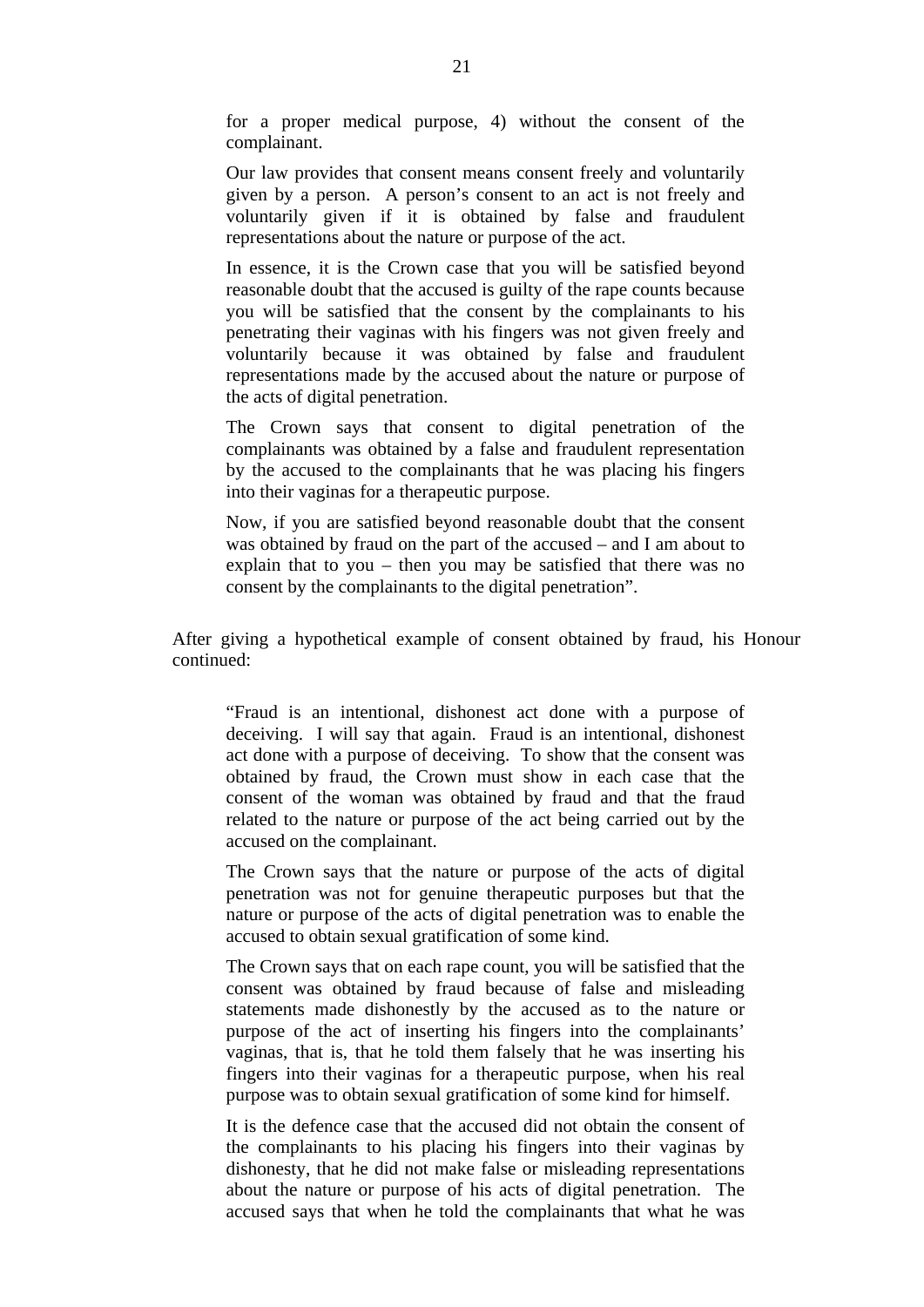doing was for therapeutic purposes, he was telling the truth and he believed that he was telling the truth.

Before you can convict the accused of any of the rape counts in the indictment, you will have to be satisfied beyond reasonable doubt that the accused was dishonest, was lying when he told the various complainants or implied to the various complainants that the insertion of his finger or fingers into their vaginas was done for therapeutic purposes".

On the following morning his Honour summarised those directions. For present purposes it is unnecessary to set out that summary; it was not materially different from what is set out above.

[49] Two features of those directions merit comment. First, I am inclined to doubt whether his Honour was correct in saying (in effect) that penetration for an "alternative medical purpose" fell within the expression "penetrate for a proper medical … purpose" in s 347. It is however unnecessary to consider the point; if his Honour erred it was an error in the appellant's favour. Second, in summarising the parties' cases his Honour on three occasions referred to representations about the *nature or* purpose of the relevant acts. In so doing his Honour was no doubt prompted by the language of the Code. However, although the Crown (without objection) called evidence from a physiotherapist about the therapeutic value of much of the appellant's conduct, e.g. inserting fingers into a vagina, it was not the Crown case that the appellant expressly or impliedly made false representations about the therapeutic nature of his actions. The relevant false representation on the Crown case, as left to the jury, was that the appellant was placing his fingers into the women's vaginas for a therapeutic purpose. As counsel for the appellant said, "[I]t was really never a case where there was a confusion about the nature of the act [; that] was obvious to all. The issue was the underlying purpose ….". What the jury had to consider was whether the Crown had proved beyond reasonable doubt the appellant's purpose was not therapeutic. I do not think that, in context, the words "nature or" would have confused it.

#### *Sexual assault*

- [50] Evidence about whether the acts done by the appellant were therapeutic and whether he believed that they were therapeutic was relevant to two separate issues in relation to the charges of sexual assault. First, it was relevant to the question of indecency, in the same way as such evidence was relevant to indecency on the charges of indecent dealing. The judge's directions on that question substantially adopted or repeated what he had said about indecency in the context of the indecent dealing charges, and it is unnecessary to set them out. In accordance with them the jury had to consider the appellant's purpose. Second, it was relevant to the issue of fraud. The Crown case was that the victims' consent to the appellant's actions was obtained by fraud.
- [51] Until the question was raised in the course of argument on this appeal, it seems to have been assumed that issues of consent and fraud in relation to the offence created by s  $352(1)(a)$  arose under s 347 and s 348. In my judgment that assumption was incorrect. Section 352(1)(a) applies to any person who unlawfully and indecently assaults another person. The provision does not use the words "consent" or "fraud". Its requirements are satisfied by the commission of an unlawful and indecent assault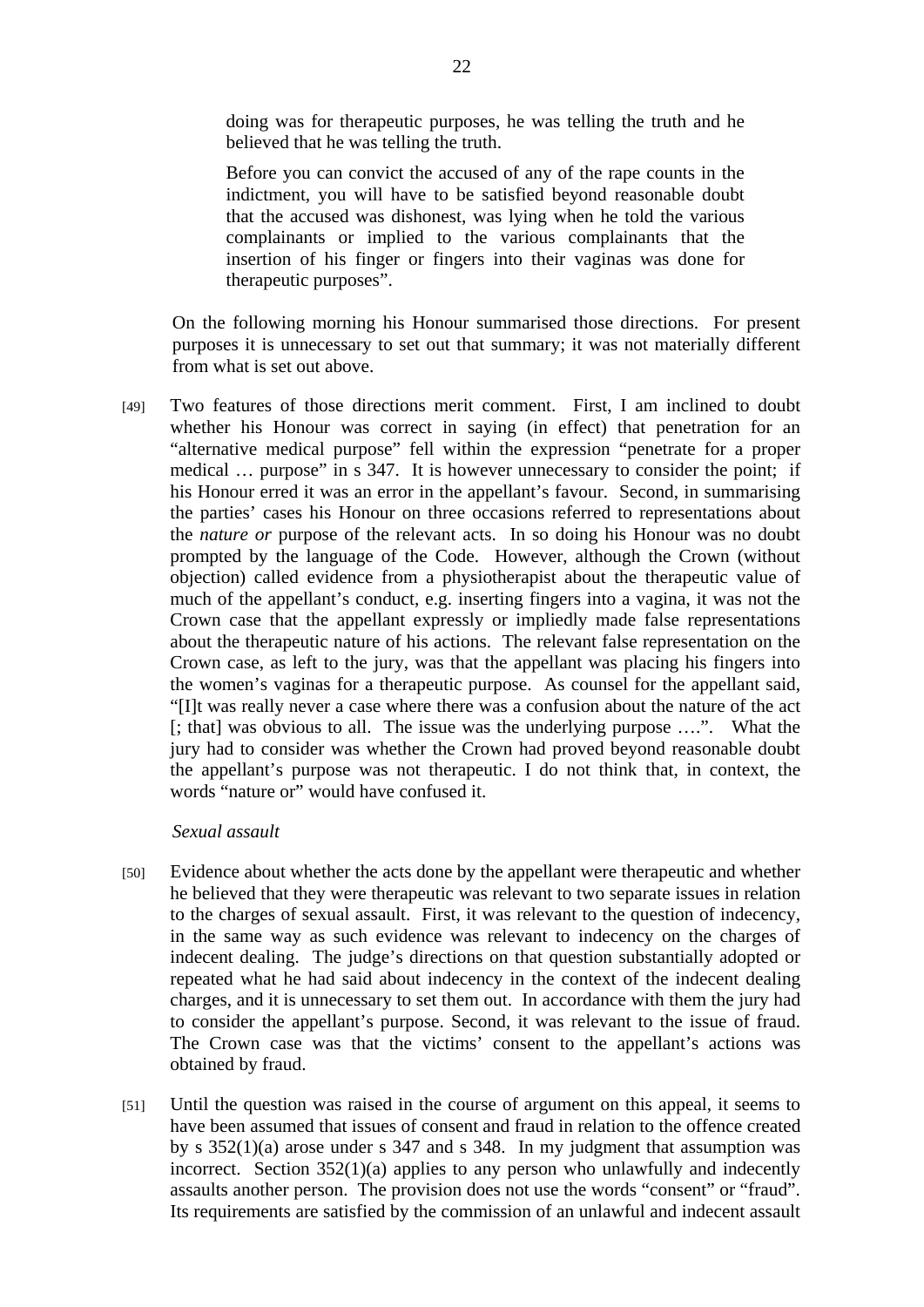on another person. Section 348 provides an exclusive definition of the word "consent", but the defined meaning is for "consent" "in this chapter". The section does not purport to provide a definition for "consent" when that word is used in other chapters of the Code. It cannot be used to import concepts of consent and fraud into s  $352(1)(a)$ .

- [52] That conclusion is consistent with the structure of the Code. Chapter 26 defines assault, makes it unlawful unless authorised, justified or excused by law and sets out the circumstances of justification and excuse. It does so for the purposes of the Code generally and applies to a number of offences, scattered throughout the Code, of which assault is an element. The definition of assault (s 245) deals with the question of consent: consent (or more precisely, absence of consent) is an element of the definition. Of course, assault is not an element of rape; that offence has always had its own explication of the relevance of consent. Until the 2000 amendments came into force, the same was true of the offence of procuring a person to commit or witness an act of gross indecency. From its introduction into the Code in 1989 until 2000 that offence was co-located with indecent assault in s 337, originally under the heading "Indecent assaults" and from 1997 under the heading "Sexual assaults". When both offences were relocated to chapter 32 (s 352) that explication was deleted in favour of the definition provided for in that chapter (s 348). The ambit of the new definition was carefully limited. For example, it did not and does not extend to s 210(6) or s 216(5), notwithstanding the obvious similarities of subject matter. I shall revert to the question of consent below.<sup>11</sup> The point now under consideration is fraud. The definition in s 245 is satisfied either by absence of consent or if any consent was obtained by fraud. It was the latter which was in question in the present case.
- [53] On that question his Honour directed the jury that it was the Crown case that the consent:

"was obtained by false and fraudulent representations made by the accused about the nature or purpose of the acts of touching with hands or mouth or with the electronic device.

The Crown says that the nature or purpose of the act of touching was not for a genuine therapeutic purpose, but that the nature or purpose of the act of touching was to enable the accused to obtain sexual gratification of some kind.

As with the rape counts, the Crown says that in the indecent assault counts there was no consent because in each case the apparent consent of the complainant was obtained by fraud.

Now, if you are satisfied beyond reasonable doubt that the consent was obtained by fraud on the part of the accused, and again I will explain that to you, then you may be satisfied that there was no consent by the complainants to the application of force in the indecent assault counts.

I repeat, fraud is an intentional, dishonest act done with a purpose of deceiving. To show that the consent was obtained by fraud, the

…

 $11$ Paragraph [84].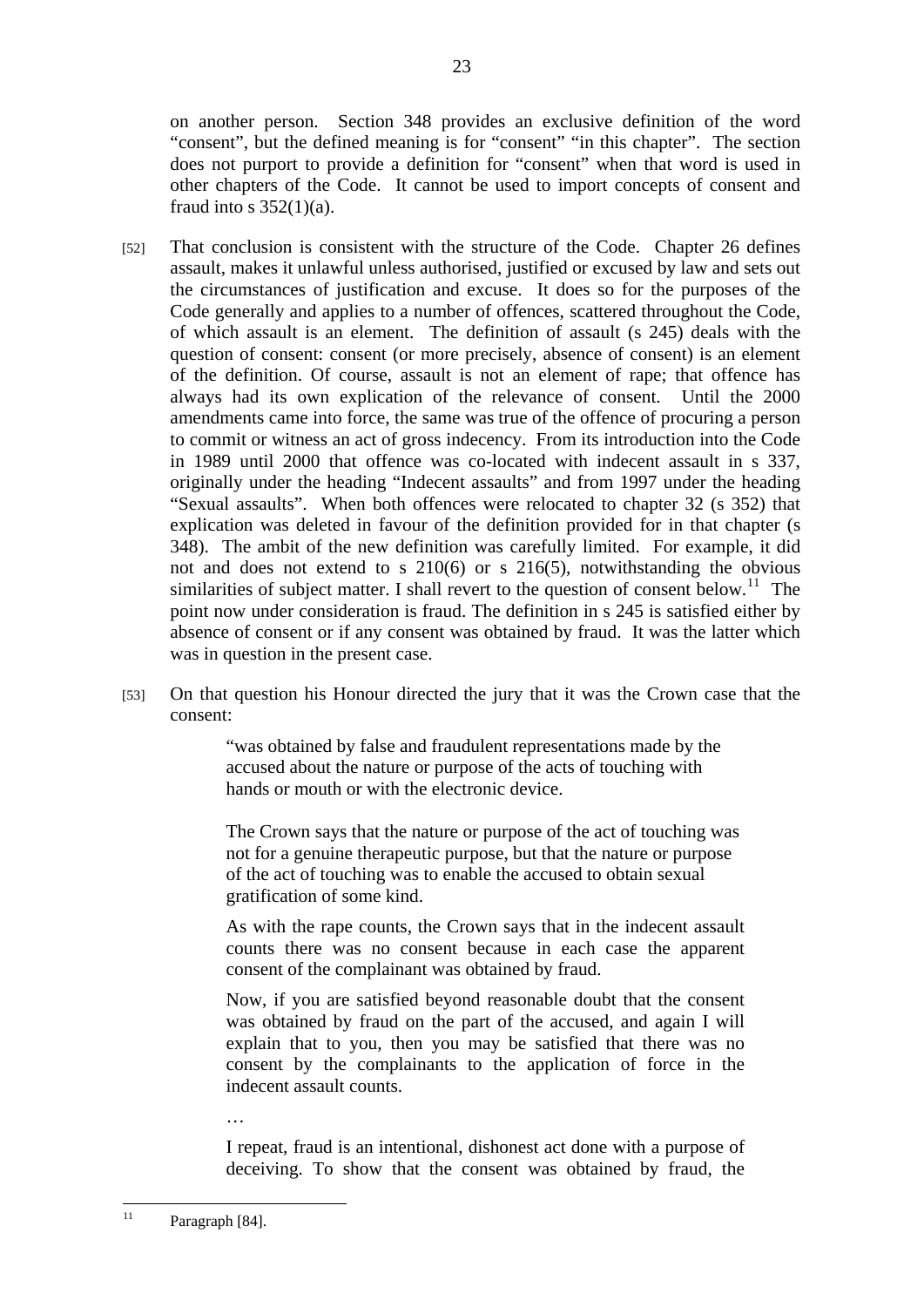Crown must show in each case, in each count that the consent of a woman was obtained by fraud, and the fraud related to the nature or purpose of the act being carried out by the accused on the complainant. The Crown says that in each indecent assault count you will be satisfied that the consent was obtained by fraud because of the false and misleading statements made dishonestly by the accused as to the nature or purpose of the act.

… It is the consent to the application of force which is in question. Such a consent demands a perception as to what is about to take place, as to the nature or purpose of what the accused is doing. That is what is involved in consent being obtained by fraud. And the Crown says that that is the case in relation to each of the assaults, and you will be satisfied that the consent was obtained by fraud.

It is the defence case that the accused did not obtain consent by dishonesty; that he did not make false or misleading representations to the complainants about the nature or purpose of his acts. The accused says that when he told the complainants that what he was doing was for therapeutic purposes, he was telling the truth and he believed that he was telling the truth. Before you can convict the accused of the indecent assault counts, you must be satisfied beyond a reasonable doubt that the accused was dishonest, was lying when he told the complainants, or implied that the touching of their breasts with his hands, mouth or a TENS device, was for therapeutic purposes."

[54] In that passage his Honour used the expression "nature or purpose of the act". It was inaccurate to describe the Crown case in those terms. The point upon which issue was joined was whether the appellant's representation was false and dishonest. That is apparent from his Honour's summary of the defence case. It is also apparent from the terms in which his Honour directed the jury when he summarised his directions the following morning:

> "The Crown says the consent was obtained by fraud; that he held himself out to be a person who was doing these things for therapeutic reasons, genuine therapeutic reasons. The Crown says that he was lying when he did that, deceiving the complainants. The defence case, as I have told you, is that he believed that what he was doing would be beneficial and he was applying what he genuinely believed to be genuine treatments and I repeat that fraud is an intentional dishonest act done with a purpose of deceiving."

[55] In summary, the issue of fact left for the jury to decide was whether the Crown had proved beyond reasonable doubt that the appellant's purpose in performing his actions was not therapeutic. On the directions given, determination of that question would resolve the issues of falsity and dishonesty in relation to both rape and sexual assault and the issue of indecency in relation to sexual assault. The Crown sought to satisfy the burden upon it by proving that the appellant's purpose was prurient, to obtain self gratification. Both parties conducted the case on the basis that the appellant had one purpose or the other. The evidence referred to in ground 1A went to this issue.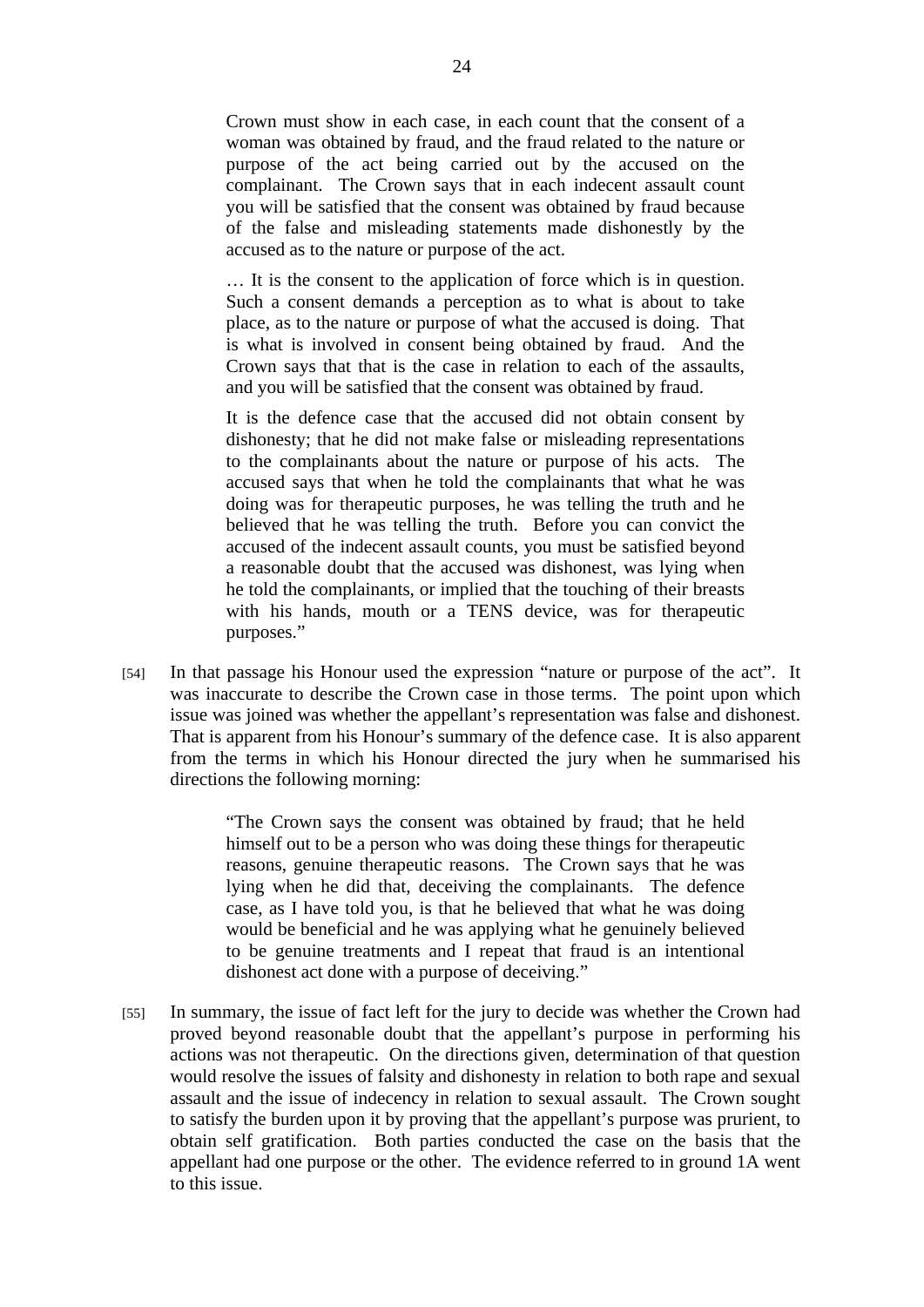[56] I shall refer to the evidence in relation to each complainant in turn. However it must be remembered that the appellant's dealings with the complainants all occurred within the same time span. The events were closely related. There is no suggestion that the jury was not entitled to use the evidence relating to the appellant's purpose with respect to one complainant in forming an assessment of his purpose in relation to another.

*BS* 

- [57] I have described above<sup>12</sup> how the appellant came to be treating Mr and Mrs S. In about October 2001 the appellant went to the S's home for business discussions with Mr S. In the course of that visit he was introduced to BS (as she then was). She was 17 years of age. Mrs S told the appellant of BS's problems with headaches, a sore neck and breathing. He asked BS about having a sore neck and she told him that she did. As a result the appellant started to massage BS's neck, applying pressure also to her back and the upper area of her chest. He purported to explain to Mrs S what he was doing and the possible benefits it might bring. No charge was brought in respect of this conduct.
- [58] Several weeks later the appellant came to the S's house and stayed for dinner. He brought with him a TENS machine and there was a discussion about his intention to treat BS's chest area with it. The appellant asked her to put on her swimmers, which she did. They went into the bathroom and the appellant attached two pads to the top of her back and two to the top of her chest, just below the collarbone. The machine was switched on and they then joined the family for dinner. Ten minutes later they again went to the bathroom where the appellant moved the pads down onto her breasts. They returned to the table and continued the meal. Ten minutes later they returned to the bathroom and the appellant placed the pads on the bottom of her breasts. Again they returned to the dining table. After a further 10 minutes the pads were removed and the appellant drew a diagram for Mrs S, demonstrating what he had done and recommended that they get a machine. That was the conduct which constituted count 12 (guilty).
- [59] The next incident occurred one Saturday afternoon in November or December 2001. The appellant brought a massage table to the S's house and Mrs S told him to set it up in A's bedroom. She (Mrs S) got onto the table and the appellant massaged her back and perhaps "a little bit" on her abdomen for an estimated 20 to 30 minutes. Thereafter either she or the appellant asked BS to go into the room.<sup>13</sup> The appellant asked BS to take her shirt off and lie on the table. This she did, lying on her front. The appellant removed her bra and placed a towel over her. He then massaged her back. Next he got her to turn over and pushed on the sides of her back from underneath. During this period her mother was in and out of the room a few times. The towel remained over her. Then at his request she removed her jeans and he pressed the area of her stomach and lower abdomen and in the crease where her legs joined her body, proximate to her vagina. At that point she started laughing – at the trial she could not remember why. Mrs S said she heard a shriek. The appellant came out and asked her to go into the room and talk to BS. He said that there was

 $12$  $\frac{12}{13}$  Paragraph [21].

<sup>13</sup> It is unclear whether some treatment was given to AS before BS entered the room. BS thought it was but neither AS nor Mrs S gave evidence of such an event at that time.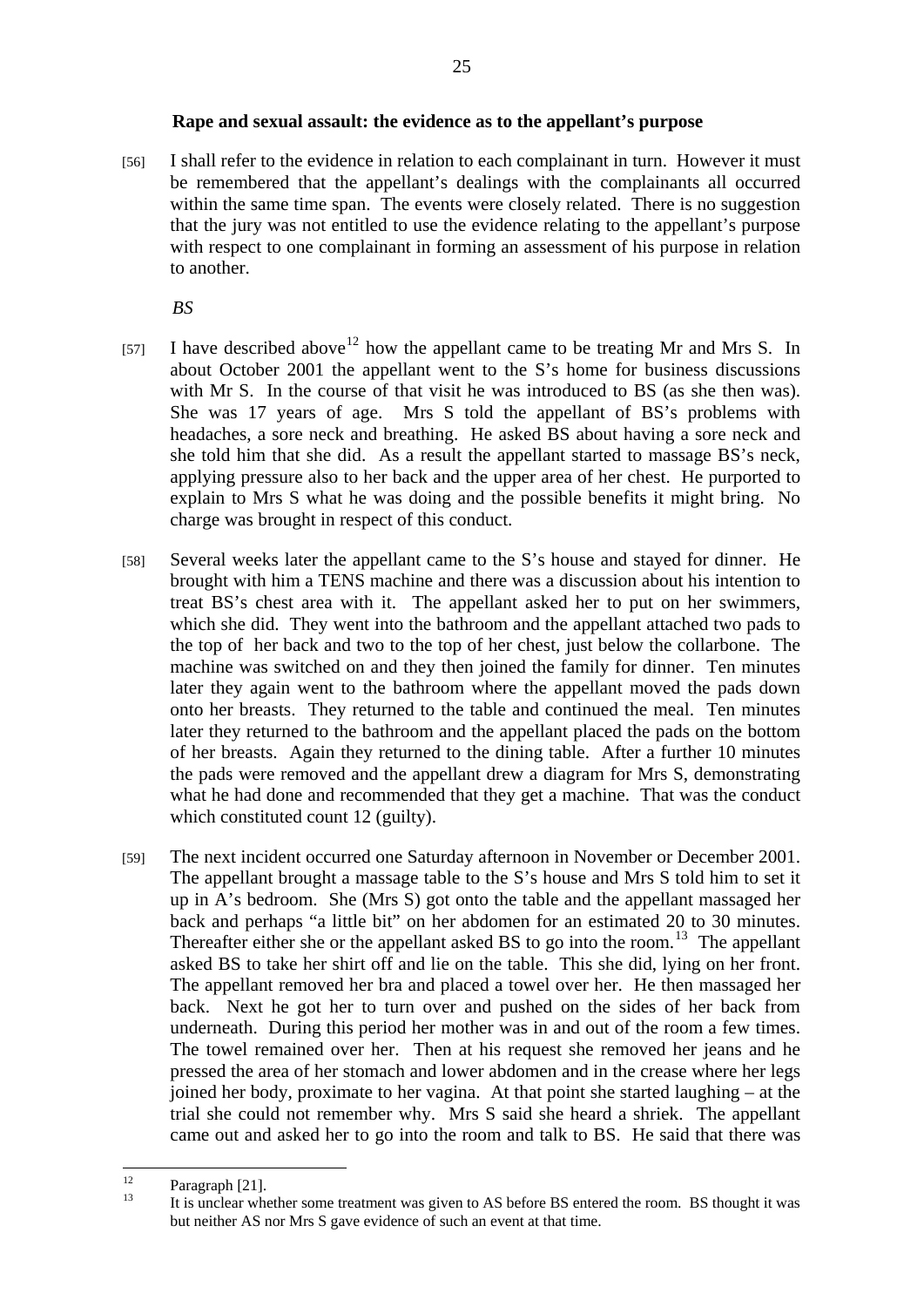something deeply emotional there and that what he had done had triggered other emotion to come out; and that BS needed to talk about it. She found BS "between laughing and crying a bit" - going from one emotion to the other. The appellant left the room and Mrs S talked to BS. It took her quite a while to settle down. The appellant returned and sometime later Mrs S left. The appellant and BS continued to talk for a while about what she described as "some emotional issues"; she cried for a while; he tickled her, then massaged her back a little; and after that she got dressed. No charge was brought in respect of this conduct.

- [60] Counts 13 and 14 arose from the one series of acts. Sometime before Christmas 2001 the appellant was at the S's home. BS saw him working on her father's neck. Thereafter he asked her to go into her bedroom with him. With the door closed he asked her to take all her clothes off and lie on the floor on her back. He said he needed to treat her and that if he asked her, it was okay by God. She could not remember his saying to her that there were pressure points just inside the vagina. It seems that he asked if he could go inside her and show her where the pressure points were, and that she responded, "Whatever". He then said that it would have to be "yes" or "no", not "whatever"; so she said "yes". He said words to the effect that he would have to go inside to treat her. He pushed on her stomach and then around the outside of her vagina, pressing with his fingers; then inserted his fingers and pressed around on the walls. Touching the outside of the vagina constituted count 13 (sexual assault - not guilty) and inserting his fingers count 14 (rape - guilty). His fingers remained inside her for some seconds. Thereafter there may have been a little more massage of her stomach, and then she got dressed.
- [61] After that experience BS tried to avoid contact with the appellant by going out or staying in her room. In January or February 2002 he came to the house around lunchtime. BS, her sister MS and MS's friend MM (who was living with the Ss) were at home. BS stayed in her room for some time but eventually went out to get a drink. When she did so she observed MM on the appellant's massage table and the appellant showing MS different ways to treat MM. He had a machine with pads like the TENS machine. After she returned to her room the appellant came in to talk to her, bringing the machine with him. He said that he could tell she was uncomfortable with what happened the last time that he treated her, and that she had to understand the difference between the medical and the sexual. At his request she removed her clothes and lay on her back on her bed. He got her to roll on her side, placed one pad on her back and the other between her vagina and her anus (sexual assault, count 15 - guilty). He may have explained what he was doing. After switching the machine on he left the room for about half an hour. When he returned he removed the pads and, according to BS (it was clearly put in cross examination that this did not happen), put his fingers in her vagina again and pressed around for a little while (rape, count 16 - not guilty). Then he said he was done and told her to get dressed and have a sleep. When she awoke she went out to the lounge room and saw MM on the massage table, naked with a towel over her. BS returned to her room.
- [62] BS's next encounter with the appellant was in February 2002. On that occasion he was treating MS. He suggested that BS hook herself up to the machine again. She said it wasn't a good time of the month and went to her room, remaining there until he left.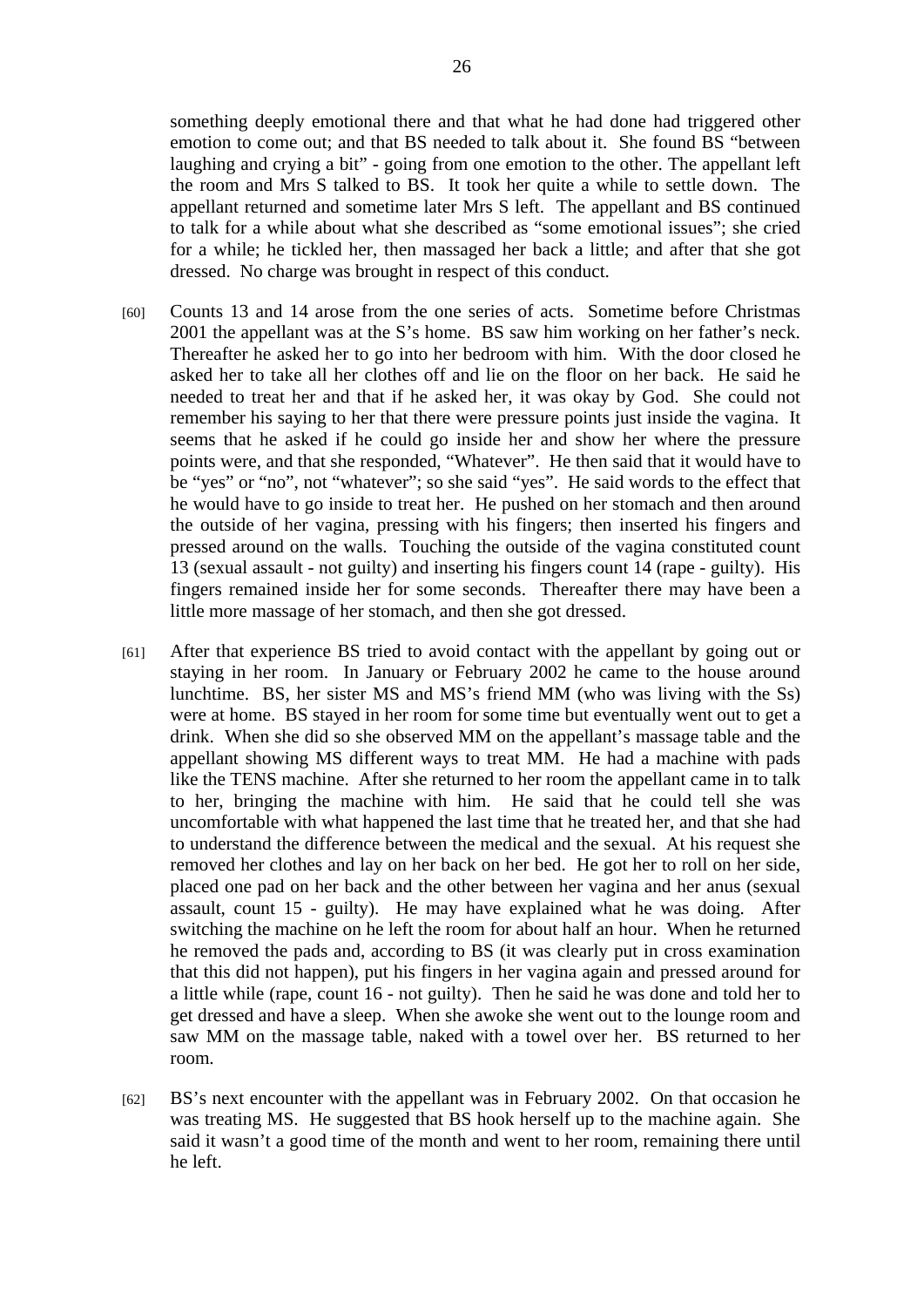[63] The last occasion on which the appellant had dealings with BS was about 7 March 2002. Mrs S told him that BS had been suffering from headaches for two days. He asked where she was and on being told, went to MM's room where BS was watching television. He had a TENS machine with him. He asked BS to undress and he left the room while she did so. She lay on MS's bed with a towel over her. The appellant returned to the room and began to touch her, but she could not remember what he did first. She testified:

> "… he put his fingers in my vagina again and I was kind of on my stomach, but kind of leaning on my hands and my knees a little bit, and then my dad was coming down the hall and - and BAS took his fingers out."

She said that as on the other occasions, he pushed his fingers around on the walls of her vagina. That conduct constituted count 17 (rape - not guilty). The appellant in his evidence flatly denied penetrating her with his fingers on any but the first occasion.

[64] While the appellant was dealing with BS Mr S came into the room briefly, then left. At that stage she was on her stomach, covered by a towel. The appellant then placed the pads of the TENS machine on her body, one on her back and one between her vagina and her anus, and switched the machine on (sexual assault, count 18 - guilty). Meanwhile Mr S, who was most upset, told his wife that she needed to go back to the room. She did so and found BS lying on her back with a towel over her. The machine was connected to her. The appellant rolled her on to her side. Mrs S observed pads on B's back but not, apparently, between her vagina and anus. The appellant explained that the treatment "had to do with energy flow" and said that the headaches were being caused by the herpes virus deposited in the lower back and that the treatment would move it out of the spinal area. Mrs S and the appellant left the room and some time later the appellant returned, switched off the machine and removed the pads. A little later Mrs S entered and on the appellant's directions used another machine (one with glass attachments) for a while on BS's back. After that BS dressed and went into the dining room where the appellant massaged her neck while she was lying on the massage table.

*KS* 

- [65] KS, aged 21, first met the appellant as he was leaving her parents' home around Christmas 2001. She was not living at home but knew that he had been treating her parents and some of her sisters. They had a brief conversation about her weight and he said he would be able to help her with any health problems she was having.
- [66] About a month later the appellant was again at the house, giving treatment to various family members. His massage table was set up in the living room. The appellant asked her to lie on her back on the table and produced the machine with the glass bulb. He asked Mr S to get some cornflour which he spread on her neck and chest without disturbing her V-neck shirt. He then used the device on her neck for about five minutes and on her chest for the same time. According to KS he then pulled back her shirt and bra and left his hand resting on her breast while he used the device on the top part of the left breast. This treatment continued for about five minutes; then he moved to the other side of the table. She assumed this was to go on to the other breast so she pulled back the clothing herself. He applied the machine to the breast without touching her with his hand. Then he asked her to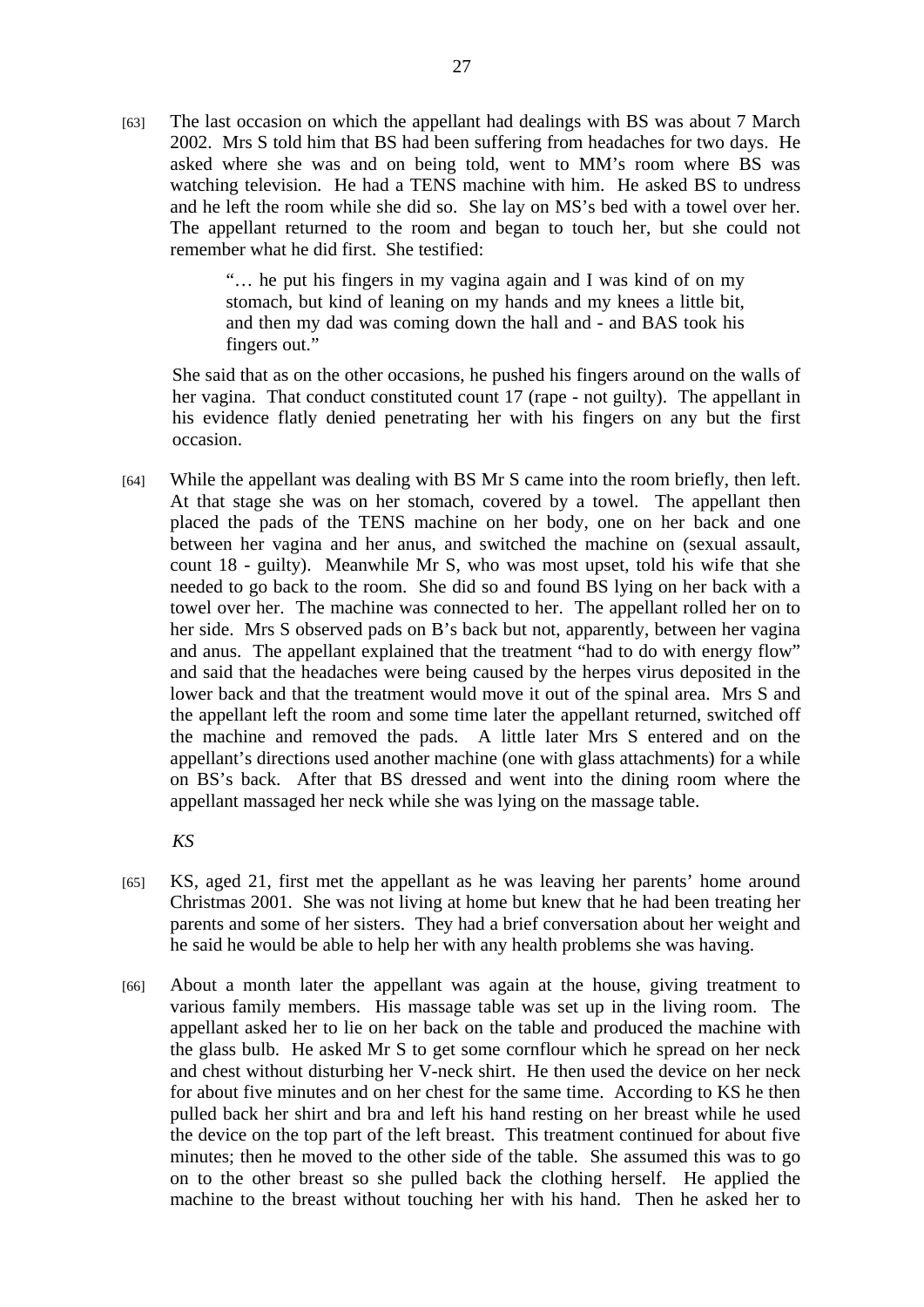remove her bra which she did and he applied the machine to the side of the breast and beneath it. For reasons which were not explained, the Crown particularised the conduct as "static instrument on neck whilst hand resting on breast". That was the conduct alleged to constitute count 19 (sexual assault - not guilty). He switched off the machine and started to massage under her arm and the side of her breast. Then he asked her mother to come over and feel a lump. He said that her lymphatic system was blocked and that he'd have to do a lymphatic drainage and that she would have to know how to do that because it had to be done every day. He massaged underneath the top of her arm and down the right side on her breast for about five minutes; then did the same thing to the other side. At that point the treatment was suspended because KS had to take her sister somewhere.

- [67] Upon her return the appellant took her to the bathroom and shut the door. He asked her to take her shirt and bra off so that he could check her alignment. At that stage she was standing in front of the mirror. She removed her shirt, unclipped her bra and the appellant took the straps and drew it down over her arms. He then lifted her right arm above her head and massaged from just above the elbow to the shoulder under the arm and down the right side of her breast, touching most of the side of the breast. That process took between five and 10 minutes. He repeated it on the other side of her body. That constituted count 20 (sexual assault - guilty). By then she felt as if she was going to pass out. She told him this and he sat her on the edge of the bath, got her a glass of water and asked her to put her shirt back on. When she felt well enough she went back to the lounge room. Thereafter the appellant repeated the process on one side to show her mother what to do, but KS felt unwell and sat on the couch. He continued the process for a couple of minutes and she briefly passed out. That was the substance of count 21 (sexual assault - guilty).
- [68] About two weeks later the appellant came to the house and treated a number of family members. KS was treated in her sister's bedroom. At the appellant's request she lay flat on her back on the bed and he put two fingers from each hand near her spine and pushed. He repeated that process for the length of her back. After that he pulled her shorts down to just below her hips and pushed around her stomach and pelvic area. He said that her lymph nodes were blocked and they'd have to be unblocked, and to do that she would have to place her hand inside her vagina and massage the nodes from the inside and the outside. He said that he could do that for her at that time but then she would have to do it every day until he saw her again. She declined his offer to do that, saying she could do it herself. He then repeated the process described in the preceding paragraph. While he was doing that he again offered to show her "how to do it", but again she declined the offer. When the process was complete she felt a bit woozy and had a drink of water. He then sat on the edge of the bed and had her stand in front of him. He lifted her shirt to just above her breasts and said that he had to do a weight test. He then took hold of both breasts between his thumbs and index fingers about 1 cm above and below the nipples, saying that he would have to "hold it for 20 seconds because otherwise the brain wouldn't register that there was a problem". During that 20 seconds footsteps were heard and he used his other fingers to pull her shirt down, but he did not let go until he had counted to 20. Holding her breasts was the conduct relied on by the Crown to prove count 22 (sexual assault - guilty).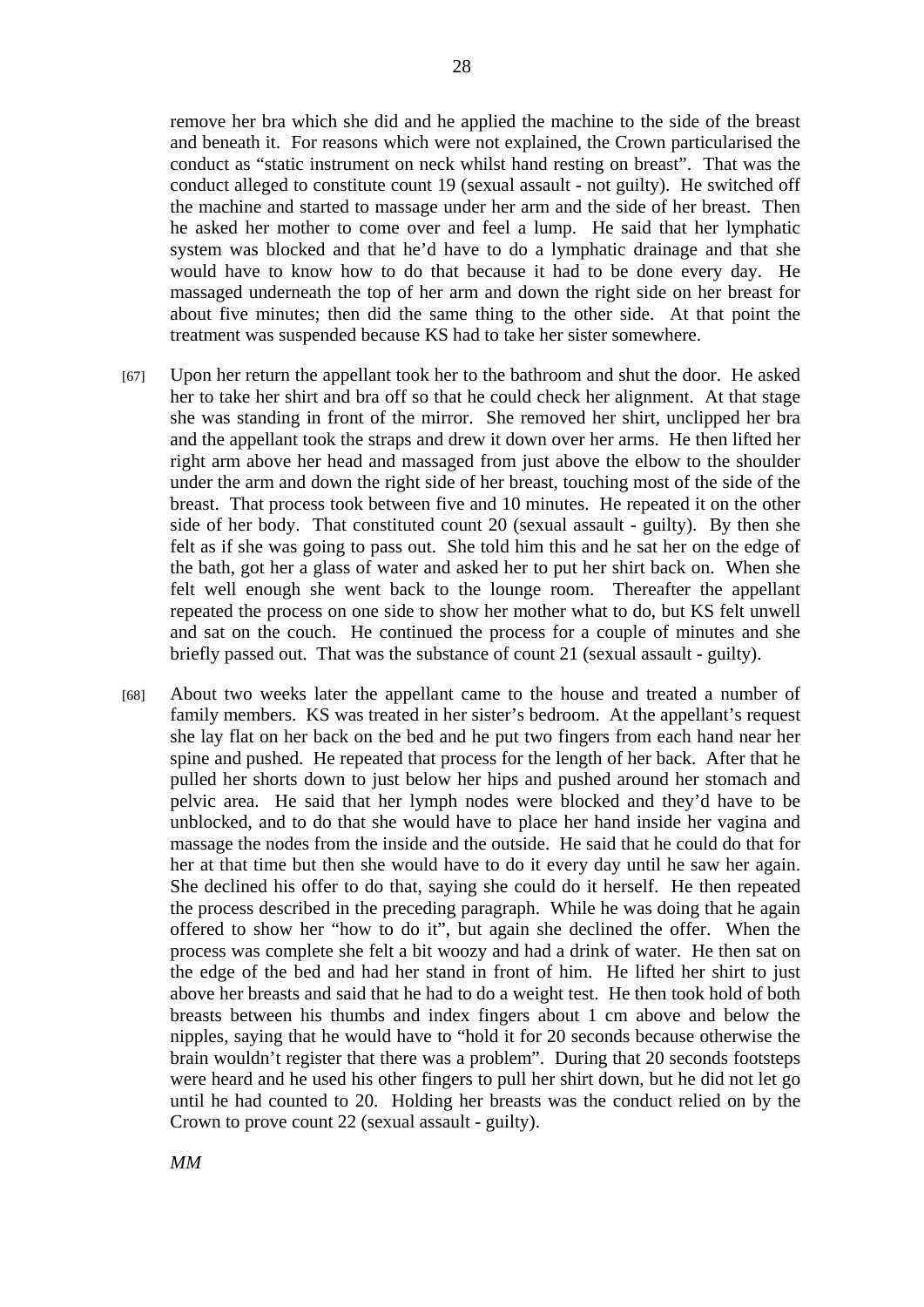[69] MM, aged 21, was a friend of MS and was living with the S family in 2002. She and MS were injured in a car accident in mid-2001. In early 2002 her broken collarbone was causing her discomfort. Mr S suggested that she see the appellant about it. She did so; she thought in February 2002. Only BS, MS and she were at home. On the Crown case this was the same day described by  $BS<sup>14</sup>$ . The appellant asked if she wanted to be treated by him and she said yes. He then had some discussion with her about her personal and family life and he said that he could tell she had been abused when younger. She denied any physical abuse, telling him just verbal abuse from siblings and nothing major; but he told her that if she wished he could refer her to a friend who was a counsellor. They discussed diet and motivation and he asked if she was a member of the church. She wanted to get her left shoulder treated. The appellant told her she would need to remove her shirt, bra and pants and lie on the massage table. She removed her shirt and bra, but not her pants (she was having her period) and lay on her stomach. The appellant put powder over her back and showed MS how to use the machine with a glass bulb. He then left the room for about 10 minutes while MS applied the machine to MM's back. He returned and showed MS how to do the legs, then left the room again. He returned a little later. MM was "flipped over" and the appellant applied powder to her chest from the neck to the naval. In the process he rubbed powder on to all parts of the breast except the nipple. This was the conduct relied upon for count 33 (sexual assault - guilty). At one point he pinched the side of one of the breasts and said that he was checking for fat content. He then left the room while MS used the machine on her chest. She found it warm and relaxing. When that was finished the appellant returned and began pressing around her abdomen. He said that her liver had been damaged, which did not surprise her because she had previously had a severe bout of glandular fever. After that the appellant told her to have a shower and get all the powder off her body, which she did. When she returned she observed MS lying on her back on the table with her breasts exposed. The appellant was massaging her chest. MM then went and had a sleep.

*MS* 

- [70] MS, aged 20, met the appellant at her parents' home around the end of 2001. She was aware that he was treating her mother and possibly her sister Ks. No physical contact occurred until a subsequent occasion. As the appellant was leaving the house Mrs S spoke about MS's shoulder, injured in the car accident. The appellant took hold of the shoulder and pushed in a couple of spots under her bra, on the outside of her clothing. He said he was doing this to cause a release of tension and MS thought that it did. It seemed to her that he definitely knew what he was doing and had a great knowledge of the human body and how it worked.
- [71] The first time he treated her was the occasion in January or February 2002 when he also treated BS and MM. MS testified that after MM went to have a sleep she removed her top and bra at the appellant's request and lay on her back on the massage table. The appellant poured cooking oil onto her breasts and massaged them. He said he was doing that to clear out all the toxins that build up in them; and that the breasts should be massaged because women get breast cancer and the massage helps to flush out all the stuff collecting there. He rubbed to the sides and the bottom of the breasts, but not the nipple, kneading with his thumbs for about five minutes on each breast. That was the basis for count 34 (sexual assault -

 $14$ Paragraph [61].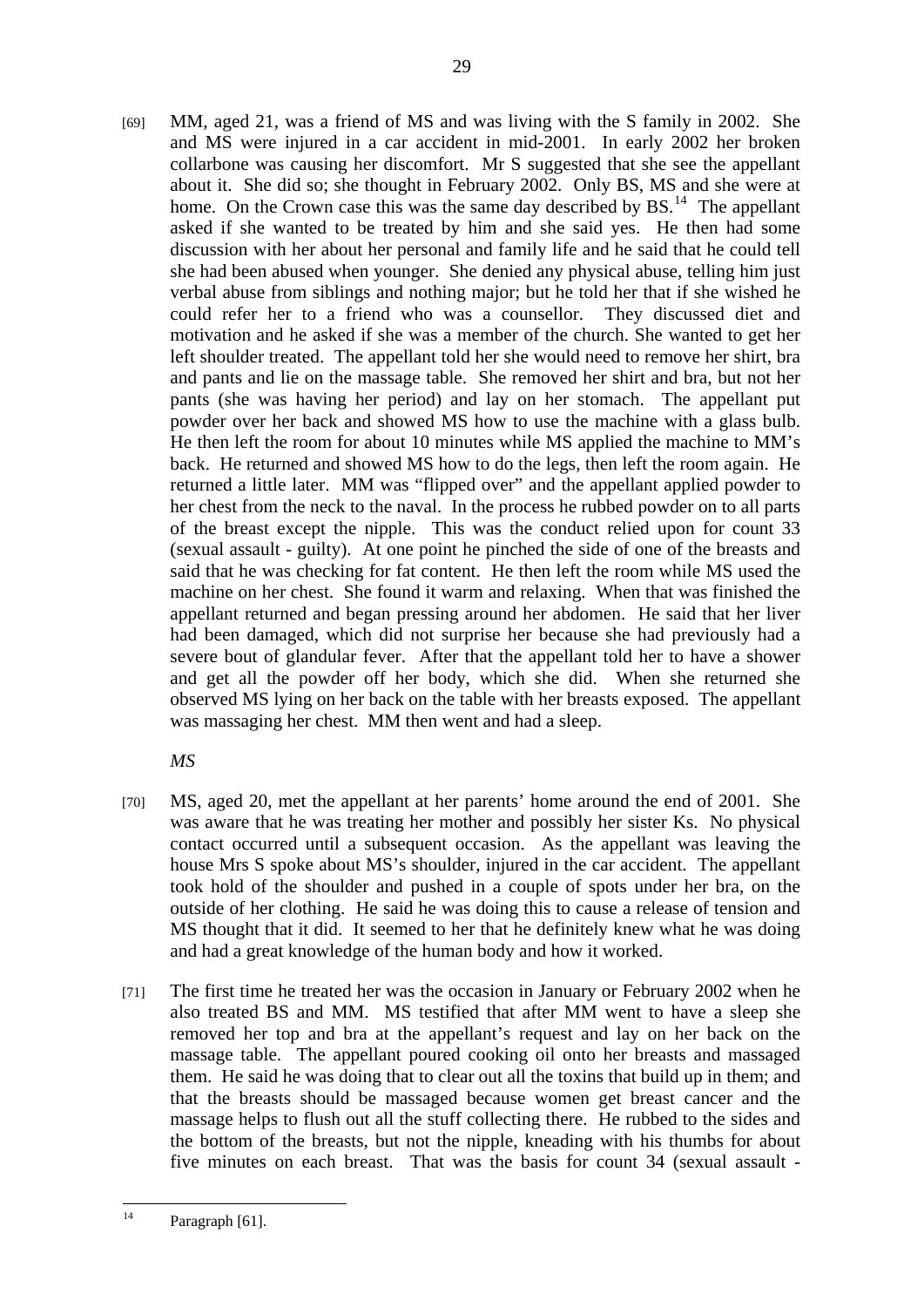guilty). At that point B's fiancee and another male arrived and MS and the appellant moved with the massage table to the parents' bedroom.

- [72] After she remounted the table MS told the appellant that she had a problem in her groin area because, as she put it, "it often locks up". The appellant removed her shorts and, as she described it, was stretching her legs. While doing that he pulled aside her underwear and inserted some fingers into her vagina. He pushed against three points internally, one at a time, while stretching her leg toward her chest. He said this was to relieve tension. That process continued for about five minutes. He told her to tell him if it got uncomfortable. At one point she did so; but there was no change to the procedure. She then rolled on to her stomach and he again placed his finger in her vagina, again for about five minutes. Those actions formed the basis of count 35 (rape - guilty). He said that she should do this herself two to three times a week to keep the tension out of the groin area. He commented that she had a nice looking body and backside.
- [73] Next MS rolled onto her back again. Cupping his mouth over her stomach the appellant blew lightly against her body. He did this on two areas of her stomach and one on the outside of her breast. He gave an explanation for this rather odd procedure but she could not remember what it was. This conduct founded count 36 (sexual assault - guilty). $15$
- [74] The appellant treated MS on one other occasion, on 28 February 2002. The treatment that day took place in her parents' room, with no one else present. As on the previous occasion he spoke about clearing blockages in the lymph glands. He did not discuss in advance exactly what he intended to do, but MS expected from the previous occasion that he would be massaging the side of her breasts. She removed her shirt and bra and lay facing upwards on the edge of her parents' bed. The appellant got out the device with a glass bulb, applied powder to her neck and used the device on it. He said this was because she had the flu. After that he got out some oil and again massaged one or both of her breasts. That continued for about five minutes. This was the basis for count 37 (sexual assault - guilty). MS had an insect bite on her left breast just under the nipple, quite red and inflamed. She mentioned it to the appellant, he looked at it and then applied the glass instrument to it. He went to remove her pants but she told him that she was having her period. Consequently he restricted himself to massaging her groin area.
- [75] Then the appellant commented that she had a good looking body and that she should show it off more. She had a tendency to hunch her shoulders and the appellant said she should stand with her shoulders back more. They went into her parents' ensuite and he stood her in front of the mirror and pulled her shoulders back, showing how her breasts looked when that was done. In the course of that he put his hand under the bottom of her breast and lifted it up a bit. He did not touch her any further on that occasion. That was the basis for count 38, particularised as "holding breasts in front of mirror" (sexual assault - not guilty).

 $15$ 15 The question whether this conduct constituted an assault within the meaning of s 245 of the Code was raised during the hearing of the appeal, but no application to amend the notice of appeal was made, nor was the point adopted by the appellant.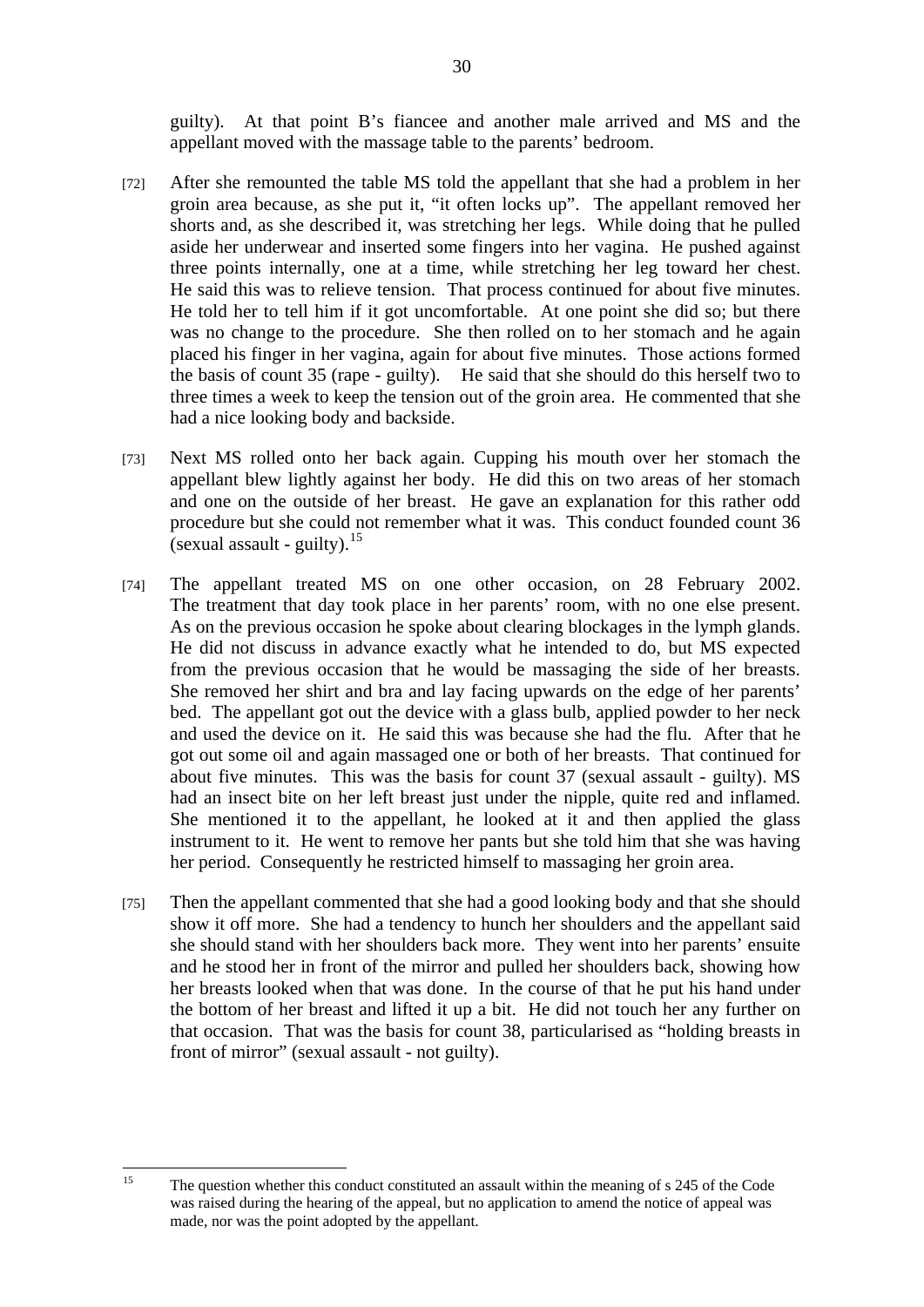*JHA* 

- [76] Before her marriage to SH, JHA worked as a flight attendant. On 16 January 2002 she became ill on a flight and was sent home. Before going she called in to her prospective parents-in-law's residence. There she found the appellant showing IH how to do some exercises for his swimming. JHA told Mrs H how she had fainted on descent and had a sore jaw and the appellant joined in the discussion. They spoke about her diet and how she did not eat properly because she had shift work and he said he could help her. She told him that some months earlier she had experienced pains in the stomach and been in hospital because she had thought that she had appendicitis. She told him of her difficulties in sleeping and her feelings of lethargy. She thought he must have been a doctor or a masseur because he was helping IH with strengthening exercises. Later that day, over lunch, Mrs H told JHA that it would be a good idea if she saw the appellant because he had helped other people in the family. She had a discussion with him about what was wrong with her and he said that after lunch he would come and work on her.
- [77] In due course they went to JHB's bedroom where a massage table was set up with towels on it. JHA stripped to her underwear and lay on her back on the table. The appellant massaged her ribs, pressing at specific points with his fingers, down to her calves with his hand beneath her back. After he had massaged the backs of her thighs he massaged each side of her body. Throughout this process the appellant made small talk, in the course of which he revealed that he did not earn his living as a masseur. In the course of conversation she told him that her breasts were sore because she'd been on the pill and it had made them really hard. He said that he could help relieve a bit of that pain. He tried to remove her bra, had difficulty and asked her to remove it, which she did. Using a lubricant he then massaged the sides of her breasts, pushing hard with his fingertips, without touching her nipples, for about 10 minutes on each side. This conduct constituted count 28 (sexual assault guilty). At one point he asked if her breasts were fake because they were pretty hard. He also claimed to have helped a lady from the church who had cancer which doctors could not fix. He said that he had shown the lady's husband how to massage particular pressure points and he could show SH. JHA was aware that he was treating JHB in relation to her breasts.
- [78] After he finished massaging her breasts with his hand, the appellant said that putting carbon dioxide on the breast would help the blood circulate. He placed his mouth on her breast and exhaled through his nose "like blowing a raspberry with no noise". The process lasted a few seconds and was performed twice on each breast. Then he did it on her thighs. This conduct constituted count 29 (sexual assault guilty).
- [79] At some point JHA told the appellant that she had previously had problems in her groin area. The appellant began to push her abdomen just above her underpants. Then "he kind of pulled them down a little bit just where your glands are". Saying that her undies were getting in the way he removed them and threw them on to her pile of clothes. He kept pushing toward her lymph nodes and commented on the fact that she had waxed off her pubic hair. He asked whether SH was hairy or whether he got waxed. He moved his hands to the outer lips of her vagina and then slowly inwards. He asked her if she had been injured when she was little because, he said, she had blocked tubes. With his fingers inside her he started "tapping" on her clitoris, saying that because she had been on the pill her libido had gone. She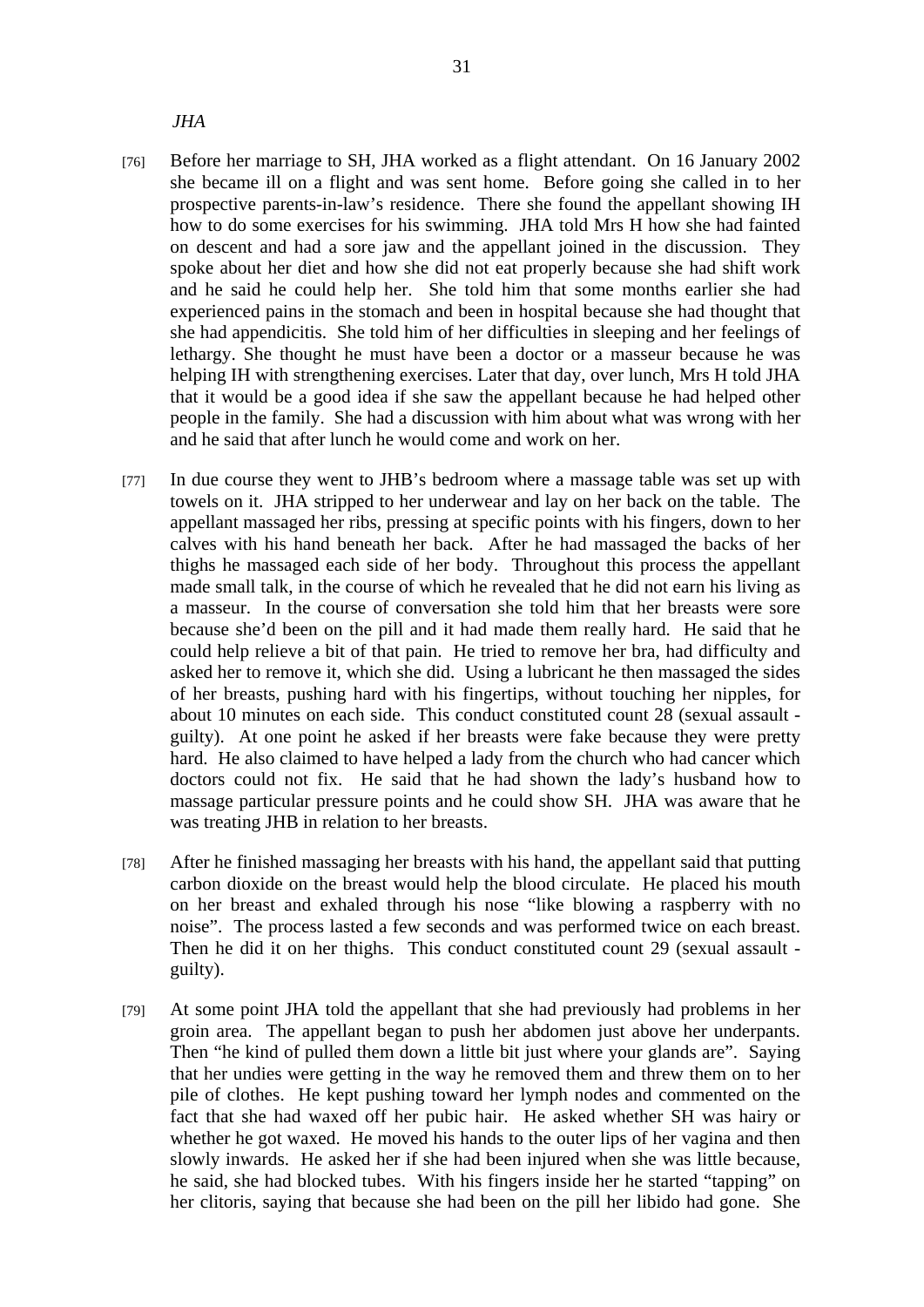had told him that she was getting married in a couple of months and he said that he needed to work on that. He increased the number of fingers inside her vagina and told her that she should masturbate up to five times a day with her feet in a bucket of cold water and with him in the room; or else if she felt uncomfortable doing that he could wait outside; or she could have sex with SH and he would wait outside and then he'd be happy to work on her. She told him it was hurting and he said that it had to hurt to get better. Giving evidence, JHA estimated that the appellant had his fingers in her vagina for about an hour. She said that when she observed to the appellant that it was getting dark and SH would probably be home soon, he stopped. That conduct constituted count 30 (rape - guilty).

- [80] After that the appellant placed the machine with the glass bulb on her cheek and jaw for about five minutes. Then he said he would crack her back. Still naked, she stood up to enable this to be done. As he was doing this, or getting ready to do it, SH knocked on the door and entered the room. The appellant reached over the table and pushed the door shut in his face. He told JHA he would like to see her again so that all his good work would not be undone. She then got dressed. He told her his fee would be \$40.
- [81] Two days later the appellant telephoned JHA at her home at about 10 am He urged that she have another treatment. She said she couldn't because she had an appointment at midday. He said that if he did not treat her immediately all his work would be undone. In the end they arranged for him to come to her home forthwith. He arrived about 10:30 am. He brought with him the massage table and a couple of boxes. He asked her to take her clothes off and hop back onto the table, which she did, lying on her back. He repeated the treatment to her face with the instrument with the glass bulb. Then, using lubricant he massaged both breasts for about five or eight minutes. It (the procedure) was, he said, like milking a cow. That was count 31 (sexual assault - not guilty). Then he asked her to roll onto her stomach and put one foot on the back of the other knee, so that her legs were open. She did so and, according to her testimony, he then put lubricant on his hand and, it felt, put his whole fist inside her vagina. That hurt, and she jerked away, telling him that it hurt. He said that it had to hurt for it to get better. He did not say what needed to get better nor how this treatment might help her. She said a few times that she had an appointment and had to go but he kept saying no, he just had a little more to do. He continued to move his hand in and out of her vagina for about half an hour. That constituted count 32 (rape - not guilty). He asked her if she had masturbated and she thought about it and said no and that she would not do it. After he finished he told her that the fee would be another \$40 and she went upstairs, got \$80 and gave it to him.

# *The appellant's state of mind*

[82] Was it open to the jury to find beyond reasonable doubt that the appellant's purpose (at least in relation to those counts upon which they convicted) was not therapeutic? In reaching a conclusion the jurors could take into account the evidence referred to above in relation to JHB and AS.<sup>16</sup> They could take into account his comment to MS that she had a nice looking body and backside and his later comment that she had a good-looking body and should show it off more. They could take into account his conduct in touching JHA on her clitoris and commenting on her loss of

 $16\,$ Paragraphs [23] - [37].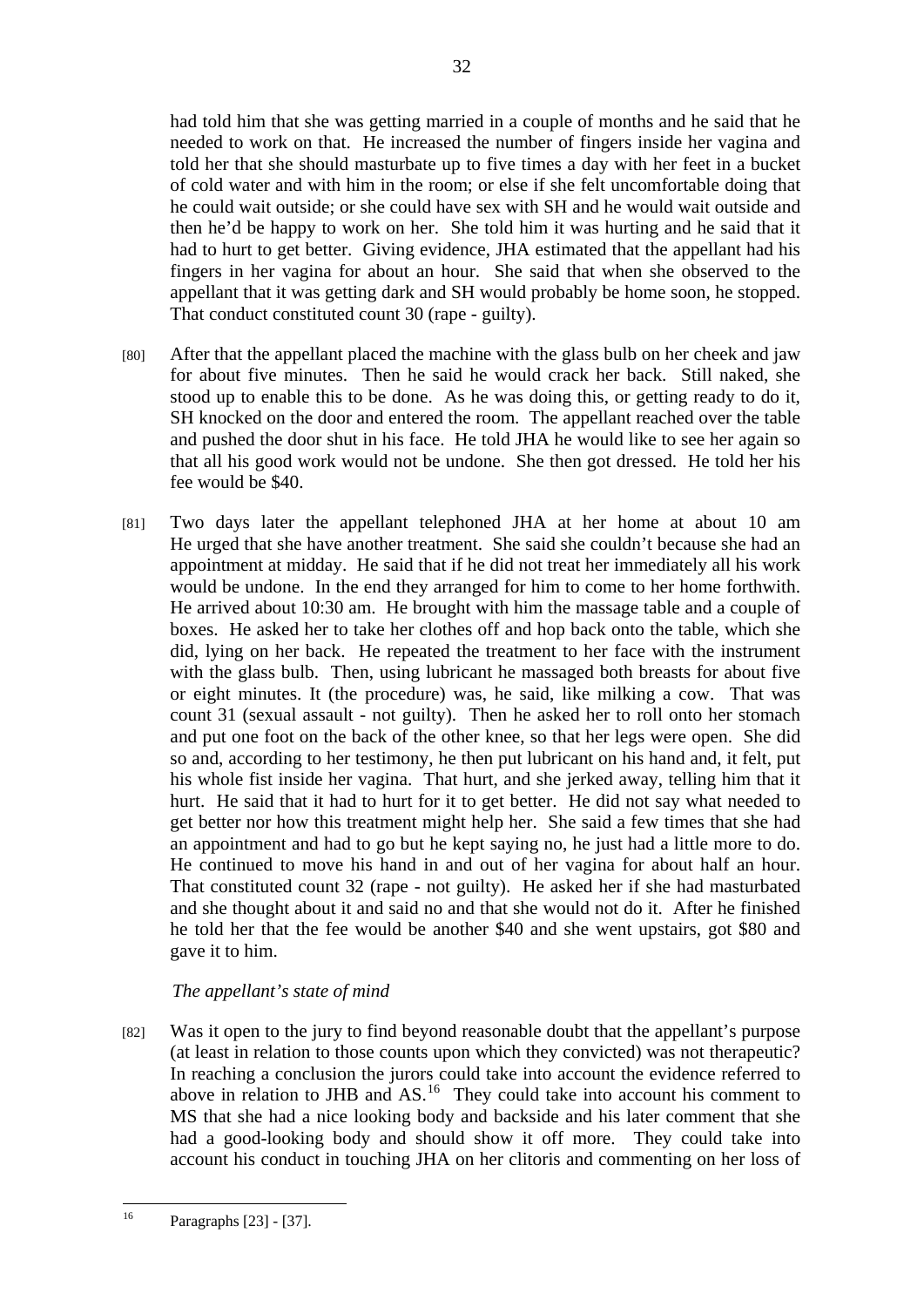libido. They could take into account his statement that exhaling carbon dioxide on to her breast would help her blood circulate. They could take into account the fact that he told her to masturbate up to five times a day with her feet in a bucket of cold water. They could take into account the fact that he did not desist from probing inside her vagina with his fingers for about an hour, notwithstanding being told that it was hurting; yet stopped as soon as she said that her boyfriend would soon be home. Most importantly, they could take into account the appellant's explanations for what he did and his demeanour while giving evidence. The appellant gave extensive evidence about what he did to the various complainants. He told the jury what he claimed was his purpose in respect of each piece of impugned conduct. In each case he asserted, in effect, that his purpose was therapeutic. It was open to the jury to believe him. It was equally open to it to disbelieve him. Evidently that is what it did.

## **Rape and sexual assault: conclusion on indecency and falsity and dishonesty**

[83] The defendant's purpose was a fact in issue. The onus lay upon the prosecution to prove beyond reasonable doubt that his purpose in relation to each count was not therapeutic. The question was to be determined on all the evidence, not simply on the evidence as it stood at the close of the Crown case. Once the appellant's evidence was disbelieved, there was in the circumstances of this case, no middle ground: a finding against him as to his purpose to the requisite standard was inevitable. It follows that in relation to the convictions for rape and sexual assault, ground 1A of the amended notice of appeal must be rejected.

## **Ground 2(a): Evidence regarding consent**

- [84] Ground 2 relates to the issue of consent in relation to the convictions for rape and sexual assault. The case for the Crown was that the appellant was guilty of the various offences because in each case that consent was vitiated or obtained by fraud. In the case of the rapes the Crown alleged that the appellant obtained consent by a false and fraudulent representation that the purpose of his conduct was therapeutic. Success in proving that fact would mean that the consent was not freely and voluntarily given and therefore was not "consent" within the meaning of s 349 of the Criminal Code. Proof of that fact in relation to the counts of sexual assault would mean that consent was obtained by fraud within the meaning of s 245 of the Code. In that way important elements of the offences defined in ss 349 and 352 would be established.
- [85] The appellant placed particular reliance upon the following passage from a judgment of the Court of Criminal Appeal in 1987:

"What the Crown had to prove beyond reasonable doubt in relation to each charge was the making of the relevant representation; that the representation was false; that the appellant knew that it was false; that the representation was made by the appellant with the intention that it should be acted on by the representee, that is that the representee would be induced by the representation to give a consent which would not otherwise have been given; and that the representee was in fact thus induced to give the consent.

There are some matters which must be borne in mind in relation to proof of these matters. The relevant representation must be capable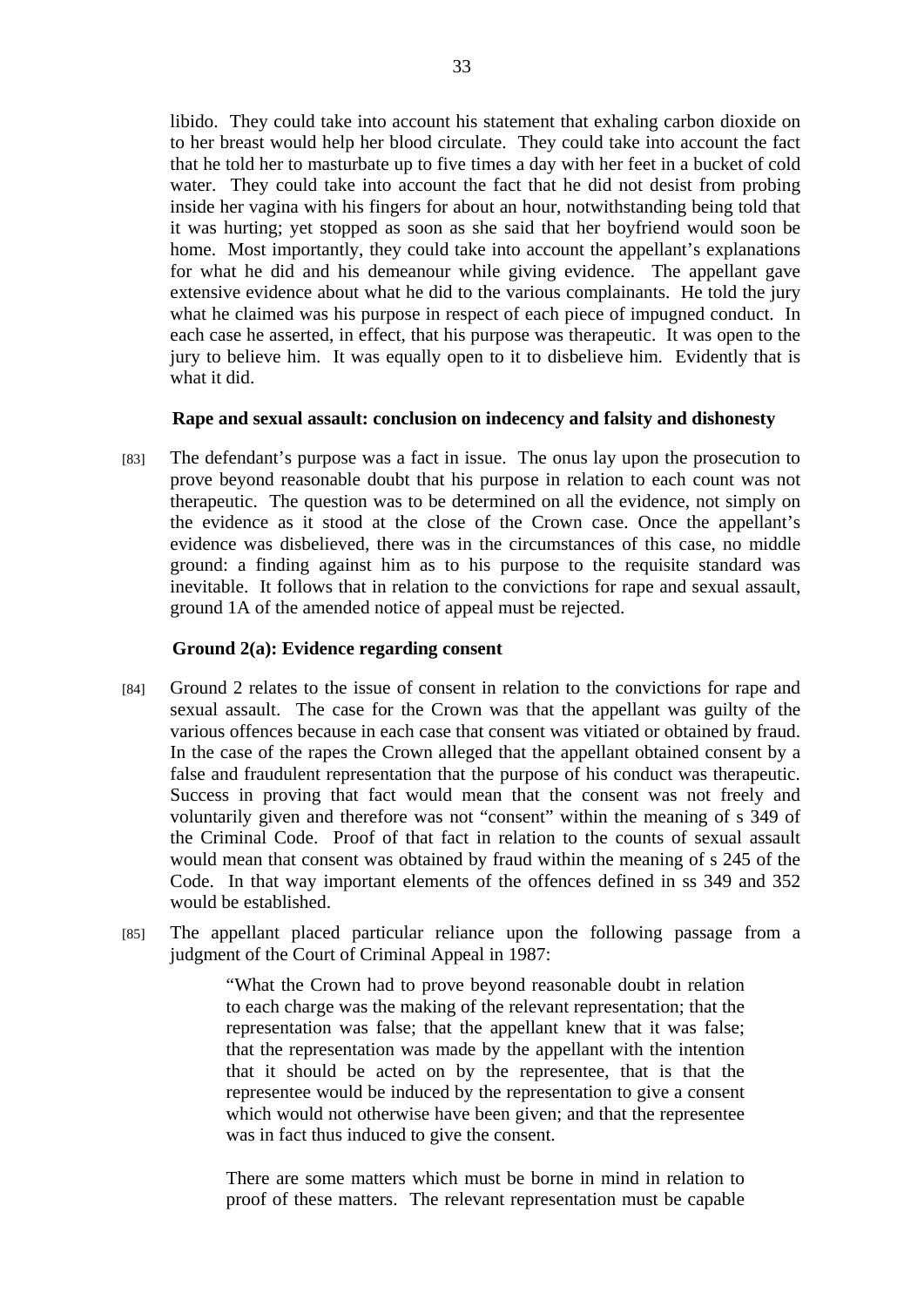of formulation with reasonable precision and of course it must be satisfactorily proved. An inquiry into states of mind is involved, whether the representation is made by words or, as it may be made, by conduct. The representation, whether by words or conduct, must be made deliberately with the relevant intent and with knowledge of its falsity. The representee must recognise the representation as a representation and be induced by it to give the relevant consent".<sup>17</sup>

[86] In the present appeal, counsel for the respondent submitted that to the extent that this decision might be said to insist on the dissection (of the evidence) demanded by the appellant, the principles involved have been modified by the decision of the Court of Appeal in  $\overline{R}$  v  $\overline{I}$  A Shaw<sup>18</sup>. Alternatively he submitted that  $\overline{R}$  v Veltheim was wrongly decided. Neither submission should be accepted. As I read the judgment in *Veltheim* the court was not purporting to set out a principle of universal application in cases where consent is alleged to have been obtained by fraud. It is unlikely that the court would have taken such a step without any reference to authority. That is particularly true when the step in question might involve the importation into the criminal law of concepts originally developed by the common law for the quite different purposes of the tort of deceit. In my judgment the Court of Criminal Appeal was simply stating what the Crown had to prove in the circumstances of that case. It is true that there was nothing particularly remarkable about the case; what the court said would be applicable in most cases where consent is alleged to have been obtained by fraud. It applies in the present case. It is unnecessary to speculate about circumstances to which the passage might not apply. *I A Shaw* was concerned with a different point: whether it was necessary for a jury to be directed to decide first whether the complainant consented and then if she did, whether her consent was obtained by a vitiating factor. The factors involved in that case were threats and intimidation, and the evidence on that aspect was substantially the same as the evidence on the question of consent or no consent. In those circumstances, there was "no occasion for the judge to burden the jury with philosophical discussions of the conceptual differences, if any, between not consenting to sexual intercourse, and consenting to it only because of the effect of threats or intimidation …"19.

## *Rape*

[87] The definition of consent in s 348 has some unique features. It was inserted in 2000 after the report of the Task Force on Women and the Criminal Code was tabled in Parliament. The objective of the amendment bill was to amend the Criminal Code and certain other legislation in accordance with the recommendations of the Task Force.<sup>20</sup> The amendment implemented (among others) a recommendation of the Task Force that the list of circumstances vitiating consent be enlarged by the addition of a false and fraudulent representation as to the purpose of the act.<sup>21</sup> It is not clear whether under s 348(2)(e) an act may have a purpose distinct from the

<sup>17</sup> <sup>17</sup> *R v Veltheim* [1987] CCA 135; CA 120 of 1987, 18 August 1987, pp 2-3.<br><sup>18</sup> [1996] 1 Qd R 641.

<sup>&</sup>lt;sup>19</sup>*Ibid*, pp 646-7, per Davies and McPherson JJA.<br><sup>20</sup> Queensland Explanatory Notes 2000, vol 2, p 1588.

http://www.qldwoman.qld.gov.au/Docs/Women\_and\_the\_Criminal\_Code/Recommendations.pdf, p 14, recommendation 64.2. The appellant could not have been convicted had his conduct occurred before the amendment came into force: *Papadimitropoulos v R* (1957) 98 CLR 249; *R v Mobilio* [1991] 1 VR 339.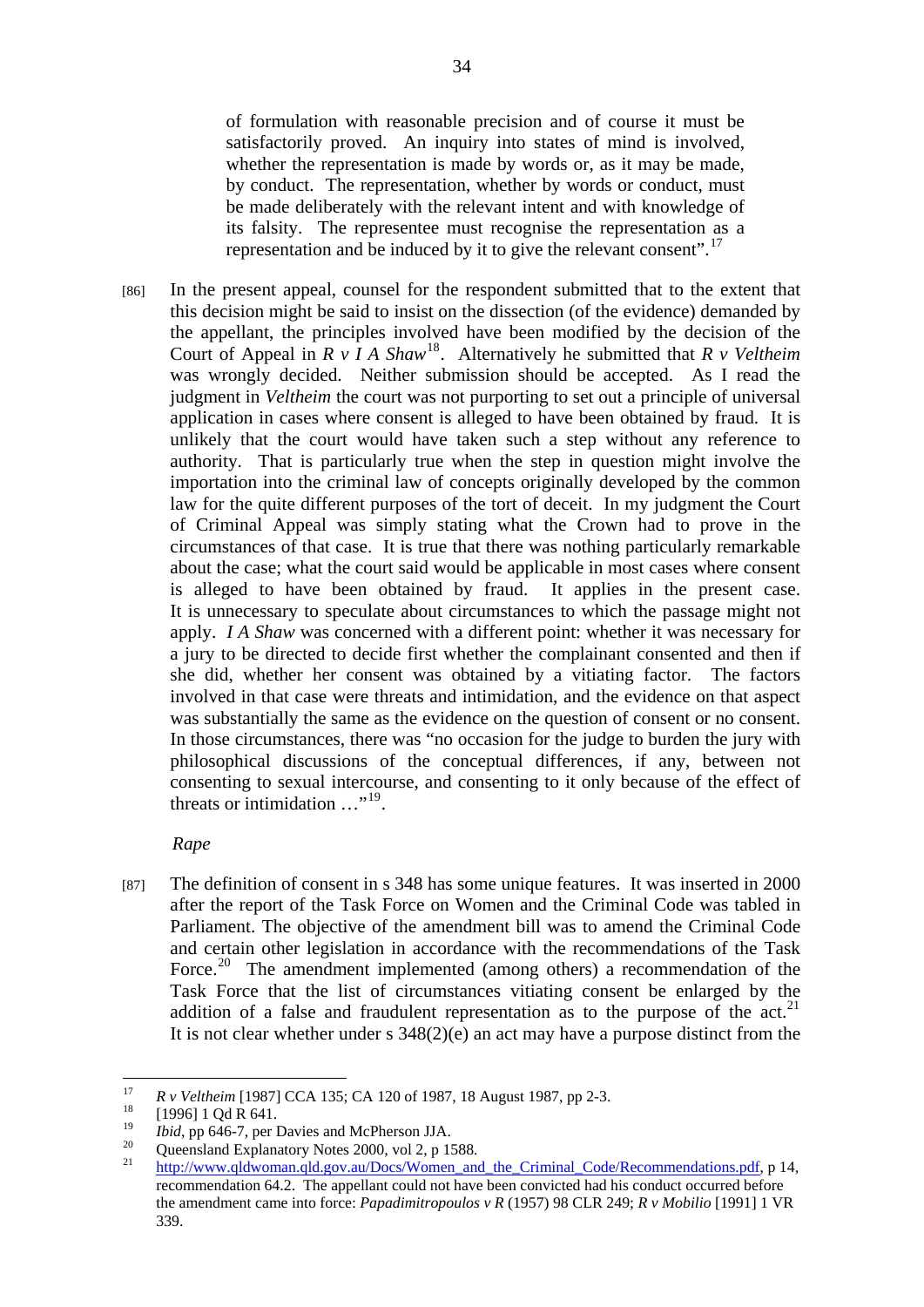purpose of the actor<sup>22</sup>; but in the present case that problem does not arise. The purposes of the appellant's acts must have been his purposes in performing them. More importantly, the amendment in 2000 changed the effect of fraud (and other "vitiating" factors) in the context of rape. Under the amended provisions, consent is given an artificial definition. The presence of one of the vitiating factors prevents what would otherwise be consent<sup>23</sup> from having the qualities necessary to satisfy that definition.<sup>24</sup> Although this might be thought in grammatical terms to make the vitiating factors exceptions to the general rule, it could not be argued that this brought about any change in the onus of proof. If the Crown relies upon one of these factors it must prove the existence of that factor beyond reasonable doubt.

- [88] In the present case the Crown set out to prove that consent to digital penetration (in the statutory sense of "consent") was absent because the consent (in the colloquial sense) which was given was obtained by a false and fraudulent representation about the purpose of the penetration, viz that the purpose was therapeutic. For the reasons discussed above it was open to the jury to conclude that the appellant's purpose was not therapeutic but was his own gratification. The question raised by ground  $2(a)$  of the amended notice of appeal is whether there was evidence that the appellant made a representation that his purpose was therapeutic; and if so whether the complainant's consent was obtained "by" that representation. If those questions be resolved adversely to the appellant there was abundant evidence to support a conclusion that any representation was dishonest and fraudulent.
- [89] A representation within the meaning of s  $348(2)(e)$  of the Code does not have to be explicit; it may be implicit in words or conduct or a combination of both. When words are involved the implication need not be a semantic one; it is not necessary that it follow as a logical consequence from the words in question. In the present case there was no evidence that the appellant said that his purpose was therapeutic, using those words; nor was there evidence that he used words which necessarily had that the meaning. The Crown argued however that the entire tenor of the appellant's conduct was consistent with an implied assertion that this was his purpose.

## *Sexual assault*

[90] There are some structural similarities between the definition of assault in s 245 of the Code and the definition of rape as it stood until 2000. Relevantly, the terms of the definition are satisfied if the act constituting the alleged assault occurred either without the consent of the person assaulted or with that consent if it was obtained by fraud. The effect of fraud is not to negate the existence of consent, but to render its existence irrelevant.<sup>25</sup> There is no definition of "fraud" for the purposes of s  $245$ and a reference to sections of the Code dealing with fraud is of no direct assistance. Whether fraud for these purposes is the same as "false and fraudulent representations about the nature or purpose of the act" is a question which may be determined on another occasion, if it ever arises for decision. Conventional

 $22$ <sup>22</sup> A similar problem arises in determining the purpose of a procedure under s  $323A(3)$ .

<sup>23</sup> To avoid circularity (or more accurately, recursiveness), "consent" must be given its ordinary meaning in s 348 when not enclosed by inverted commas. 24 Under the previous law be the presence of a vitiating factor rendered the issue of consent irrelevant; it

did not negate consent: *R v I A Shaw* [1996] 1 Qd R 641 at p 644.<br>I see no reason to extend to the interpretation of s 245 the approach to the previous s 347 adopted by

the majority in *R v Pryor* (2001) 124 A Crim R 22.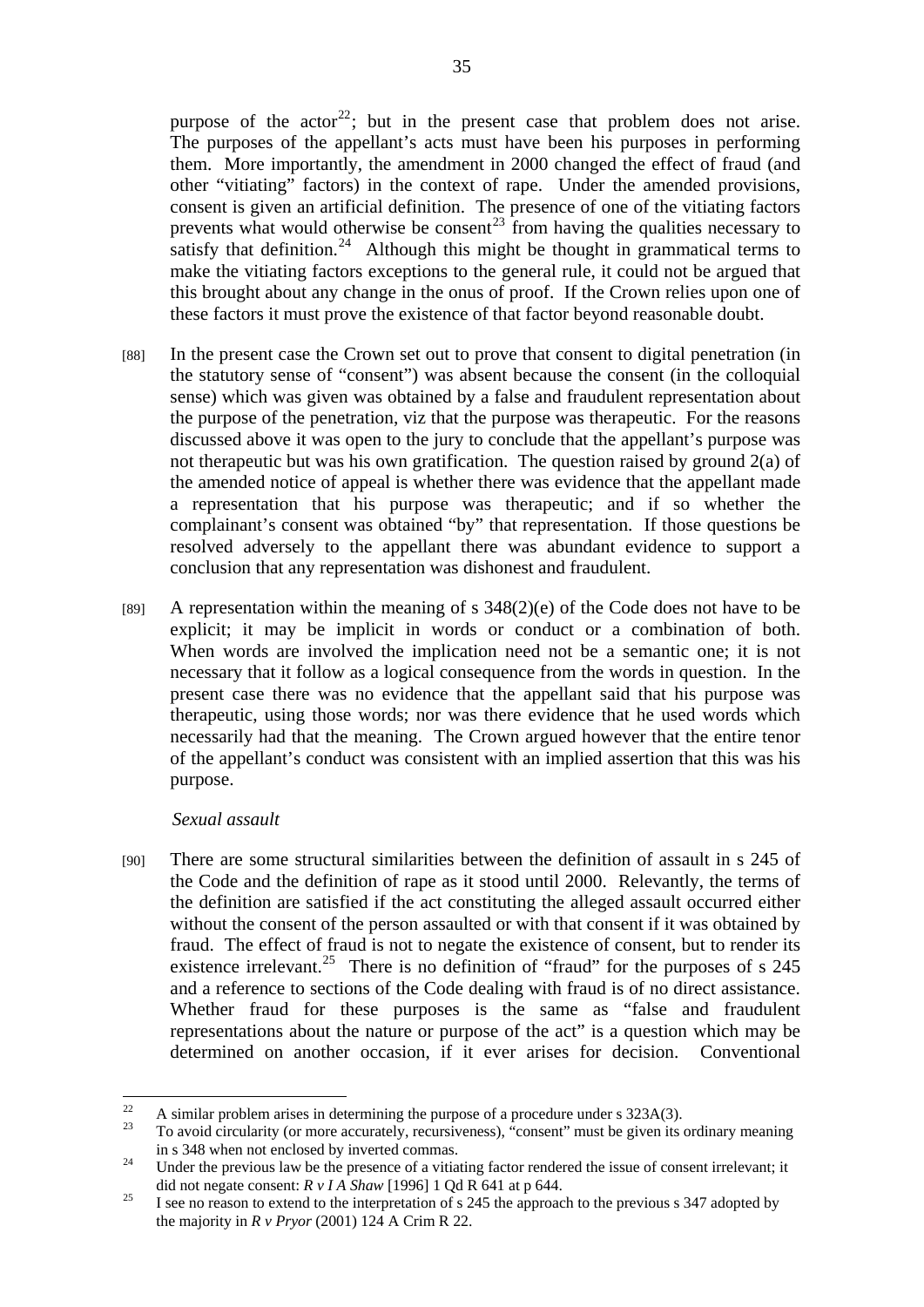analyses of fraud postulate the existence of a dishonest misrepresentation and for present purposes that suffices.

# *Evidence of representation*

- [91] For simplicity I shall refer only to the evidence in relation to each complainant at the time of the first offence against her and also to the position at the time of the alleged rapes. That is sufficient to demonstrate the existence of evidence to support a finding that the representation was made and maintained. It is unnecessary to consider the position at the time of each other individual offence. It was not suggested that if it was open to the jury to make the finding, some other part of the evidence nevertheless compelled a different conclusion.
- [92] In relation to BS the evidence was:
	- (a) the evidence set out at paras [57]-[64] above;
	- (b) bringing a TENS machine to the S's residence;
	- (c) discussing his intention to *treat* BS's chest area (my emphasis);
	- (d) carrying out the treatment in front of Mrs S;
	- (e) drawing a diagram for Mrs S and recommending the acquisition of a machine.

By the time of the digital penetration, several other matters had occurred which strengthened it:

- (f) massaging Mr S's neck (to B's knowledge);
- (g) stating on the occasion of the alleged rape that he needed to *treat* BS (my emphasis);
- (h) stating on the same occasion that he would have to go inside to *treat* her (my emphasis).
- [93] In relation to KS the evidence was:
	- (a) on the occasion of their first meeting telling KS that he would be able to help her with any health problems she was having;
	- (b) saying this after he had been treating other members of the S family;
	- (c) bringing a massage table to the S's house;
	- (d) inviting KS to lie on the table and producing an electrically powered instrument for use on her.
- [94] In relation to JHA the evidence was:
	- (a) participating in a discussion about JHA's sore jaw and her fainting;
	- (b) telling JHA he could help her;
	- (c) later, discussing with JHA what was wrong with her and offering to work on her;
	- (d) saying to JHA that he could help relieve the pain in her hard breasts.

Before the digital penetration took place:

- (e) saying that blowing carbon dioxide on her body would help the blood to circulate;
- (f) asking if she had been injured when she was little, because she had blocked tubes.
- [95] In relation to MM the evidence was:
	- (a) asking MM if she wanted to be *treated* by him (my emphasis);
	- (b) bringing a massage table to the S's house;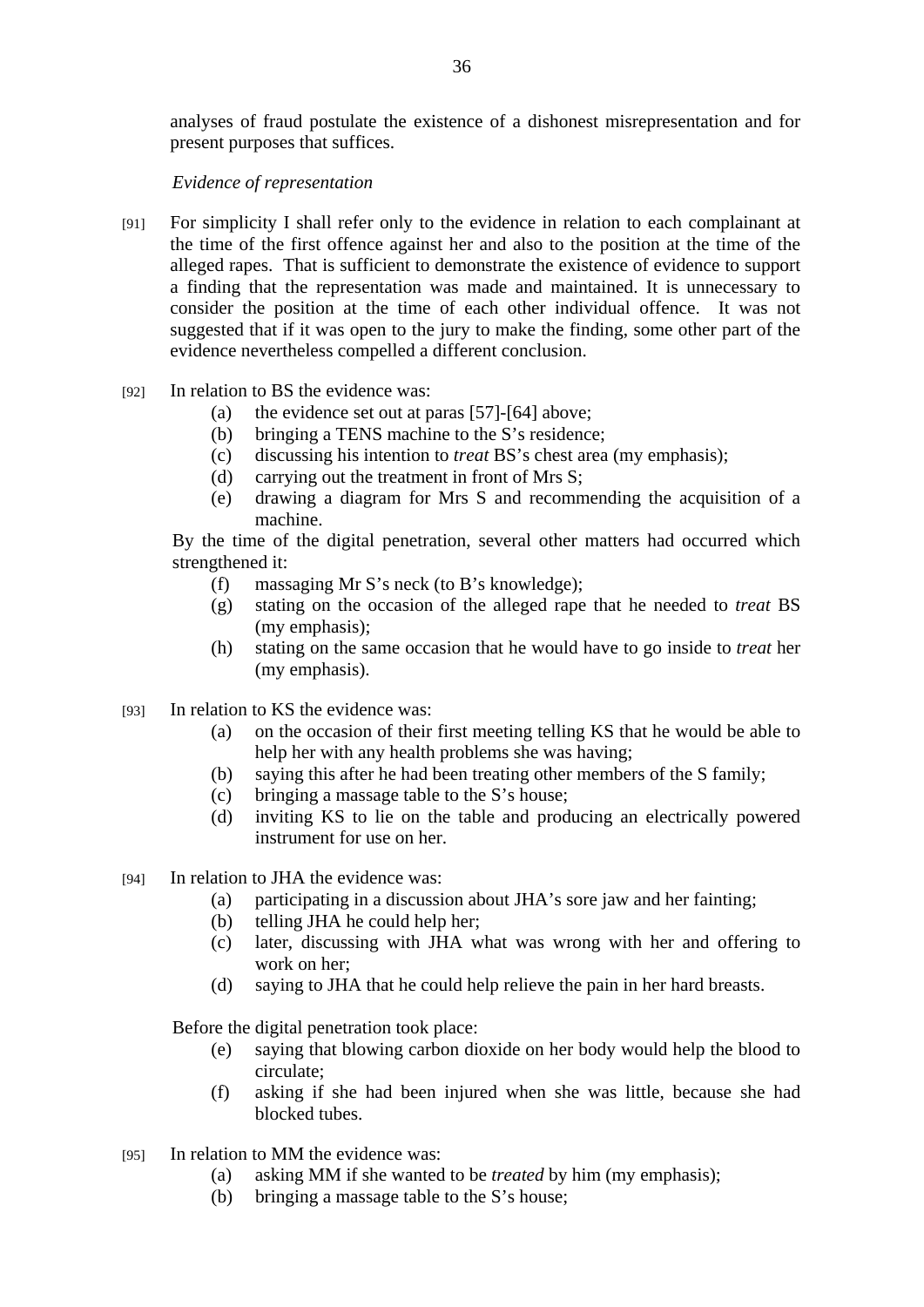- (c) asking MS to use a machine on MM and providing the machine to be used;
- (d) saying that MM's liver had been damaged.
- [96] In relation to MS the evidence was:
	- (a) pushing on MS's shoulder after her mother told him of the injury to it;
	- (b) bringing a massage table to the S's house;
	- (c) asking MM in front of MS if she wanted to be *treated* by him (my emphasis);
	- (d) asking MS to use a machine on MM and providing the machine to be used;
	- (e) saying in front of MS that MM's liver had been damaged;
	- (f) saying that he was massaging MS's breasts to clear the toxins out of them;
	- (g) telling MS that breasts should be massaged because women get breast cancer and the massage helps to flush out all the stuff collecting there.

Before digital penetration took place:

- (h) telling MS that the process of stretching her leg and inserting his fingers in her vagina was to relieve tension and that she should do this herself.
- [97] In each case it was open to the jury to conclude beyond reasonable doubt that at the relevant time the appellant had represented to the relevant complainant that what he was doing at that time was for a therapeutic purpose.

*"… obtained by"* 

[98] There is no doubt that the appellant obtained the consent of the complainants to his actions. The question is whether there was evidence that he obtained that consent "by" the representation already discussed. That involves an inquiry into whether there is evidence of a causal link between the representation and the obtaining. As Mason CJ observed of the word "by" (albeit in a different context), "[It] clearly expresses the notion of causation without defining or elucidating it."<sup>26</sup> The task of definition and elucidation is notoriously complex and problematic. The submissions in the present appeal eschewed such an approach. The appellant's written outline did not mention the matter and the oral submissions were limited to the proposition that it was necessary for the trial judge to identify the reliance, i.e. the link between the representation and the consent. The respondent's submissions were also brief. It would therefore be inappropriate to embark in these reasons upon an examination of the concept of causation in the context of s 348 and s 245 of the Code. Issues such as the relevance of gross carelessness on the part of the complainant, whether causation may be proved by demonstrating that reliance upon the representation by another person has led to the consent of the complainant and whether (quite apart from defences which might arise under chapter 5 of the Code) the terms of the sections are satisfied by a fraudulent representation made by a person other than the one to whom the consent is given may be left until they are squarely raised.<sup>27</sup> I must however disclose the basis upon which I approach the present case. First, the law does not require the representation to be the sole cause of the obtaining of consent; it is sufficient if it plays a substantial (i.e. more than trivial) part in that process. Second, (without determining whether the reasoning in *March v E & M H* 

<sup>26</sup> 

<sup>&</sup>lt;sup>26</sup> Wardley Australia Ltd v Western Australia (1992) 175 CLR 514 at p 525.<br><sup>27</sup> Some of the bizarre factual circumstances which can arise are demonstrated by cases referred to in *R v Mobilio* [1991] 1 VR 339.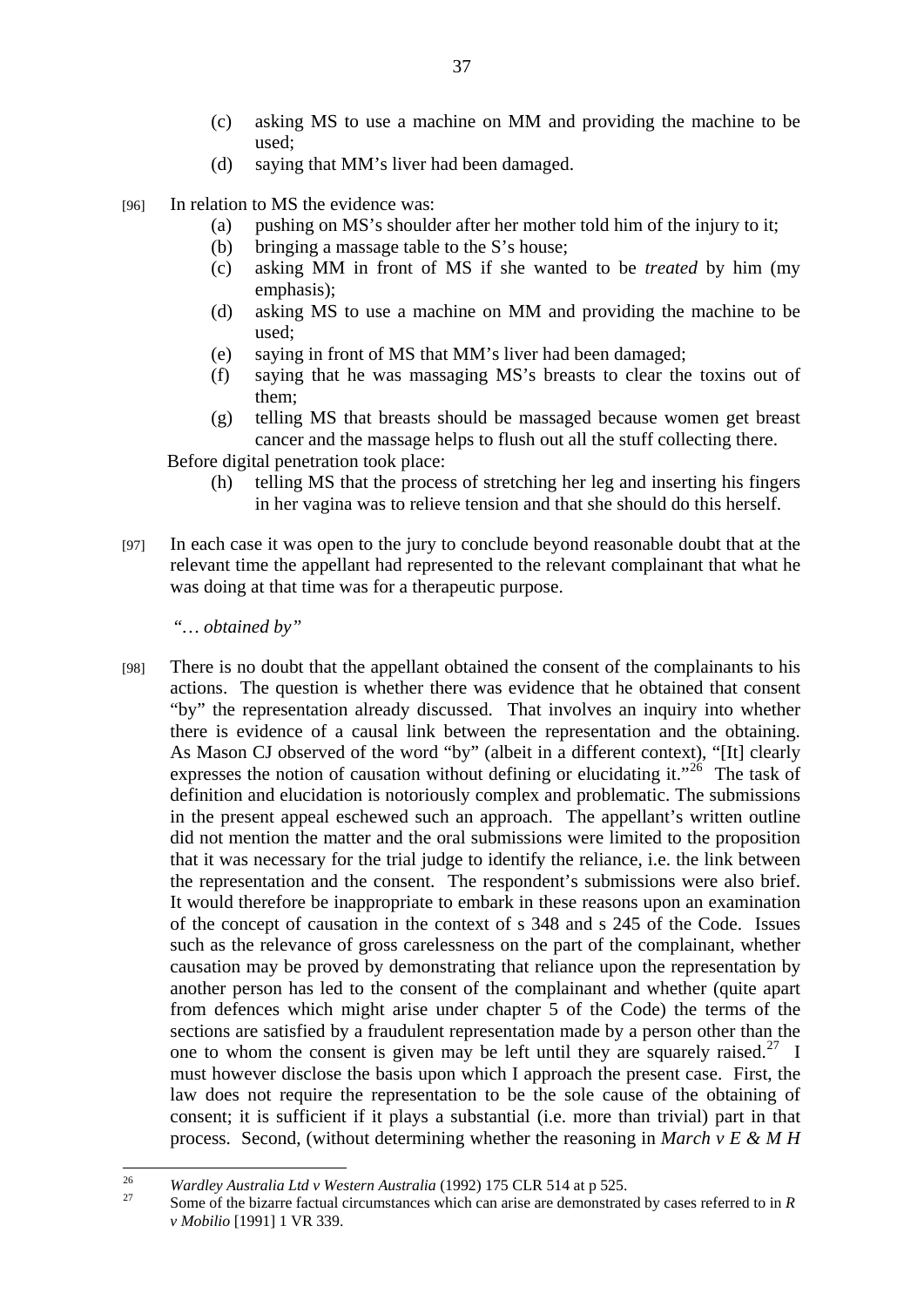*Stramare Pty Ltd*<sup>28</sup> can be applied in the present context) the concept of causation in this context is one of practical or commonsense causation and for that reason, particularly suited to determination by a jury. What was said of negligence in *Bennett v Minister of Community Welfare* is applicable here: "In the realm of negligence, causation is essentially a question of fact, to be resolved as a matter of common sense."29 Third, that being so, when a material representation is made which is calculated to induce the representee to give consent and that person in fact gives consent, it is open to the jury to infer that she was induced to do so by the representation.<sup>30</sup> In practice I do not think that proposition involves any reversal of the onus of proof. The jury will always be deciding the question in a context; whether they draw the inference will depend upon the context.

- [99] In the present case the direct evidence on the question left something to be desired. Neither side paid it much attention. As will be seen, the prosecutor failed to focus precisely on the question while defence counsel, doubtless for tactical reasons, seemed tacitly to concede it.
- [100] BS was the first witness with whom the question was raised. Toward the end of her evidence-in-chief, the Crown prosecutor asked, "If you had known or understood that the treatments that were performed on you were not legitimate treatments, would you have allowed BAS to perform them on you?" Unsurprisingly, she answered in the negative. That question was the model for similar questions to MM and MS. It is defective in that not only does it fail to address the precise issue (the appellant's purpose in performing the treatments) but also it raises the uncertain description "legitimate". I am however satisfied that neither the witness nor the jury would have understood the question to be one seeking the witnesses' opinion on a matter of law. They would I think have taken the words "not legitimate" to mean "improper". So understood, the answer provides some evidence relevant to the question of the appellant's purpose. The question was deliberately wide - it applied to each and every one of the treatments, and it was answered compendiously. There was no objection to this course.
- [101] When it came to KS, the Crown prosecutor phrased the question slightly differently:

"Now, in relation to what he did to you, if at the time he was doing those things to you or you were aware or you had been informed that those things were not, in fact, genuine therapeutic treatment would you have allowed him to touch you in that manner and to treat you in that manner? -- No."

While that question does not directly address the relevant issue, it does provide some basis for drawing an inference.

[102] In the case of JHA the Crown prosecutor's question related specifically to the massaging of her breasts (count 28):

> "And is the reason you allow him to do this because you thought it was a genuine therapeutic treatment? -- Yeah, it was.

MR COUSINS: Well, that's a leading question and I object to it.

HIS HONOUR: That's leading, yes. That is leading.

<sup>28</sup>  $\frac{28}{29}$  (1991) 171 CLR 506.

<sup>&</sup>lt;sup>29</sup> (1992) 176 CLR 408 at pp 412-13.<br>
Compare Gould y Vagaalas (1985)

<sup>30</sup> Compare *Gould v Vaggelas* (1985) 157 CLR 215 at p 236 per Wilson J.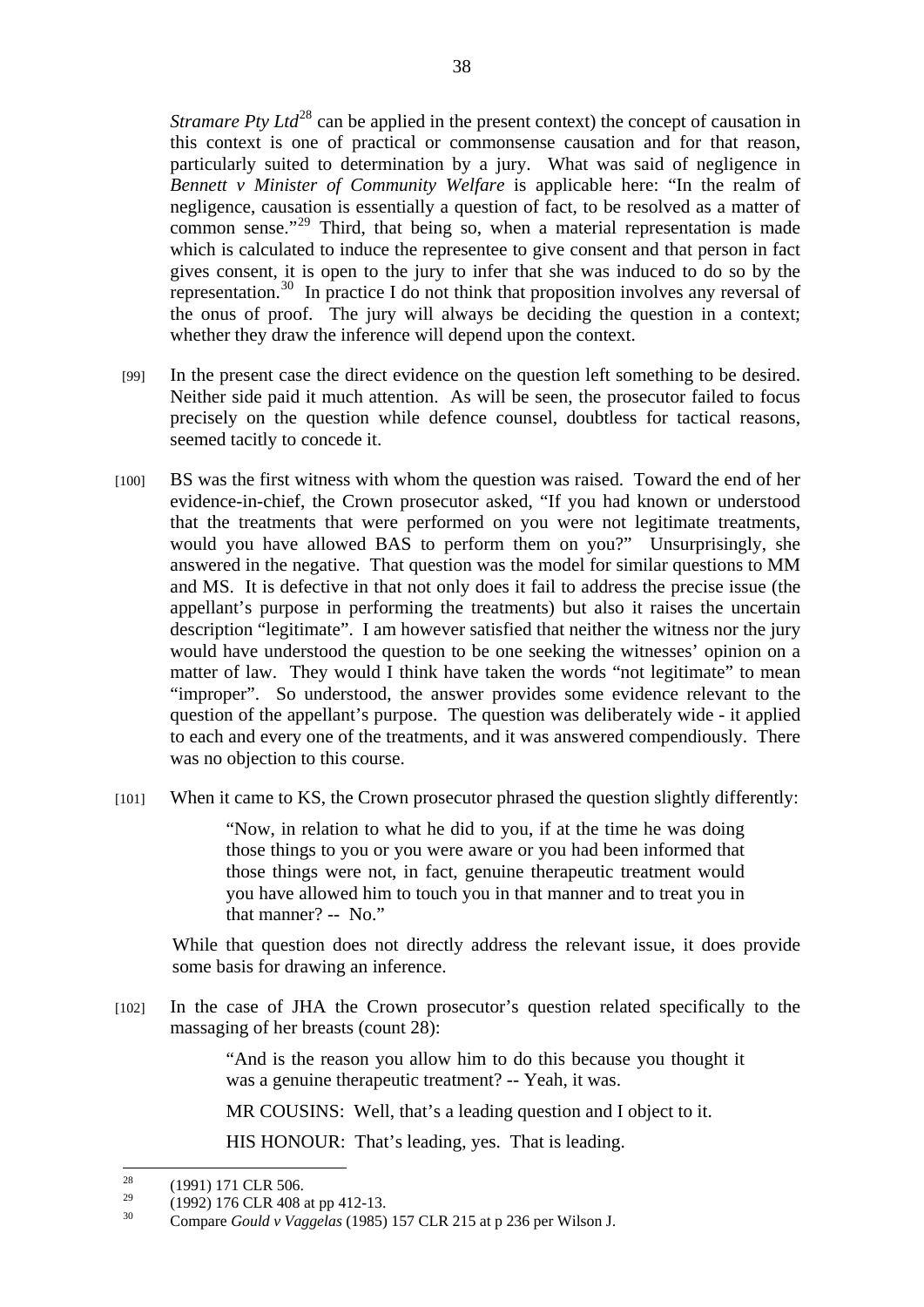MR WHITBREAD: It isn't leading.

MR COUSINS: It is.

HIS HONOUR: It's a leading question, Mr-----

MR WHITBREAD: Well, would you allow him do this, if you were advised that the treatment was not genuine therapeutic treatment? -- No."

However the ambit was later expanded:

"And in respect of the things that occurred to you between you and DS, the things you've spoken about, would you have allowed those things to occur if you' re aware that the things he was doing to you were not genuine therapeutic treatments? -- No, definitely not."

[103] There was little cross-examination of the complainants on the question of causation. Such as there was tended either to support the view that consent was obtained by the conduct constituting the representation or to suggest other possible factors which may also have induced it. For example BS was asked:

> "And you assumed that because your mother was there and watching what was happening that it was okay for you to let BAS do this to you? -- Yes."

Toward the end of the cross-examination the following exchange occurred:

"One of the reasons you let him treat you is because you knew he had been treating other members of your family? -- It didn't really have anything to do with it.

Another reason why you let him treat you is because it appeared that your mother was supportive of such treatment taking place? -- Maybe. I know that because I'd been to the doctor and no-one could figure out why I had this breathing problem and he seemed to have figured something out and she was happy about that.

All right. Well, would you agree with me, then, that one of the reasons why you let him treat you is because your mother seemed to be happy that he had maybe identified the reason for the breathing problem? -- Possibly, yes.

Another reason why you let him treat you is because you seemed to be happy that he had perhaps found out the reason for your breathing problem? -- I don't know.

Do you agree with me another reason why you let him treat you is because, starting from the very first time he treated you in the kitchen, he appeared to know what he was doing? -- Yes.

And he appeared to know what he was talking about? -- Yes.

And he appeared to be able to explain what he was doing and why he was doing it? -- Yes.

Yes, and do you agree with me that another reason why you let him continue to treat you is because you thought that the ongoing treatments might be of help to you? -- I don't know.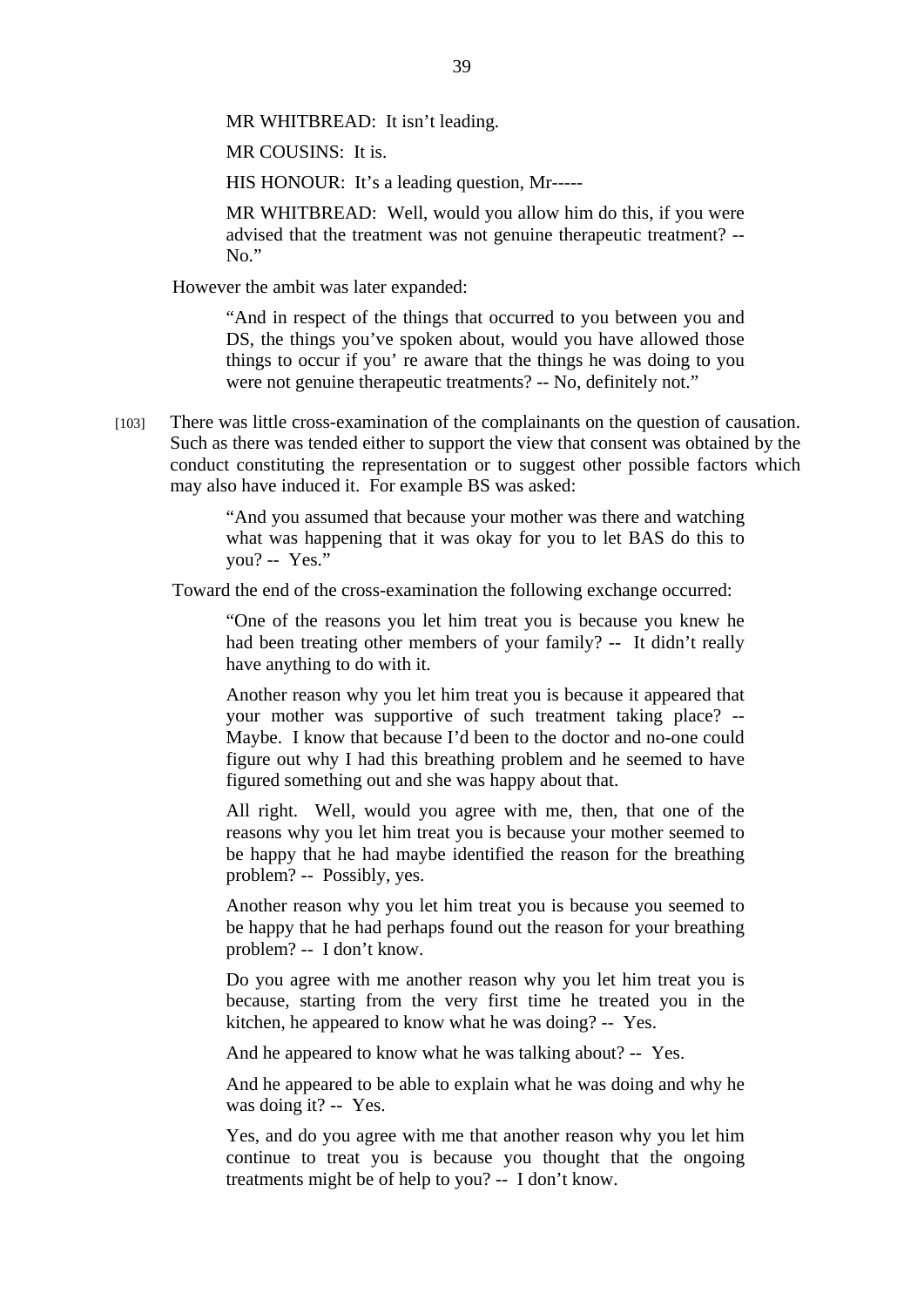You don't know. Do you agree with me that another reason why you let the treatments to be ongoing is because you thought your mother was hopeful that these ongoing treatments would help you? -- I guess so."

[104] Early in the cross-examination of KS the following exchange occurred:

"No, but you were aware at that time, weren't you, that BAS had been treating other members of your family? -- Yes.

And you assumed because of that that he had some knowledge of what he was doing? -- Yes.

I suppose you assumed that if other members of your family had allowed him to treat them then it must be okay? -- Yes.

… You just assumed because of what you'd learnt about him treating your family that it was okay for him to treat you? -- Yes. I trust my parents so I trusted their judgment.

All right. So would it be fair enough to say that it wasn't so much a case of trusting BAS, it was a matter of trusting your parents? -- Yes.

And if it was okay by them then it should be okay by you? -- Yes."

Later in the cross-examination it became clear that it was not the position, nor was it being suggested, that trust in her parents was the only factor inducing her consent:

"You let him treat you because you understood he was treating your parents? -- Yes.

You let him treat you because you assumed that if it was okay for him to treat your parents it would be okay for him to treat you? -- Yes.

You let him treat you because you assumed that he must have known what he was doing? -- Yes.

You let him treat you because you gathered, from the way he talked, that he had some knowledge about what he was doing? -- I guess, yes.

You let him treat you because - well, you let him treat you after the first time, in other words, there was the first treatment, but you let him do subsequent treatments, because, as a result of the first treatment, it seemed that he was applying some sort of real therapeutic technique to you? -- I actually told my mum that I felt uncomfortable about him treating me the second time and she said not to worry about it, that it would be okay, but I hadn't told her specifically what had happened the last time."

[105] A similar approach was taken in the cross-examination of JHA, with similar results:

"You let him treat you because your mother-in-law recommended him? – That's the main - main reason.

That's the-----?-- Main reason.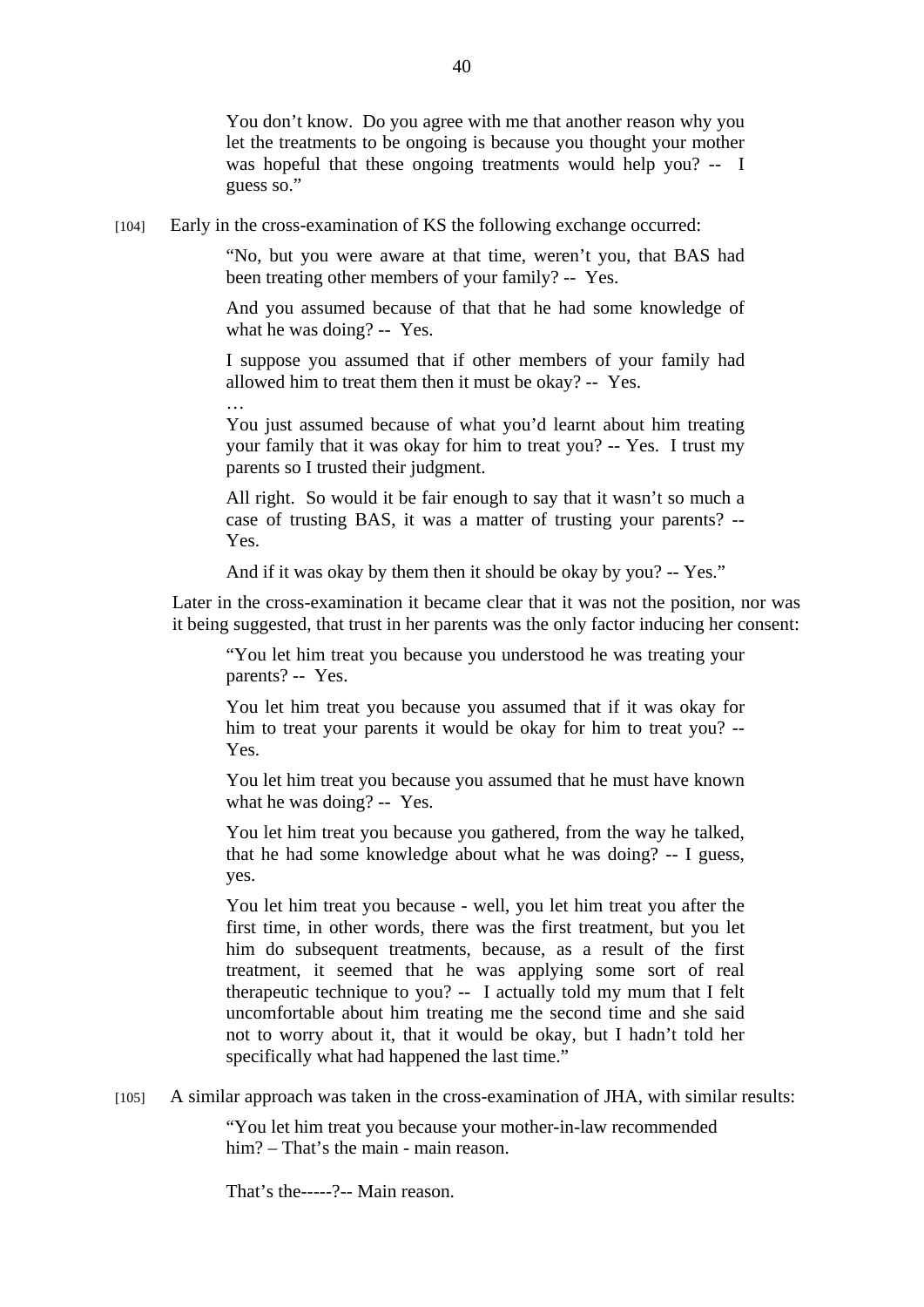Another reason you let him treat is because you knew he had been treating other members of the family? -- Yes.

You let him treat [sic] you because you assumed from what he was talking about that he had some sort of experience in massage? -- No, not massage.

You assumed that he had some sort of treatment experience? -- As a doctor I assumed.

As a doctor you assumed. And do you accept now that all the facts are out that your assumption was a wrong assumption? -- Not really, I still think he said things to make me think that-----

You still think he said things to you, is that what you said? -- Yeah, to make me believe that he was."

[106] The cross-examination of MM was briefer but produced a similar mix of factors: "I suppose it gave you some comfort or reassurance that the father had suggested that maybe you let him have a look at your shoulder? - - Yes.

> All right. I suppose it was also reassuring to you that when he actually turned up MS was basically present at all times when he was with you? -- Yes.

> It was reassuring to you that he was not just talking to you, but he was also talking to MS? -- True.

> It was reassuring to you that he was letting MS do a good part of the treatment by explaining to her what to do and how to do it? -- I don't know about that one. I thought it was strange that he got her to do it, but just didn't think anything of it."

[107] Finally, MS:

"Now, one reason why you let BAS treat you is because you knew he had been treating other members of your family? -- Yes.

Another reason why you let him treat you is because you assumed from his general conversation that he had some knowledge about the human body and anatomy? -- True.

Another reason why you allowed him to treat you is because - well, is because you had seen him first treat MM and give the explanations to you and MM as to what was happening and why it was happening? -- Yes.

Another reason why you let him treat you, for in particular the first occasion, is because you assumed that it would be much the same as what you had just seen happening to MM? -- I think on the first occasion I just let him treat me because everybody else was getting treated, so it was just like I was next in line."

[108] In my judgment nothing in the evidence to which I have referred weakens the inference that in every instance the complainant's consent was obtained by the appellant's representation as to his purpose. On the contrary it reinforces that inference. And little reinforcement is needed. These young women believed that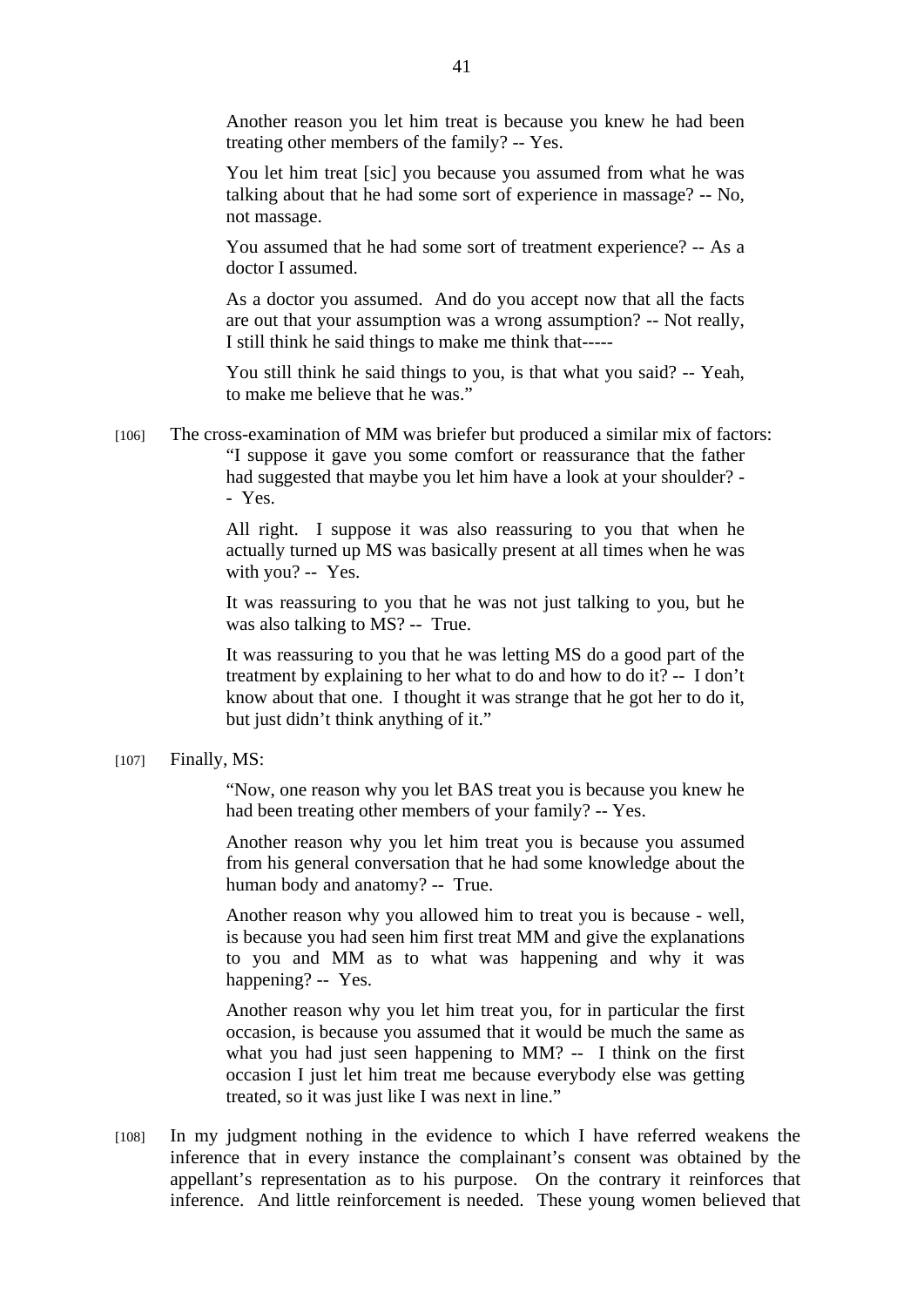the appellant's purpose was therapeutic. His case at trial was that this belief was correct. It was not suggested to any witness that she gained the slightest pleasure from the appellant's actions; that could not account for the consent which they gave. There was evidence to support the proposition that they believed this because of his representation to that effect. The jury was entitled to conclude that their consent was obtained by the representation.

[109] It follows that ground 2(a) of the amended grounds of appeal must be rejected.

# **Ground 2(b): Directions on consent**

[110] The appellant submitted that this was a case where it was necessary for the trial judge to identify carefully the evidence upon which it was said that the consent was vitiated. That requirement was said to be consistent with the approach in *R v P S Shaw [No 1]*, where McPherson JA wrote:

> "The case plainly called for a precise and detailed explanation to the jury, with particular reference to the facts, of the element of consent, or its absence, in the offence of rape; as well as reference to the fact that the Crown was alleging that the complainant's consent to the act of sexual intercourse with the appellant had been obtained by means of threats or intimidation. It was essential to identify the evidence said to prove the threats or intimidation and that the complainant's consent was obtained by means of it".<sup>31</sup>

It was submitted that it was necessary for the trial judge to (using the words of the submission):

- (a) identify each act underpinning each count;
- (b) identify whether the alleged "representation" was an express representation or one implied by conduct;
- (c) if any representations were implied then a direction should have been given on the issues of implied representations and representations by silence. In many instances the women seemed to believe that treatment was going to be administered in the course of things said to others;
- (d) if an express representation, then the jury should have been referred to the evidence;
- (e) if an implied representation, then the jury should have been directed to the evidence said to give rise to the implication.

No such redirections were sought at trial.

[111] Throughout the case the defence accepted that the complainants believed that the appellant was acting for therapeutic purposes. That is clear from the crossexamination of the Crown witnesses. There was no attempt in cross-examination to suggest that this belief was not induced by anything said or done by the appellant. On the contrary, the defence accepted that most of the acts and statements founding the implied representation were done and made. It was not suggested to any witness that it was unreasonable to imply from those acts and words that the appellant was acting for therapeutic purposes. An attempt was made to have the rape and sexual assault counts dismissed on the basis that the Crown could not point "to any specific representation made on any specific occasion to any specific person" which the appellant knew to be false. That submission was rightly dismissed, his Honour

 $31$ [1993] QCA 459; CA No 117 of 1993, 10 November 1993.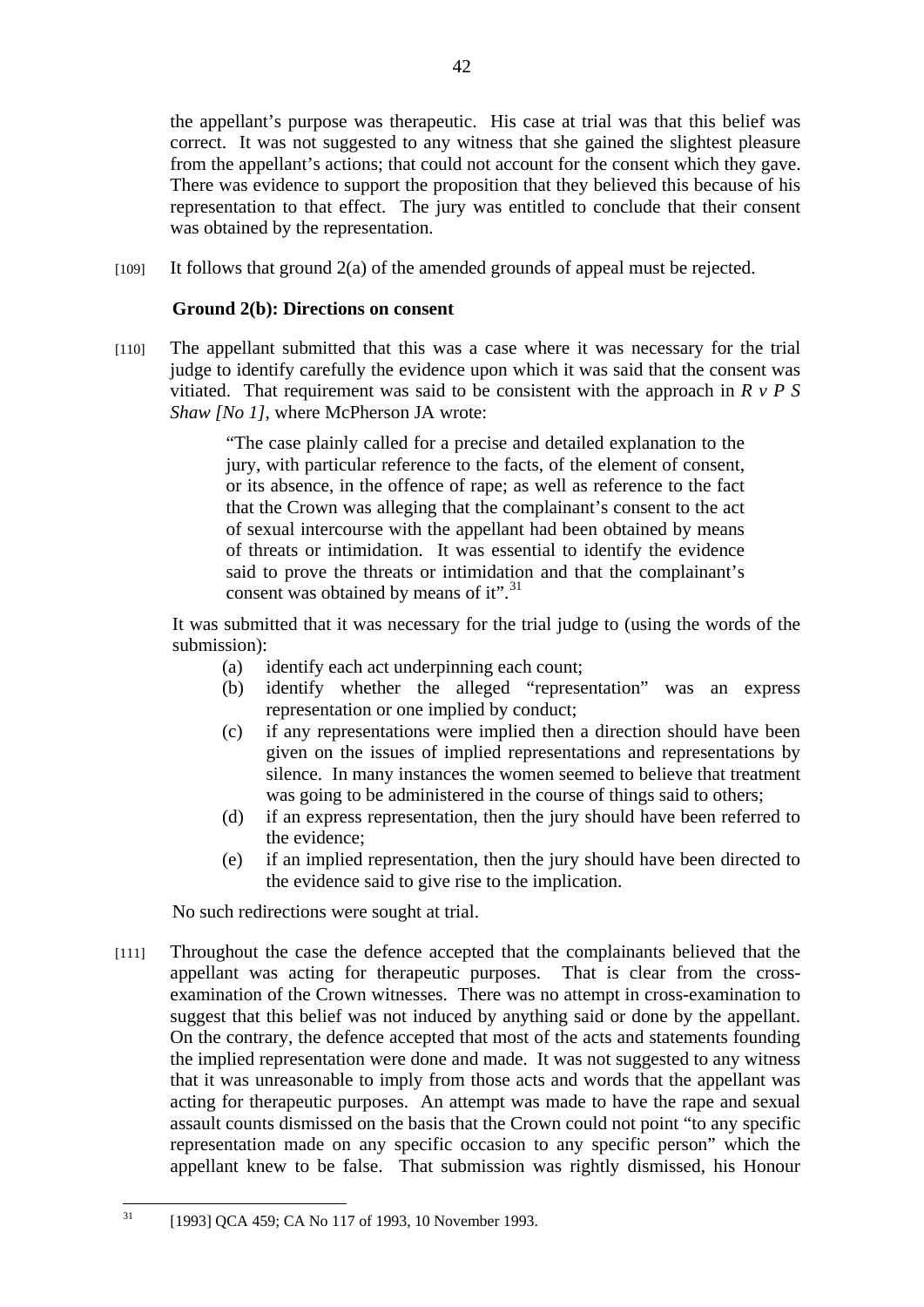pointing out that the Crown case was, "when you look at everything that he did … the jury would be satisfied at the end of the day that he represented that he was treating them for a therapeutic purpose, but that was untrue." After the submission was rejected the appellant gave evidence. His counsel opened his case and his evidence and in the course of doing so said:

"Now, you might have gathered from the way the defence has been conducted and in particular the way that I've cross-examined the female complainants that as a general rule there is no real dispute that the treatments as described by the complainants did happen. This is not one of those cases where the defendant says, 'I didn't do it<sup>'</sup>

To a very large extent, this is one of those I think rare cases where the defendant says, 'I did do it and I did it with her consent.' There will be a couple of minor factual issues where some dispute is taken but nothing which will probably concern you greatly. Fundamentally, BAS will tell you that in respect of every single one of these complainants, JHB , BS, KS, AS, JHA, MM and MS, that he honestly and genuinely believed he was providing a legitimate therapeutic treatment to each of these people.

He will tell you that there was no other reason or purpose for him to provide these treatments other than thinking that they were genuine treatments that might provide genuinely good results for them. In particular, he had no ulterior rude, or sexual, or indecent motive in performing these treatments. He'll tell you that there was no reason or purpose other than providing genuine treatment that he believed was valid and genuine and might have valid and genuine results.

…

But the bottom line, quite simply, is this: I expect he will make it clear to you, over and over again, that he honestly and genuinely believed, through his experience, that what he was providing was a legitimate form of therapeutic treatment. He had no other purpose or motivation to provide these treatments other than for providing legitimate therapy."

The defence subsequently developed its case accordingly.

- [112] The summing up fairly reflected the defence case. The judge identified the alleged misrepresentation and focused the jury's attention upon the issues which arose in relation to it. He dealt with the evidence relied upon by each side. Perhaps he might have done so at somewhat greater length and with a more focused identification of the issues to which each piece of evidence was relevant, but there are many ways of structuring a summing up. Had there been any genuine issue about whether it was open on the evidence to imply the representation it would no doubt have been necessary for his Honour to refer to the evidence in more detail and with greater precision. There was no such issue. His Honour's directions were adequate in the circumstances.
- [113] In theory it might have been possible for the defence to have challenged the contention that the appellant's words and conduct amounted to a representation. It might also have been possible to suggest that the appellant's words and conduct did not convey the meaning for which the Crown contended. It might have been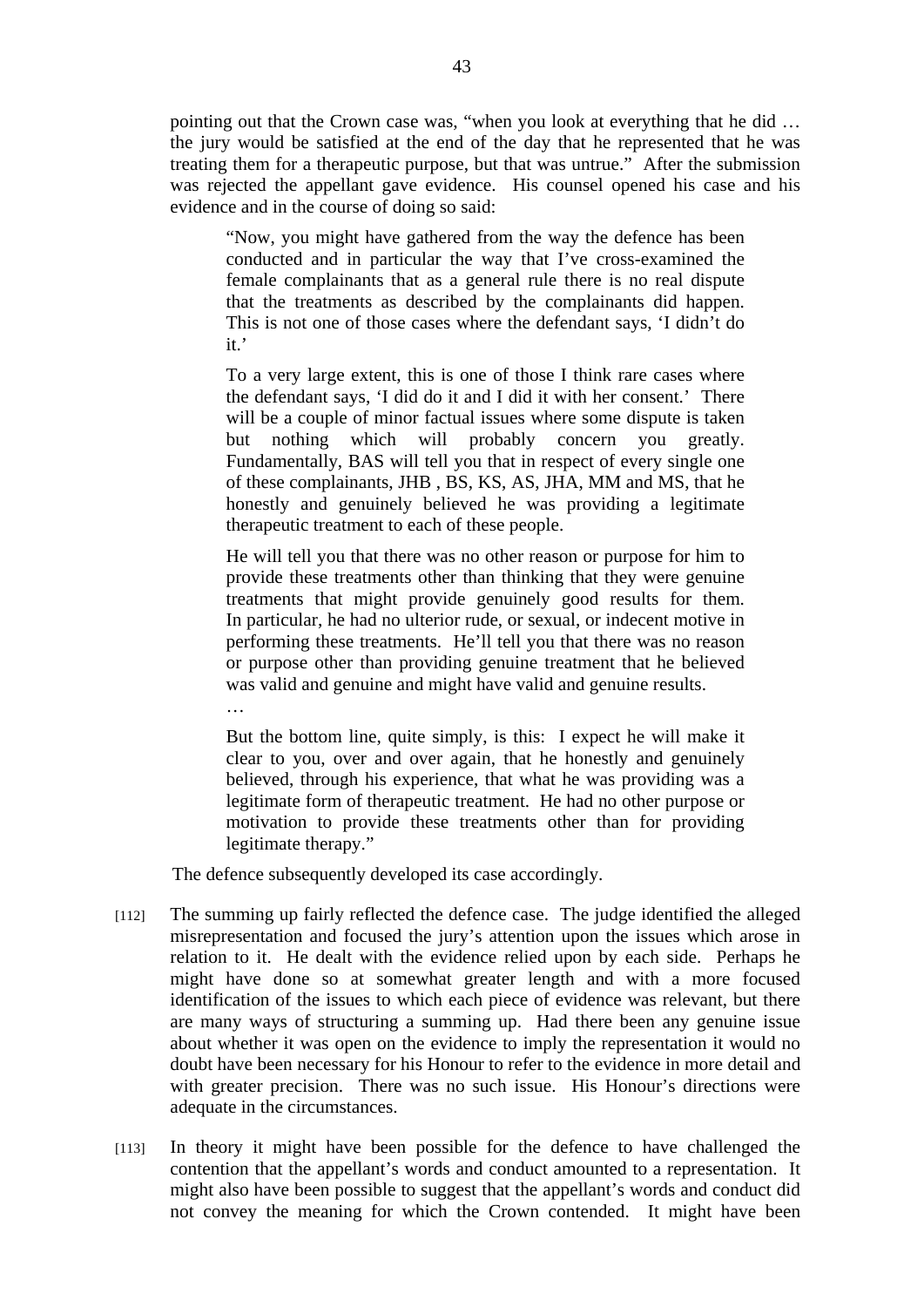possible to develop a case that even if the words and conduct constituted a representation as alleged by the Crown, that representation was not perceived or understood by one or more of the complainants, or that if it was, the complainants did not turn their minds to the substance of the implication. Depending upon the appellant's instructions, other lines of defence might have been developed. Adopting any such defence would no doubt have carried its own risks. It would also have been possible for the defence to have requested in advance particulars from the Crown identifying the representations alleged, when, how and to whom they were made and perhaps other matters. Many would think this ought to have been done. On the other hand, it is notorious that requests for particulars often serve to focus and improve an opponent's case. Whether to serve such a request is one of the tactical decisions which counsel has to make. Criminal trials are conducted pursuant to our adversarial system. In the course of the trial many things are done for tactical reasons. Choices are made about what evidence to lead or ignore, what questions to ask or not ask and what issues to contest or not contest. If the outcome is adverse it is always possible to argue that a different outcome might have been achieved had a different choice been made.

- [114] Counsel for the appellant at trial made no request for particulars of any of these matters. The tactics which the defence adopted rendered them unnecessary. Shortly before the close of the Crown case the judge, of his own motion, asked the Crown prosecutor to identify for him what representations the accused was alleged to have made. The prosecutor undertook to do this, but it was never done. Shortly afterwards counsel for the appellant made his submission of no case to answer. That submission centred around the proposition that nothing said by the appellant could be held beyond reasonable doubt to have been dishonest. On counsel's submission the Crown could not point to any specific representation which had that quality. There was no suggestion that this submission was in any way inhibited by the absence of particulars, nor did counsel seek to delay making it until the Crown prosecutor should have complied with the judge's request. Counsel did not seek the particulars before his closing address, nor was any request was made for redirections.
- [115] There is no reason to think that the tactics adopted by defence counsel were anything but the most appropriate on his instructions. Even if there were, that would not sustain criticism of the judge's summing up. The case falls squarely within the description given by Jerrard JA in  $R \nu$  Glattback<sup>32</sup>:

"The lack of any application for directions about the evidence of the parties' relationship means that this appeal falls within that class described in the joint judgment of McHugh and Gummow JJ in *Dhanhoa v R* (2003) 199 ALR 547 at 555. Their Honours wrote there that when no redirection concerning evidence is sought at a criminal trial, and where a convicted person then seeks to quash a conviction on the ground that the trial judge failed to direct the jury concerning some part of the evidence, that appellant could only rely on a failure to direct the jury if he or she established that that failure constituted a miscarriage of justice. None would have occurred unless that appellant demonstrated that the directions should have been given, and that it was reasonably possible that the failure to direct the jury may have affected the verdict."

 $32$ [2004] QCA 356; CA No 53 of 2004, 1 October 2004 at p 15.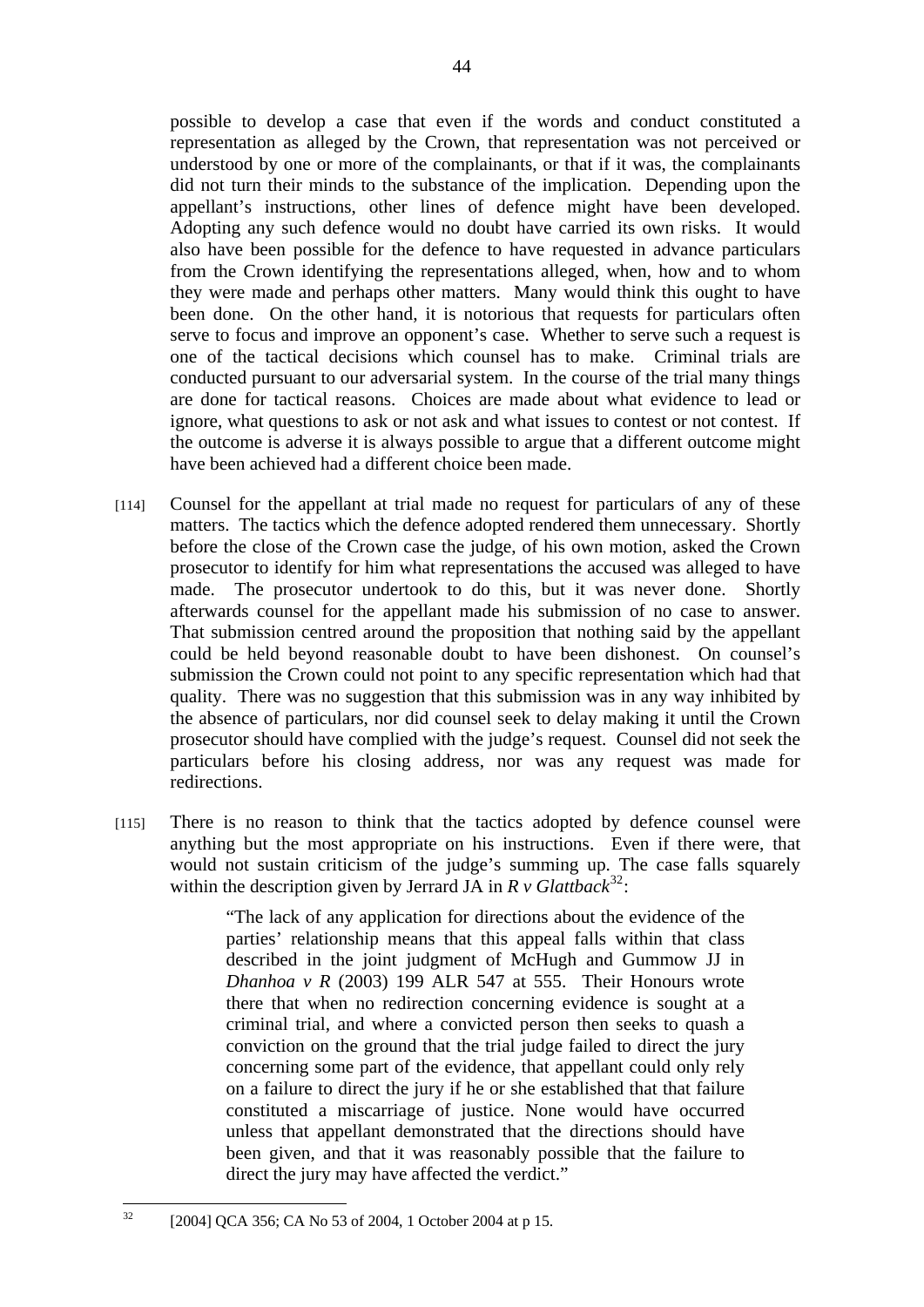No such reasonable possibility has been demonstrated in this case.

[116] It follows that ground 2(b) of the amended grounds of appeal must be rejected.

## **Ground 2(c): Unsafe and unsatisfactory to find lack of consent**

[117] It will be apparent from what I have written above that in my judgment the jury was entitled, on the evidence and on the directions given, to find a lack of consent. This ground also must be rejected.

## **Grounds 4-7: Inconsistency of verdicts**

[118] The appellant relied upon two propositions cited from the decision of the High Court in *MacKenzie v The Queen*: 33

> "3. Where, as is ordinarily the case, the inconsistency arises in the jury verdicts upon different counts of the originating process in a criminal trial, the test is one of logic and reasonableness. A judgment of Devlin J in *R v Stone* is often cited as expressing the test:

'He must satisfy the court that the two verdicts cannot stand together, meaning thereby that no reasonable jury who had applied their mind properly to the facts in the case could have arrived at the conclusion, and once one assumes that they are an unreasonable jury, or they could not have reasonably come to the conclusion, then the convictions cannot stand.'

…

5. Nevertheless, a residue of cases will remain where the different verdicts returned by the jury represent, on the public record, an affront to logic and commonsense which is unacceptable and strongly suggests a compromise of the performance of the jury's duty. More commonly, it may suggest confusion in the minds of the jury or a misunderstanding of their function, uncertainty about the legal differentiation between the offences or lack of clarity in the judicial instruction on the applicable law. It is only where the inconsistency rises to the point that the appellate court considers that intervention is necessarily required to prevent a possible injustice that the relevant conviction will be set aside. It is impossible to state hard and fast rules. 'It all depends upon the facts of the case'."

The obligation to establish the inconsistency lies upon the appellant. He must satisfy the court that the convictions are unsafe or unsatisfactory by reason of the inconsistency.

## *Ground 4: JHB*

[119] The appellant submitted that the acquittal on count one was inconsistent with convictions on the other counts relating to JHB. He submitted that the acts in count one were of the same nature as the acts in the other counts; that the performance of the acts was admitted; and that consequently the only issue could possibly have been whether the acts constituting count one were therapeutic in purpose. That was exactly the same question as would have had to have been answered in respect of

 $33$ 33 (1996) 190 CLR 348 at pp 366, 368.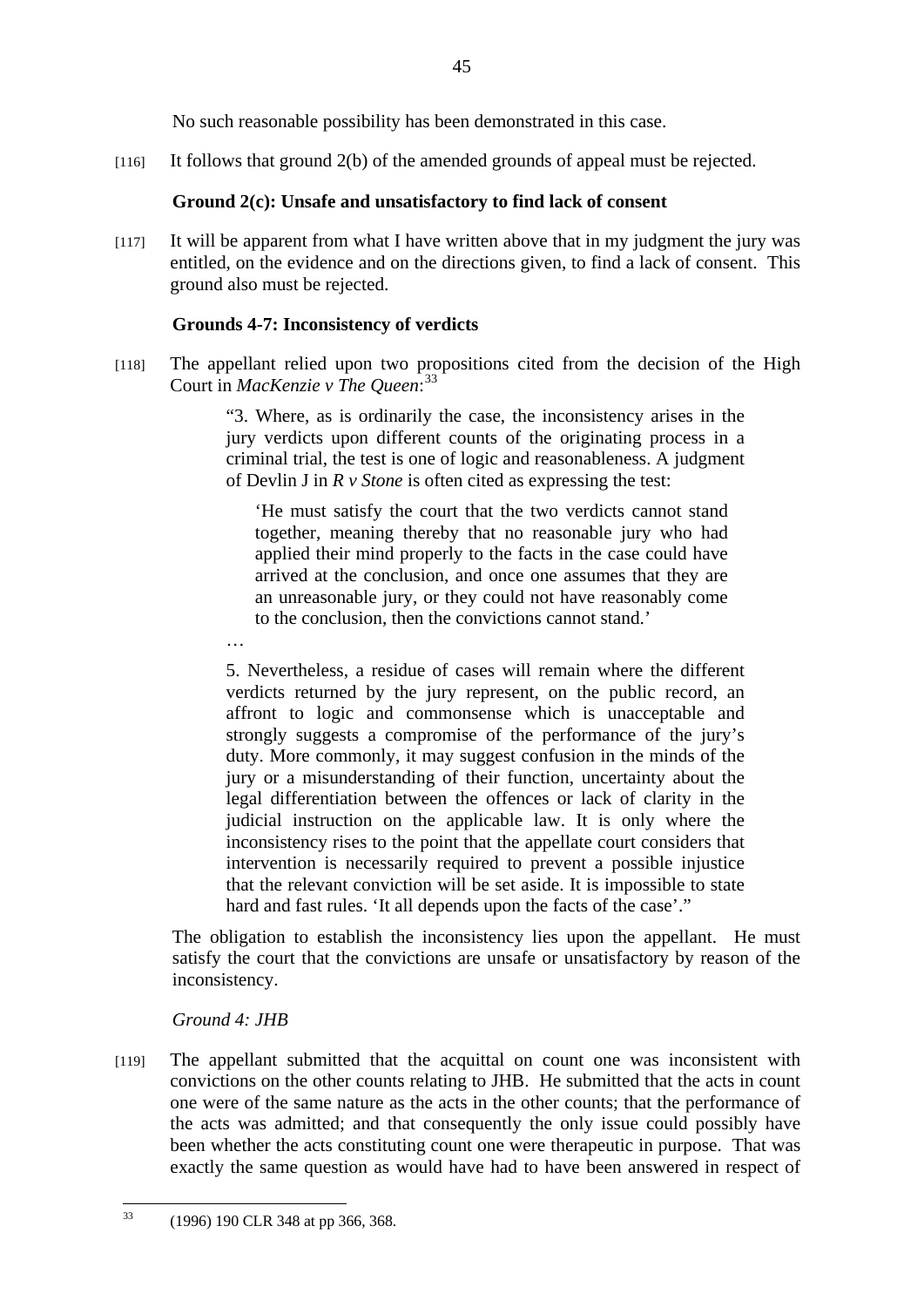the other counts; but the answer was different. In particular counts two and three occurred on the same occasion in the same bedroom in the presence of Mrs H. (On that point the submission is in error in relation to count three. It was alleged to have occurred some seven to 10 days after the events constituting counts one and two .)

- [120] The trial judge instructed the jury that they were obliged to consider each count separately on the evidence relating to that count. That meant that the jury had to consider the issue of indecency separately in respect of each count. As the appellant's submission recognises, that issue depended upon the appellant's purpose at the time of the touching. The evidence about that purpose differed from count to count. The conduct described by JHB and her mother constituting count one was different conduct from that constituting count two. The evidence of the appellant explaining that conduct was different. The conduct alleged to constitute count one involved touching the sides of the breast in the course of treatment to her back, treatment which the jury might have thought was not dissimilar from treatment which the appellant had only just finished giving to her brothers. The conduct alleged to constitute count two involved standing JHB in front of the mirror and rubbing in such a way as to cause her breasts to jiggle. A juror might rationally have had a doubt about the inferring indecency on the basis of the conduct constituting count one, but no doubt about that constituting count two. It is a fortiori in respect of events which happened on other occasions and in other circumstances.
- [121] No submissions were made in respect of inconsistency in relation to the verdict on count eight. The obvious difference is that the defendant denied the occurrence of the events upon which the count was based.

## *Ground 5: BS*

- [122] The acquittals on counts 16 and 17 are explicable on the basis that the appellant denied the conduct alleged, and no submissions were advanced in relation to inconsistency of the verdicts on those counts. It was submitted that the acquittal on count 13 was inconsistent with the convictions on counts 12, 14, 15 and 18 on the basis that the conduct in question was admitted; and logically the only basis for differentiation was in relation to whether the appellant had a therapeutic purpose at the relevant time; and there was no sensible basis to differentiate the findings on that issue.
- [123] It is not correct to say that the conduct in question was admitted. The complainant said in her evidence-in-chief that the appellant touched her on the outside of the lips of her vagina. However the appellant testified that he touched her in the crease of the groin, by which he meant the point where the leg joins the abdomen. The jury may have been left with a reasonable doubt about whether the complainant was touched as alleged by the Crown in count 13. Moreover in cross-examination the complainant conceded that the touching was immediately followed by the insertion of fingers into the vagina (count 14) and admitted that it was all part of the one incident. The jury may have been in doubt as to whether a separate incident as alleged in count 13 occurred. There was no inconsistency.

# *Ground 5A: KS*

[124] The appellant submitted that the verdicts of guilty on counts 20, 21 and 22 were inconsistent with the acquittal on count 19, again on the basis that the relevant acts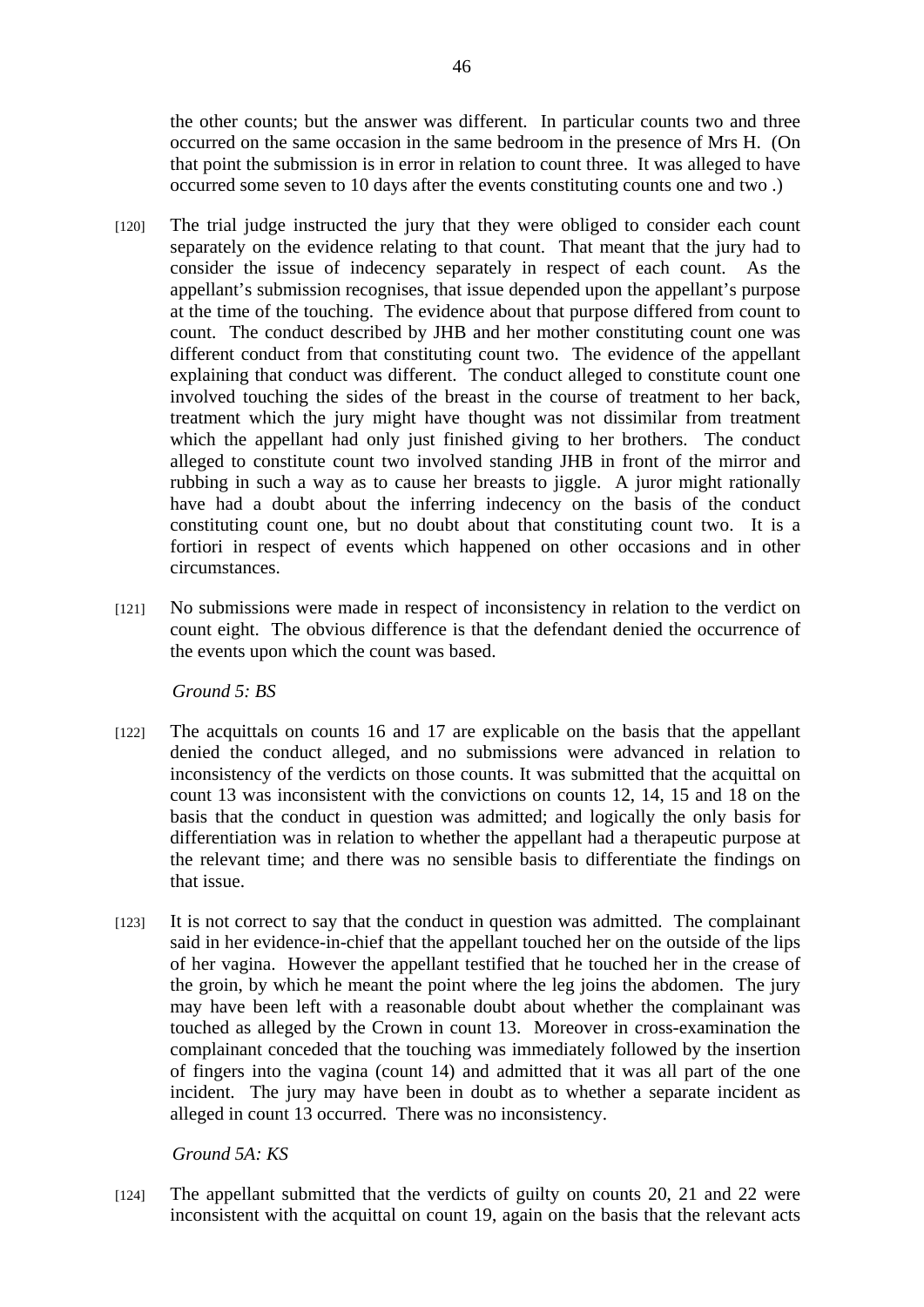were admitted and there was no basis for differentiating a finding as to his purpose. Again, however, the relevant act was not admitted; indeed it was denied. The Crown alleged that the appellant rested his hand on the complainant's breast while using an instrument in the other hand. The appellant denied doing this, though he conceded that while he was pulling back her shirt, his knuckles may have touched her breast. The judge referred to his version (albeit a little inaccurately) in his charge to the jury. The jury was entitled to hold a reasonable doubt about this count while convicting on the others.

*JHA* 

- [125] The appellant submitted that there was no basis upon which digital penetration in count 30 could have been found not to be for therapeutic purposes but some doubt could exist in relation to the digital penetration in count 32. The submission adopted essentially the same reasoning as that already referred to. I do not agree. JHA's evidence in relation to count 32 was that the appellant inserted his fist or his whole hand. That was denied by the appellant and was vigorously challenged in cross-examination. The jury may have rejected that evidence and, having rejected it, not been satisfied beyond reasonable doubt that the description of the incident given by the complainant was sufficiently accurate to support an inference as to the appellant's purpose on that day. It is worth noting that the appellant's counsel at trial was able to cast some doubt on the accuracy of the complainant's evidence by demonstrating previous inconsistent statements by her on the subject of what he told her about his training. There was also conflict between his evidence and that of the complainant in relation to Exhibit 22.
- [126] With some hesitation I have come to the conclusion that the verdicts of guilty on counts 28, 29 and 30 are not unsafe or unsatisfactory by reason of inconsistency with the acquittals on counts 31 and 32.

*MS* 

- [127] The appellant submitted that the acquittal on count 38 was inconsistent with convictions on counts 34-37. That submission had particular relevance to count 37 which related to events on the same day. Again the submission proceeded on the basis that the appellant admitted touching the complainant's breasts on the occasion referred to in count 38. That submission accords with the judge's summation of the evidence. His Honour told the jury, "[The appellant] accepted that he put his hand on the side of her breasts while she was facing the mirror." Unfortunately I am unable to find such an acceptance in the appellant's evidence. Asked in his evidence-in-chief about count 38, the appellant said that he grabbed her shoulders and rolled them back and that this caused the breasts to be raised. He did not say that he raised them by touching them and in cross-examination he denied that explicit suggestion.
- [128] There is therefore no inconsistency between his acquittal on that count and his conviction on the others relating to the same complainant.

## **Ground 3: Unsafe and unsatisfactory generally**

[129] This ground does not comply with r 66(2)(b) of the *Criminal Practice Rules* 1999 (Qld) in that it does not state a ground of appeal precisely. Ordinarily I would propose that it be struck out. Counsel for the appellant said that he relied upon it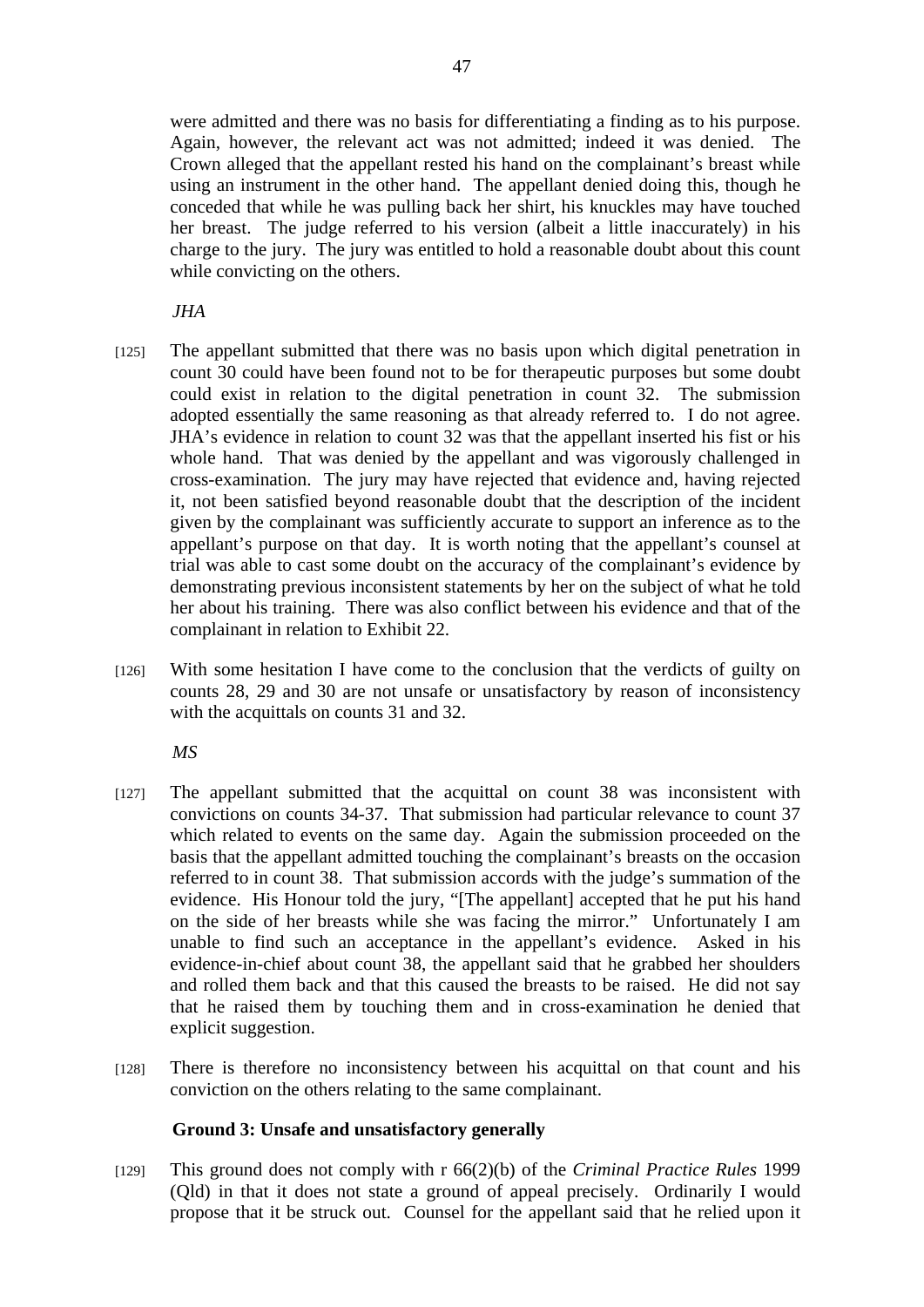only to support a submission that all convictions (not just those referred to in grounds 4-7) should be set aside because of inconsistencies. There was no objection to this course. In the event counsel made submissions only in relation to the verdict in respect of AS. No submission was advanced in respect of the one count involving MM.

[130] In the absence of an objection the court allowed counsel to take this course. It is not a course to be encouraged. The notice of appeal should never have included a ground in breach of the rules; and if the appellant wished to argue additional grounds, the appropriate amendment should have been formulated and an application for leave to amend made. The course taken was sloppy and unprofessional. The quaint notion that rules of procedure do not matter on the criminal side should be dispelled.

*AS* 

- [131] The appellant conceded that there was no inconsistency between the conviction on count 23 and the acquittals on counts 24-27. The judge had directed the jury that if they did not accept that the acts involved in those counts occurred over the period stated by the complainant, they should acquit. The appellant submitted that the conviction was inconsistent with the acquittals of the other complainants on some charges.
- [132] As the foregoing analysis shows, those acquittals are all capable of rational explanation. There is no substance to this submission.

## **Grounds 3-7: Conclusion on inconsistency**

[133] The appellant has not demonstrated that any of the convictions is unsafe or unsatisfactory by reason of inconsistency of verdicts.

## **Attorney-General's appeal against sentence**

- [134] The trial judge sentenced the appellant<sup>34</sup> to imprisonment for five years in respect of the three counts of rape and to imprisonment for two years on each of the other counts, such sentences to be served concurrently and to be suspended after 18 months for an operational period of five years. The Attorney-General has appealed, although it is unclear from the notice of appeal whether the appeal is against all of the sentences or only the sentences for rape. Having regard to the wording of the notice of appeal and to the submissions advanced, the latter would appear to be the correct interpretation. On the view which I take of the appeal, it is unnecessary to resolve the point.
- [135] The judge rightly observed that the sentence which he imposed must reflect the overall criminality of the appellant's conduct. He expressed the view that the most serious counts were those of digital rape, correctly pointing out, "Clearly, the legislature views digital penetration of a woman without her consent as being very serious." He could not, of course, mitigate the sentence by reason of a demonstrated willingness to assist in the administration of justice by means of a plea of guilty; but he took into account the fact that the jury acquitted the appellant

 $34$ I shall continue to refer to him as the appellant notwithstanding that he is the respondent to the Attorney-General's appeal against sentence.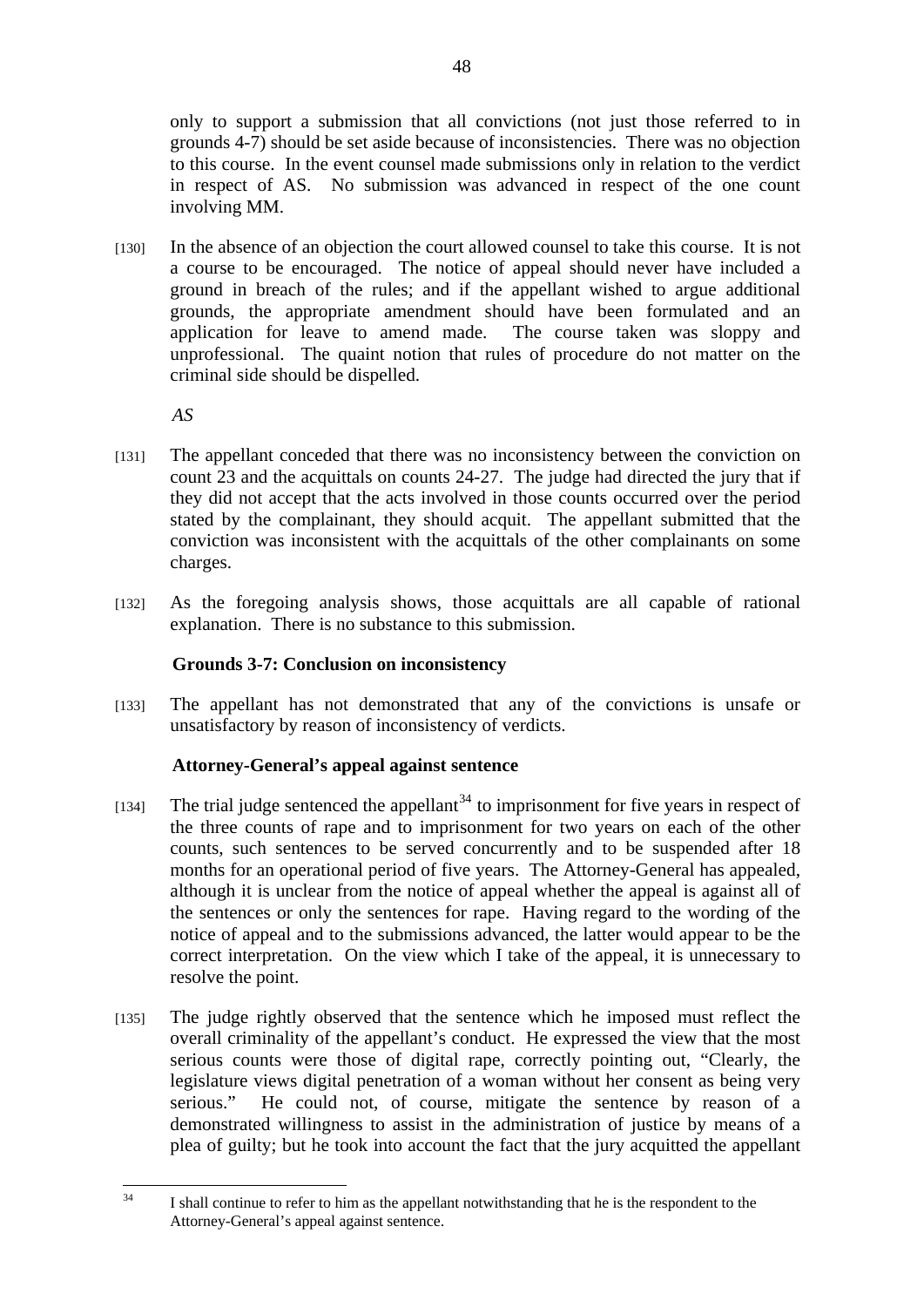of some of the counts on the indictment. He took into account the appellant's outstanding army record, his obvious dedication to volunteer work in the community and the fact that he had no previous convictions. These matters led him to suspend the sentence after approximately one third of it was served.

[136] The ground of appeal is as follows:

"The sentence imposed is manifestly inadequate for the following reasons:

- (a) It fails to reflect the gravity of the offence generally and in this case in particular;
- (b) It failed to take sufficiently into account the aspect of general deterrence; and
- (c) The sentencing judge gave too much weight to factors going to mitigation."

The Attorney-General submitted that a head sentence in the order of six years imprisonment should be imposed without any suspension or recommendation for post-prison community-based release. He did not submit that the judge made any error of fact or law, or took into account any irrelevant circumstance or failed to take into account any relevant circumstance; nor did counsel for the appellant make any such submission. I note however that his Honour did say (speaking about digital rape):

"Some years ago, not so long ago, an offence of this kind was characterised as an indecent assault. The legislature has seen fit to make what was once indecent assault the serious count of rape, offence of rape."

- [137] If by that passage his Honour meant that the renaming of the offence was intended by the legislature to make the offence into a more serious one, he was in my judgment in error. The renaming of the offence took place to implement one of the recommendations of a majority of the Task Force on Women and the Criminal Law.<sup>35</sup> That recommendation was made in accordance with the majority of the submissions received by the Task Force.<sup>36</sup> The report discussed digital penetration $37$  and noted that, like rape, it carried a maximum penalty of life imprisonment<sup>38</sup>. There is no suggestion in the report that the recommendation for the change of name was intended to increase penalties imposed for the offence, nor is it possible to glean any such intention from the explanatory notes or the Minister's second reading speech. In the absence of any clear indication that this was his Honour's view, we should not assume that it had an inflationary effect upon the sentence imposed.
- [138] No submissions were advanced on behalf of the Attorney-General to support the proposition that the sentence failed to take sufficiently into account the aspect of general deterrence. Doubtless this reflected the unusual circumstances of the case (although I note that in  $R \vee$  *Austerberry*, Boulton DCJ said in effect that the case

 $35$ http://www.qldwoman.qld.gov.au/Docs/Women\_and\_the\_Criminal\_Code/Recommendations.pdf, p 14, recommendation 60.<br>
<sup>36</sup> http://www.qldwoman.qld.gov.au/Docs/Women\_and\_the\_Criminal\_Code/Chapter\_7.pdf, p 9.<br> *Ibid*, p 6.<br> *Ibid*, p 1.